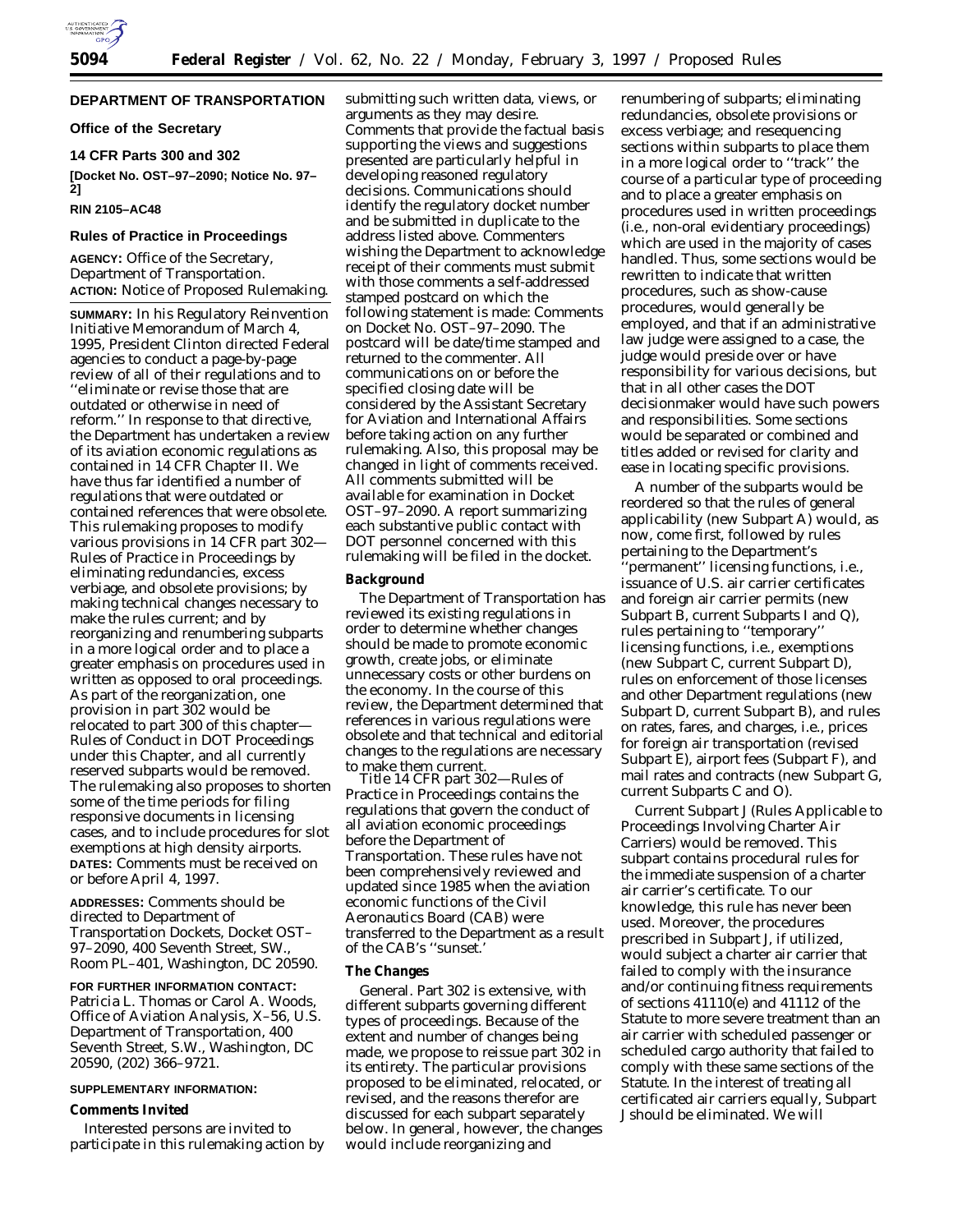continue to have powers under the provisions of §§ 204.7 and 302.211 of this chapter, and sections 41104, 41110, and 41112 of the Statute to suspend a charter carrier's certificate when necessary.

Subparts G, H, K, L, M, N, and P, which are currently ''reserved,'' would be removed.

Two technical changes would be applicable to all subparts: (1) the correction of definitions and other terminology necessitated by the revision and recodification of the Federal Aviation Act within Subtitle VII of Title 49 of the United States Code (Transportation) (''the Statute'') by action of Pub. L. 103–272, enacted July 5, 1994; and (2) the correction of the obsolete title ''Assistant Secretary for Policy and International Affairs'' to read ''Assistant Secretary for Aviation and International Affairs'.

At the time we issue a final rule in this rulemaking proceeding, we will also amend all rules in Chapter II containing what will then be incorrect references to sections in part 302.

Subpart A—Rules of General Applicability currently sets forth the general rules that apply to all proceedings before the Department. The changes to Subpart A would include the addition of a definitions section (§ 302.2) which would include definitions drawn from other sections of the current rule (*e.g.,* DOT decisionmaker) as well as new definitions (*e.g.,* party, non-hearing case) or revised definitions. Thus, the definition of ''administrative law judge'' is changed to remove the reference to presiding officers to avoid confusion as to whether a presiding officer is an administrative law judge appointed pursuant to 5 U.S.C. 3105. The Secretary may appoint, on an *ad hoc* basis, presiding officers to govern proceedings that do not require administrative law judges. Appointment of a presiding officer could be made in an order instituting a proceeding. The definition of ''hearing case'' is changed to remove reference to 5 U.S.C. 556 and 557, since an official who is not an administrative law judge might preside over an oral evidentiary hearing that is not conducted pursuant to the Administrative Procedure Act (5 U.S.C. 551 *et seq.*).

Some sections in Subpart A would be reorganized. For example, requirements for filing documents (§ 302.3) would contain provisions on the prohibition and dismissal of certain documents and on motions for leave to file otherwise unauthorized documents that are presently contained in the general requirements for documents (§ 302.4).

Provisions would be added to specify when an application may be amended when the application has not been set for hearing—*e.g.,* prior to the issuance of an order establishing further procedures or disposing of the application (§ 302.5).

Service of documents (new § 302.7) would allow for service by facsimile.

The definition of ''party'' would be expanded to include any DOT staff designated to participate in the proceeding in an oral evidentiary hearing (new §§ 302.2 and 302.10(a)).

A provision would be added in the section on objections to the public disclosure of information (new § 302.12) to allow limited disclosure of such information to the parties in a proceeding upon submission of affidavits by those parties swearing to protect the confidentiality of the documents at issue during the pendency of a motion to withhold.

All of the paragraphs that pertain only to oral evidentiary hearings would be moved to the end of the subpart (§§ 302.17–302.37) to alleviate confusion over the procedures that are applicable only to those types of proceedings and those applicable to non-hearing cases, which now comprise the bulk of the proceedings that the Department handles.

The section on administrative law judges (new § 302.17) would be revised to specify the powers of each judge and to include the delegation of authority to each judge to make decisions in hearing proceedings (current § 302.27(a)).

The section on the DOT decisionmaker (new § 302.18) would be revised to reflect the change in title of the Assistant Secretary for Policy and International Affairs to Assistant Secretary for Aviation and International Affairs, and to reorder the text to eliminate duplication and to reflect that the majority of cases are decided by the Assistant Secretary using non-hearing proceedings.

New sections on evidence (§ 302.24) and transcripts of hearings (§ 302.28) would contain provisions from current § 302.24. The list of officially noticeable documents, included in the evidence section, would be updated and reorganized so that documents filed with or compiled by the Department, including the Federal Aviation Administration, would be listed first followed by documents filed with or compiled by other government agencies and then private organizations (§ 302.24(g)).

The provisions now contained in the section on subpoenas (current § 302.19(g)) governing the attendance of DOT employees and the production of documentary evidence in their custody

at a hearing would be revised to state that such matters would be governed by 49 CFR Parts 9 and 7 (new § 302.25(g)).

Provisions relating to the amount of attendance and mileage fees payable to witnesses in hearing cases (new § 302.27(c)) would be simplified to remove specific dollar amounts and to specify that such witnesses will be paid in accordance with regulations in effect at the time for U.S. courts or government per diem rates. Text on the payment of such fees to witnesses as well as other rights of witnesses (currently found in paragraphs (b) and (c) of § 302.11) would be combined in new § 302.27. In addition, a separate section on appearances (currently in § 302.11(a)) would be established (new § 302.21).

A provision would be added stating that one of the considerations for determining whether to order a ''daily transcript'' of a hearing, in lieu of an ''ordinary transcript'', is cost to the Department (new § 302.29(b)(3)).

A new section specifying the actions that can be taken by administrative law judges after a hearing, including issuing initial or recommended decisions (which would be defined in the rule) or certifying the record to the DOT decisionmaker would be established (§ 302.31). A provision would be added stating that, in the case of a recommended decision, unless a petition for discretionary review, exceptions, or a notice by the DOT decisionmaker taking review was filed, the judge's decision would be forwarded to the President for review under 49 U.S.C. 41307 as the Department's final order.

Some sections would be removed from this subpart if they pertain only to specific types of cases (*e.g.*, § 302.13, joinder of complaints or complainants, has been moved to new Subpart D concerning enforcement proceedings), or if they more logically belong in other rules (*e.g.*, § 302.18(a–1)—motions to disqualify DOT employees in review of hearing matters—would be redesignated § 300.18 in part 300 of this chapter, which covers rules of conduct in DOT proceedings).

Subpart B—Rules Applicable to U.S. Air Carrier Certificate and Foreign Air Carrier Permit Licensing Proceedings would replace and revise current Subparts I and Q with respect to licensing procedures for new U.S. certificated and foreign air carriers and the conduct of international route proceedings.

Current Subpart I (Rules Applicable to Route Proceedings under Sections 401 and 402 of the Federal Aviation Act) would be eliminated. These rules set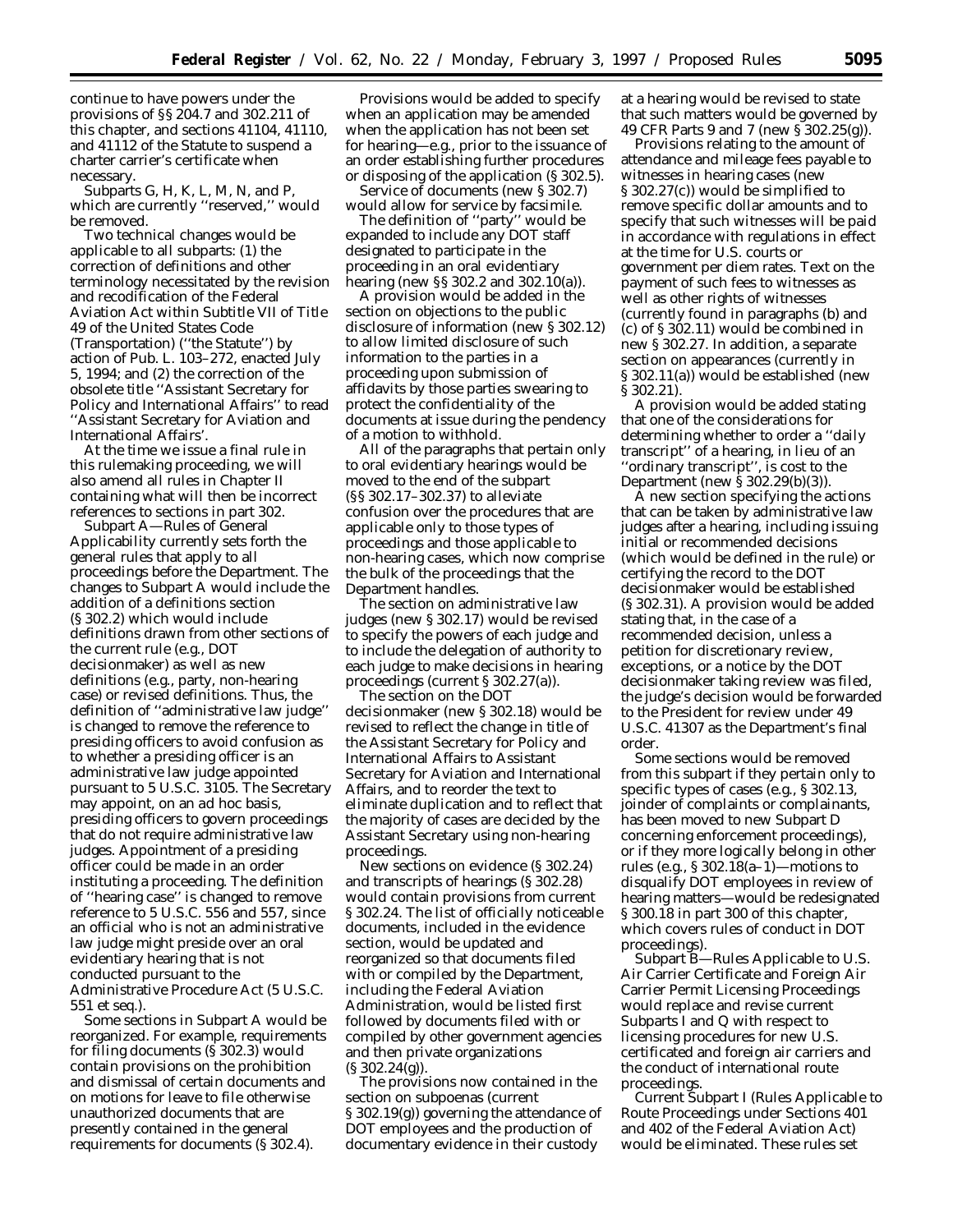forth procedures under which the Department may initiate route proceedings under sections 41102 and 41302 of the Statute (formerly sections 401 and 402 of the Federal Aviation Act). These procedures were used by the former CAB prior to the promulgation of current Subpart Q of this part. Today, these types of route cases are handled under the expedited provisions of Subpart Q rather than Subpart I procedures. Thus, a special set of rules applicable to route proceedings initiated by the Department is no longer needed.

Current Subpart Q (Expedited Procedures for Processing Licensing Cases) would also be removed. These rules contain the procedures used for the filing and processing of applications requesting action (*e.g.,* issuance, modification, transfer) involving certificates of public convenience and necessity or foreign air carrier permits.

The new Subpart B would be organized to indicate more clearly what evidence requirements and filing and review procedures would be followed in each type of licensing case. Thus, current § 302.1720, which applies to certificate cases in general, contains provisions on filing conforming applications or motions to modify the scope of a proceeding that are applicable to international route cases but not typically applicable to initial fitness certification cases. Provisions pertaining solely to international route cases would be contained in § 302.212; those pertaining to initial or continuing

fitness cases for U.S. carriers would be found in § 302.211; and those pertaining to foreign air carrier permit cases would be located in § 302.213.

A provision would be added (§ 302.202(a)) stating that in those cases involving the initial or continuing fitness of a U.S. air carrier, any application filed should also contain the supporting fitness information required by part 204 of this chapter.

The requirement to serve copies of pleadings on other parties would be revised for proceedings involving foreign air carrier permit applications to conduct scheduled operations to include the airport authority of any U.S. airport that the applicant initially proposes to serve (new § 302.203(b)(2)(C)). Service on such parties is already required in U.S. air carrier certificate application proceedings (new § 302.203(b)(1)).

We are also proposing to eliminate the separate regulatory procedures and time periods for responsive pleadings for certificate restriction removal cases (current § 302.1730). Such cases are rare and can be handled under the same rules and timeframes as international route award cases. If different procedures or timetables are required in a specific case, the Department can establish those in a procedural order at the outset of such proceeding.

We are adding a provision to specifically allow for the filing of replies to answers in licensing cases (new § 302.204(b)). Replies are routinely filed

in such cases (accompanied by a motion for leave to file), are permitted in response to answers to show cause orders issued in such proceedings, and are of benefit to the Department in analyzing the information and allegations in any filed answer.

In most cases, the time periods for filing responsive pleadings would be decreased in an effort to expedite the processing of licensing cases (new §§ 302.204 and 302.212) (see chart below). In this regard, answers to U.S. air carrier certificate applications (both initial fitness and international route award) and foreign air carrier permit applications or amendments to any of those types of applications would be due in 21 days, rather than 28 days. Petitions for oral hearing of the application would be due at the same time that answers to the application would be due (*i.e.,* within 21 days), rather than 14 days later as is currently the case for foreign air carrier permits (current  $$302.1712(c)(3)$ ) or 24 days later (*i.e.,* 52 days after the original application) as is the case for certificate cases (current § 302.1712(c)(1)). In international route cases, conforming applications and/or motions to modify the scope of the proceeding would be due at the same time that answers are filed—within 21 days after the original application. Answers to conforming applications or motions would be due 14 days later, *i.e.,* 35 days after the original application, rather than 42 days.

PROPOSED CHANGES IN TIME PERIODS FOR FILING RESPONSIVE PLEADINGS

|                                                                                                                                                                               | Number of days from date original<br>application filed |          |
|-------------------------------------------------------------------------------------------------------------------------------------------------------------------------------|--------------------------------------------------------|----------|
|                                                                                                                                                                               | Current                                                | Proposed |
| U.S. air carrier certificate applications (both initial fitness and international route award) and foreign air<br>carrier permit applications, or amendments to any of these: |                                                        |          |
|                                                                                                                                                                               | 28                                                     |          |
|                                                                                                                                                                               | NA                                                     | 35       |
|                                                                                                                                                                               | 28                                                     | 21       |
| Petitions for oral hearing of application:                                                                                                                                    | 42                                                     | 35       |
|                                                                                                                                                                               | 52                                                     | 21       |
|                                                                                                                                                                               |                                                        | 21       |
| Restriction removal cases:                                                                                                                                                    |                                                        |          |
|                                                                                                                                                                               | 14                                                     | 21       |
|                                                                                                                                                                               | 14 days                                                | 21       |
|                                                                                                                                                                               | XL <sub>28</sub>                                       | 35       |
|                                                                                                                                                                               | 35                                                     | 21       |

The time period for the Department to defer further processing of an incomplete application (current § 302.1713) would be increased from 21 to 28 days to allow for the review of any answers filed in response to the application (new § 302.209).

With respect to DOT's issuance of an order establishing further procedures, the only change would be to specify that, in U.S. air carrier certificate cases, the order would be issued in 90 days after a *complete* application is filed (new §§ 302.211(b) and 302.212(e)). This

clarification, which reflects the provision in current § 302.1713 (as contained in new § 302.209) that the time periods contained in the subpart would not begin to run until the application is complete, is intended to alleviate any confusion over when a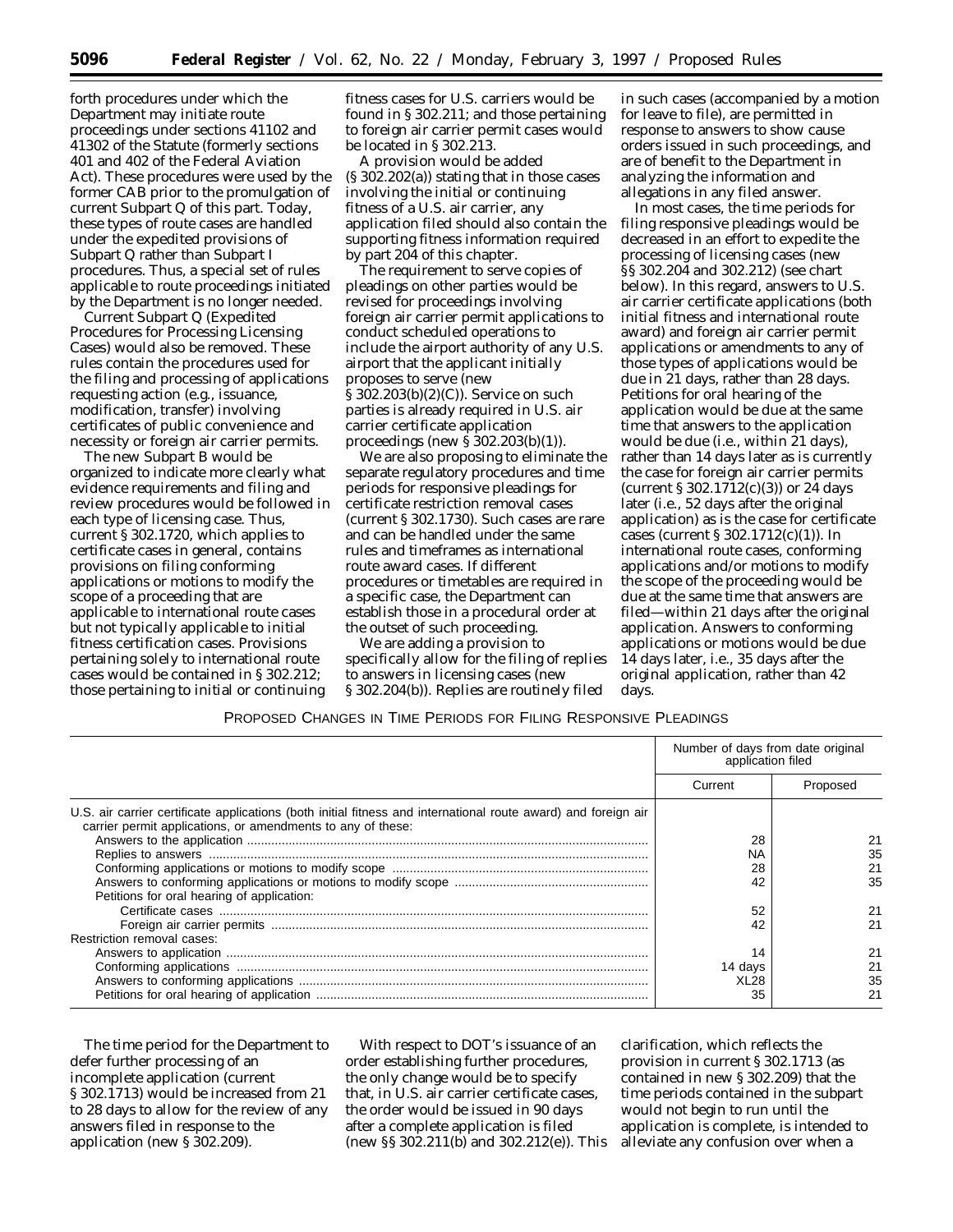DOT order taking action on an application would be issued, since many certificate applications are not complete when submitted and must be deferred pending receipt of supplementary information.

The section on the disposition of applications (new § 302.210) would be reorganized to reflect the current practices employed in the majority of application cases of using show-cause procedures or dismissing the application by final order, rather than instituting an oral evidentiary hearing.

A provision would be added to current § 302.1757 to clarify that if the DOT decisionmaker did not act within 90 days of the issuance of an initial decision by an administrative law judge, that decision would become the final decision of the Department (new § 302.220(b)(2)).

In addition, current § 302.1760, which pertains to internal procedures of the Department, would be eliminated as unnecessary.

Subpart C—Rules Applicable to Exemption Proceedings would replace and revise current Subpart D, which sets forth procedural standards for U.S. and foreign air carriers to follow in applying for exemption authority under section 40109 of the Statute. It adds proceedings for slot exemptions at high density airports under section 41714 of the Statute to its scope. It also gives needed guidance to U.S. and foreign air carrier applicants on the specific information they must file.

In new Subpart C, new § 302.302(b) would revise the names of the offices where exemption applications are to be filed to the U.S. Air Carrier Licensing Division or Foreign Air Carrier Licensing Division, as appropriate, in the Office of International Aviation. New § 302.302(b)(4) would permit the filing of exemption requests by facsimile and electronic mail (when available), and new § 302.302(e) (current § 302.401(e)) would be revised to reflect our present practice of omitting applicants' addresses when publishing notices of exemption applications filed. Also, the word ''undue'' would be changed to ''unreasonable'' in paragraphs (3) and (4) of new § 302.303(d) to reflect a change in this language in section  $40109(g)(1)(C)$  of the Statute.

Subpart D—Rules Applicable to Enforcement Proceedings would replace and revise current Subpart B, which contains the specific rules governing enforcement actions, or proceedings by which the Department enforces the aviation economic provisions of the Statute and the rules, regulations, orders, and other requirements the

Department issues under those provisions. These rules also inform the public how to lodge complaints and detail the procedures that the Department and the parties will follow in the event the Department takes enforcement action.

A definitions section would be added to new Subpart D (new § 302.402).

In addition, various sections would be combined, separated or retitled for purposes of clarity. Thus, a separate section on informal complaints would be established (new § 302.403), and the section on formal complaints would be expanded to include current §§ 302.203 and 302.13 and separated into paragraphs pertaining to, among others things, the filing, amendment, and service of such complaints (new § 302.404). A section on responsive documents (new § 302.405) would contain provisions from current § 302.204, and a section on procedure for responding to formal complaints (new § 302.406) would contain provisions from current §§ 302.205 and 302.206.

The requirement that action must be taken on a formal complaint within 60 days of its filing would be eliminated, leaving in place the provision that such action would be taken ''within a reasonable time'' (new § 302.406).

The section on commencement of enforcement proceedings (new § 302.407) would include provisions from current §§ 302.206 and 302.206a; the section on answers and replies (new § 302.408) would contain provisions from current §§ 302.207 and 302.209; and current § 302.212 on admissions as to facts and motions to dismiss would be divided into two sections (new §§ 302.411 and 302.412).

The term ''third-party complaint'' used throughout would be replaced with ''formal complaint,'' and the ''saving clause'' from Subpart A (current § 302.40) would be moved to this subpart as new § 302.420 and modified to include provisions of the Statute and orders and other requirements of the Department.

Subpart E—Rules Applicable to Proceedings with Respect to Rates, Fares and Charges for Foreign Air Transportation would revise current Subpart E, which contains special rules for proceedings relating to prices and their related rules, classifications and practices applied in foreign air transportation. These proceedings are instituted at the Department's discretion in response to a third-party complaint, or upon the Department's own initiative. Historically, most such proceedings involved complaints against tariffs by competitors.

The title of the Subpart E would be amended to add ''for Foreign Air Transportation'' to clarify that these rules do not apply to rates, fares and charges in interstate transportation.

New § 302.506(d) would permit, in emergency situations, the filing of complaints requesting the suspension of a tariff by facsimile and electronic mail (when available), but would require that the filing be confirmed in writing within three business days.

Current § 302.506 would be eliminated. That section places the burden of going forward with the evidence (*i.e.,* making at least a *prima facie* case of lawfulness) upon the carrier proposing a tariff change. Under deregulation pricing policies and procedures, fare decreases or rule liberalizations do not need any justification. Similarly, complainants challenging tariffs on the ground of

''unjust discrimination'' now must make a *prima facie* case of unlawfulness. Thus, the subsection is misleading and should be eliminated entirely because specific evidentiary burdens are normally discussed at prehearing conferences, and nonhearing evidentiary matters can be resolved in an instituting order.

Subpart F—Rules Applicable to Proceedings Concerning Airport Fees contains the specific rules that apply to a complaint filed by one or more U.S. or foreign carriers for a determination of the reasonableness of a fee increase or a newly established fee imposed upon the carrier by the owner or operator of an airport. This subpart also applies to requests by the owner or operator of an airport for such a determination.

Since Subpart F was only recently adopted (in February 1995), it would not be revised at this time except to make the provisions internally consistent with the rest of revised part 302, such as by changing section reference numbers (*e.g.,* in § 302.617, the reference to § 302.28(a) would be changed to § 302.32(a), and in § 302.603 an additional reference to § 302.4 concerning the form of documents would be added). In addition, since at the time of the adoption of Subpart F, references to that subpart were not added to the index in Appendix A, those references would be added at this time.

Subpart G—Rules Applicable to Mail Rate Proceedings and Contracts would combine, replace and revise subparts C and O.

Current Subpart C (Rules Applicable to Mail Rate Proceedings) sets forth the special rules applicable to proceedings for the establishment of mail rates by the Department in accordance with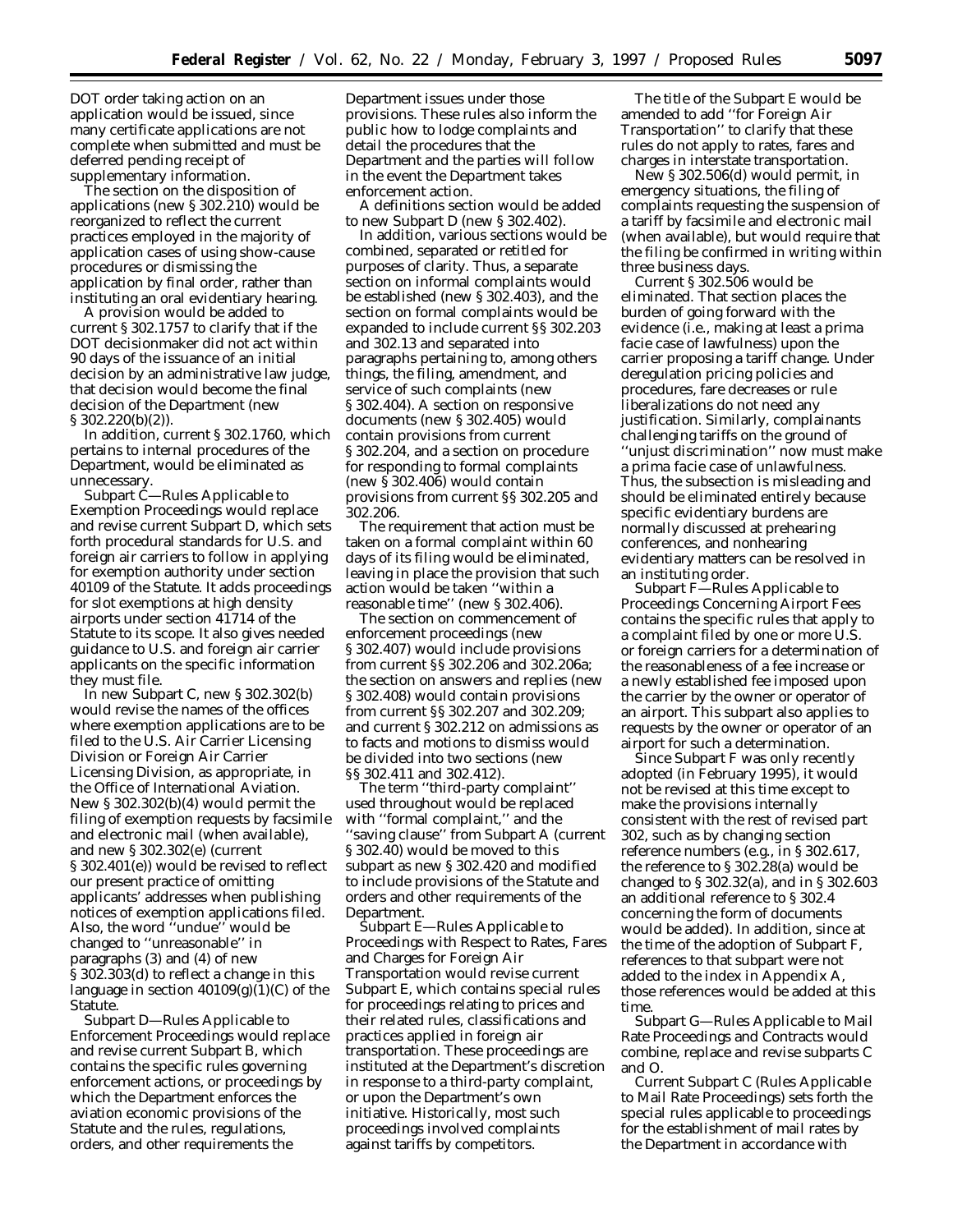section 41901 of the Statute. These are the rates paid by the United States Postal Service to U.S. carriers for the transportation of U.S. mail within Alaska and between the U.S. and foreign countries.

Current Subpart O (Procedure for Processing Contracts for Transportation of Mail by Air in Foreign Air Transportation) sets forth procedures applicable to certain contractor arrangements for the carriage of mail by air between the U.S. Postal Service and certificated air carriers pursuant to 39 U.S.C. 5402(a).

In new Subpart G, current references to actions by ''the Department'' or ''DOT'' would be changed to ''DOT decisionmaker'' to differentiate from actions by an administrative law judge in an oral evidentiary hearing, and current §§ 302.304 and 302.309 would be combined into new § 302.703 to reflect that the DOT decisionmaker may either issue an order to show cause or set a matter for oral hearing before an administrative law judge.

Certain sections also would be revised to allow the DOT decisionmaker additional flexibility in dealing with specific cases. Thus, current § 302.305(a) would be revised to allow for answers to show cause orders within 10 days ''or within such other period as the order may specify'' (new § 302.704(a)); and current § 302.307 would be revised to allow the decisionmaker to authorize the filing of additional pleadings or establish further procedural steps in lieu of instituting an oral hearing (new § 302.705(b)) and to allow the issues at any hearing that is instituted to be formulated by the instituting order (new § 302.706(a)).

The provisions of current §§ 302.306 and 302.307 would be combined into new § 302.705 covering further procedures, and current §§ 302.301, 302.302, 302.307, and 302.308 would be combined into new § 302.706 entitled Hearing.

Current §§ 302.311 and 302.321 would be combined into new § 302.708. The provisions of paragraphs (a) and (b) of current § 302.1503 would be eliminated as unnecessary, and new § 302.719 would refine and condense the data required to reflect current practice.

The subject index contained in Appendix A—Index to Rules of Practice would be updated to include additional references (such as to Fitness Cases and Airport Fee cases), and to eliminate obsolete references. Also, to assist users in locating the newly renumbered sections, the revised Appendix would list for each subject both the current

section number(s) and the corresponding new section number(s).

# *Executive Order 12866 (Regulatory Planning and Review)*

The Department has analyzed the economic and other effects of the proposed amendment and has determined that they are not ''significant'' within the meaning of Executive Order 12866. The amendment will not have an annual effect on the economy of \$100 million or more or adversely affect in a material way the economy, a sector of the economy, productivity, competition, jobs, the environment, public health or safety, or State, local, or tribal governments or communities. It will not create a serious inconsistency or otherwise interfere with an action taken or planned by another agency, and it will not materially alter the budgetary impact of entitlements, grants, user fees, or loan programs or the rights and obligations of recipients thereof. Nor does it raise any novel legal or policy issues arising out of legal mandates, the President's priorities, or the principles set forth in Executive Order 12866.

## *DOT Regulatory Policies and Procedures*

The proposed amendment is not significant under the Department's Regulatory Policies and Procedures, dated February 26, 1979, because it does not involve important Departmental policies; rather, it is being made solely for the purposes of eliminating or correcting obsolete requirements and reorganizing the presentation of the regulations used by the Department to administer its aviation economic regulatory functions. The Department has also determined that the economic effects of the amendment are so minimal that a full regulatory evaluation is not required.

#### *Regulatory Flexibility Act*

In accordance with the Regulatory Flexibility Act, the Department has evaluated the effects of this proposed action on small entities, i.e., those air carriers operating small aircraft (60 seats or less or 18,000 pounds maximum payload or less) in strictly domestic service. The proposed changes to the Department's Rules of Practice in Proceedings would merely eliminate unnecessary and obsolete verbiage, reorganize the provisions and bring them up to date with our current practice, and would not place any new requirements on applicants. Moreover, these rules generally are not applicable to proceedings involving such small entities. Therefore, the Department certifies that the amendment would not

have a significant economic impact on a substantial number of small entities.

## *Executive Order 12612 (Federalism)*

This proposed amendment has been analyzed in accordance with the principles and criteria contained in Executive Order 12612. The Department has determined that the amendment does not have sufficient federalism implications to warrant the preparation of a Federalism Assessment. This amendment will not have a substantial direct effect on the States, on the relationship between the national government and the States, or on the distribution of power and responsibilities among the various levels of government.

#### *National Environmental Policy Act*

The Department has also analyzed this proposed amendment for the purpose of the National Environmental Policy Act. The amendment will not have any significant impact on the quality of the human environment.

#### *Paperwork Reduction Act*

There are no reporting or recordkeeping requirements associated with the proposed amendment.

## **List of Subjects**

### *14 CFR Part 300*

Administrative practice and procedure, Conflict of interests.

# *14 CFR Part 302*

Administrative practice and procedure, Air carriers, Foreign air carriers.

#### **Proposed Rule**

For the reasons set out in the preamble, Title 14, Chapter II of the Code of Federal Regulations is proposed to be amended as follows:

#### **PART 300—[AMENDED]**

1. The authority citation for part 300 continues to read as follows:

**Authority:** 49 U.S.C. subtitle I and chapters 401, 411, 413, 415, 417, 419, 421, 449, 461, 463, and 465.

2. Paragraph (a–1) of § 302.18 is redesignated as § 300.18 and revised to read as follows:

#### **§ 300.18 Motions to disqualify DOT employee in review of hearing matters.**

In cases to be determined on an evidentiary record, a party desiring that a concerned DOT employee disqualify himself or herself from participating in a DOT decision must file a motion supported by an affidavit setting forth the grounds for such disqualification in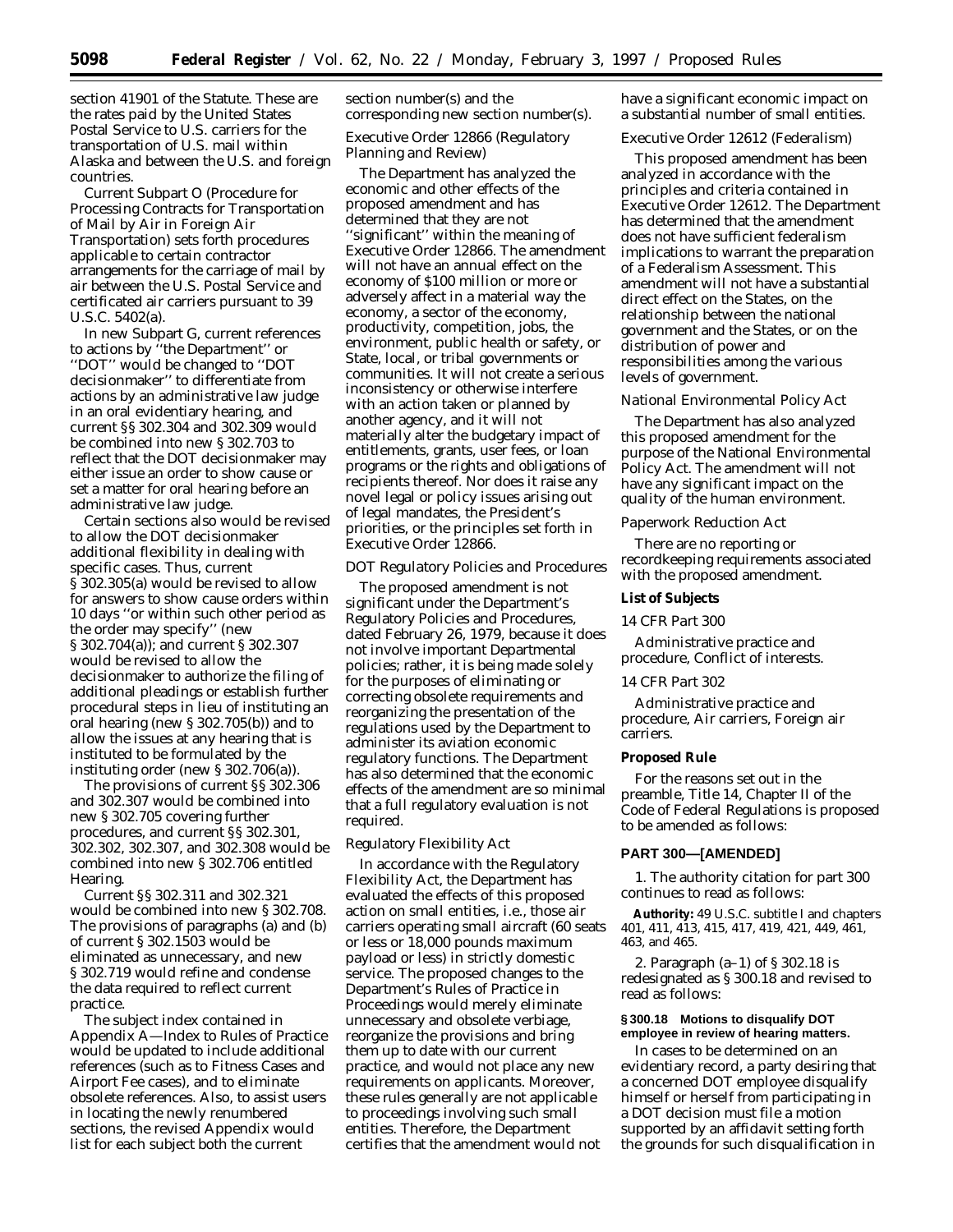the form and within the periods prescribed in § 302.11. Where review of the administrative law judge's decision can be obtained only upon the filing of a petition for discretionary review, such motions must be filed on or before the date answers are due pursuant to § 302.32. In cases where exceptions are filed to recommended, initial, or tentative decisions or where the DOT decisionmaker orders review of an initial or recommended decision on his or her own initiative, such motions must be filed on or before the date briefs are due pursuant to § 302.35 or § 302.218, as applicable. Failure to file a timely motion will be deemed a waiver of disqualification. Applications for leave to file an untimely motion seeking disqualification of a concerned DOT employee must be accompanied by an affidavit setting forth in detail why the facts relied upon as grounds for disqualification were not known and could not have been discovered with reasonable diligence within the prescribed time.

# **PART 302—[REVISED]**

3. Part 302 is revised to read as follows:

# **PART 302—RULES OF PRACTICE IN PROCEEDINGS**

Sec.

302.1 Applicability and description of part. 302.2 Definitions.

#### **Subpart A—Rules of General Applicability**

- 302.3 Filing of documents.
- 302.4 General requirements as to
- documents.
- 302.5 Amendment of documents.<br>302.6 Responsive documents.
- 302.6 Responsive documents.<br>302.7 Service of documents. Service of documents.
- 302.8 Computation of time.
- 302.9 Continuances and extensions of time.
- 
- 302.10 Parties.
- 302.11 Motions.
- 302.12 Objections to public disclosure of information.
- 302.13 Consolidation of proceedings.
- 302.14 Petitions for reconsideration.
- **Non-Hearing Proceedings**
- 302.15 Non-hearing procedures.
- **Rulemaking Proceedings**
- 302.16 Petitions for rulemaking.
- **Oral Evidentiary Hearing Proceedings**
- 302.17 Administrative law judges.
- 302.18 DOT decisionmaker.
- 302.19 Participation by persons not parties.
- 302.20 Formal intervention.<br>302.21 Appearances.
- Appearances.
- 302.22 Prehearing conference.
- 302.23 Hearing.
- Evidence.
- 302.25 Subpoenas.
- 302.26 Depositions.
- 302.27 Rights of witnesses; attendance fees and mileage.
	- 302.28 Transcripts of hearings.
	- 302.29 Argument before the administrative law judge.
	- 302.30 Briefs to the administrative law judge.
	- 302.31 Initial and recommended decisions; certification of the record.
	- 302.32 Petitions for discretionary review of initial decisions or recommended decisions; review proceedings.
	- 302.33 Tentative decision of the DOT decisionmaker.
	- 302.34 Exceptions to tentative decisions of the DOT decisionmaker.
	- 302.35 Briefs to the DOT decisionmaker. 302.36 Oral argument before the DOT
	- decisionmaker. 302.37 Waiver of procedural steps after
	- hearing.
	- 302.38 Final decision of the DOT decisionmaker.

#### **Subpart B—Rules Applicable to U.S. Air Carrier Certificate and Foreign Air Carrier Permit Licensing Proceedings**

- 302.201 Applicability.
- 302.202 Contents of applications.
- 302.203 Service of documents.
- 302.204 Responsive documents.
- 302.205 Economic data and other facts.
- Verification.

#### **Disposition of Applications**

- 302.207 Cases to be decided on written submissions.
- 302.208 Petitions for oral presentation or judge's decision.
- 302.209 Procedures for deferral of applications.
- 302.210 Disposition of applications; orders establishing further procedures.
- 302.211 Procedures in certificate cases involving initial or continuing fitness.
- 302.212 Procedures in certificate cases involving international routes.
- 302.213 Procedures in foreign air carrier permit cases.
- 302.214 Oral evidentiary hearing.
- 302.215 Briefs to the administrative law judge.
- 302.216 Administrative law judge's initial or recommended decision.
- 302.217 Exceptions to administrative law judge's initial or recommended decision.
- 302.218 Briefs to the DOT decisionmaker.
- 302.219 Oral argument before the DOT decisionmaker.
- 302.220 Final decision of the Department.

#### **Subpart C—Rules Applicable to Exemption Proceedings**

- 302.301 Applicability.<br>302.302 Filing of appli
- 302.302 Filing of applications.
- 302.303 Contents of applications.
- 302.304 Service of documents.<br>302.305 Posting of applications
- Posting of applications.
- 302.306 Dismissal or rejection of incomplete applications.<br>302.307 Answers to applica
- 302.307 Answers to applications.<br>302.308 Replies to answers.
- 302.308 Replies to answers.<br>302.309 Requests for hearing
- Requests for hearing.
- 302.310 Exemptions on the Department's initiative.
- 302.311 Emergency exemptions.

#### **Subpart D—Rules Applicable to Enforcement Proceedings**

- 
- 302.401 Applicability.<br>302.402 Definitions. Definitions.
	-
- 302.403 Informal complaints.
- 302.404 Formal complaints.<br>302.405 Responsive docume Responsive documents.
- 302.406 Procedure for responding to formal complaints.
- 302.407 Commencement of enforcement
- proceeding.<br>302.408 Answe Answers and replies.
- 
- 302.409 Default.
- Consolidation of proceedings. 302.411 Motions to dismiss and for
	- summary judgment.
- 302.412 Admissions as to facts and documents.
- 302.413 Evidence of previous violations.

Settlement of proceedings. 302.418 Motions for immediate suspension of operating authority pendente lite. 302.419 Modification or dissolution of

**Proceedings With Respect to Rates, Fares and Charges for Foreign Air Transportation**

302.504 Dismissal of petition or complaint. Order of investigation. 302.506 Complaints requesting suspension of tariffs; answers to such complaints.

Contents and service of petition or

302.414 Prehearing conference.

enforcement actions. 302.420 Saving clause.

302.501 Applicability.<br>302.502 Institution of p

complaint.<br>302.504 Dism

complaints.

302.601 Applicability.

for determination.

for determination. 302.609 Replies.

302.611 Review of complaints. 302.613 Review of requests for determination.

operator.

judge.

302.621 Final order.

a hearing.

show cause. 302.705 Further procedures.

**Proceedings and Contracts** 302.701 Applicability. **Final Mail Rate Proceedings** 302.702 Institution of proceedings. 302.703 Order to show cause or instituting

**Subpart E—Rules Applicable to**

302.502 Institution of proceedings.<br>302.503 Contents and service of pe

302.507 Computing time for filing

302.603 Complaint by an air carrier or foreign air carrier; request for determination by an airport owner or

302.605 Contents of complaint or request

302.607 Answers to a complaint or request

302.615 Decision by administrative law

302.617 Petitions for discretionary review. 302.619 Completion of proceedings.

**Subpart G—Rules Applicable to Mail Rate**

302.704 Objections and answers to order to

**Subpart F—Rules Applicable to Proceedings Concerning Airport Fees**

- 302.415 Hearing.
- 302.416 Appearances by persons not parties.<br>302.417 S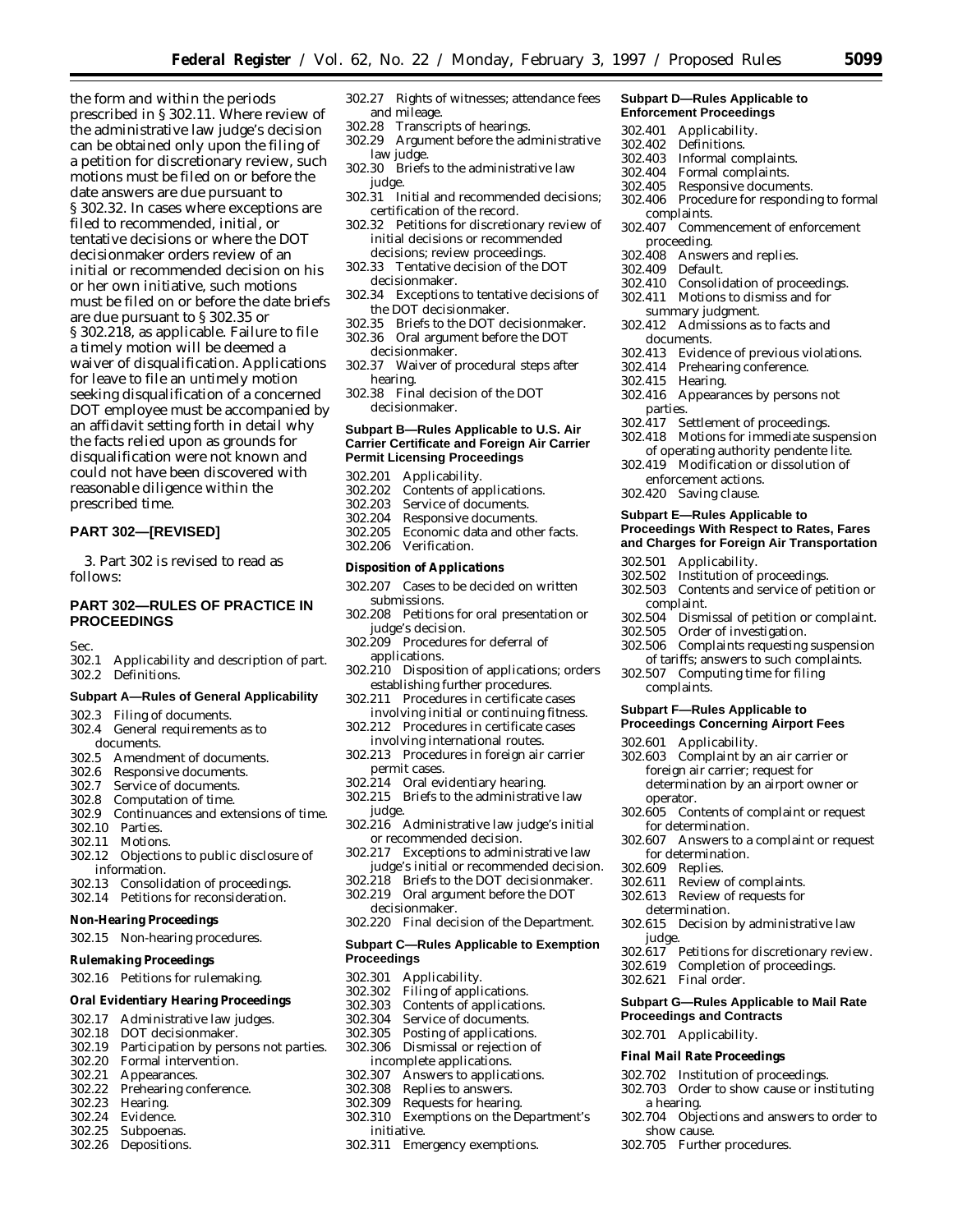#### 302.706 Hearing.

- **Provision for Temporary Rate**
- 302.707 Procedure for fixing temporary mail rates.
- **Informal Mail Rate Conference Procedure**
- 302.708 Invocation of procedure.
- Scope of conferences.
- 302.710 Participants in conferences.
- 302.711 Conditions upon participation. Information to be requested from
- an air carrier.
- 302.713 DOT analysis of data for submission of answers thereto.
- 302.714 Availability of data to the U.S. Postal Service.
- 302.715 Post-conference procedure.
- 302.716 Effect of conference agreements.
- 302.717 Waiver of participant conditions.
- **Processing Contracts for the Carriage of Mail in Foreign Air Transporation**
- 302.718 Filing.
- 302.719 Explanation and data supporting the contract.<br>720 Service
- 302.720<br>302.721
- 302.721 Complaints.
- 302.722 Answers to complaints.<br>302.723 Further procedures.
- Further procedures.
- 302.724 Petitions for reconsideration.

**Appendix A—Index to Rules of Practice**

**Authority:** 5 U.S.C. 551 *et seq.*, 39 U.S.C. 5402; 42 U.S.C., 4321, 49 U.S.C. Subtitle I and Chapters 401, 411, 413, 415, 417, 419, 461, 463, 471.

#### **§ 302.1 Applicability and description of part.**

(a) *Applicability.* This part governs the conduct of all aviation economic proceedings before the Department whether instituted by order of the Department or by the filing with the Department of an application, complaint, petition, motion, or other authorized or required document. This part also contains delegations to administrative law judges and to the DOT decisionmaker of the Department's function to render the agency decision in certain cases and the procedures for review of those decisions. This part applies unless otherwise specified by order of the Department.

(b) *Description.* Subpart A of this part sets forth general rules applicable to all types of proceedings. Each of the other subparts of this part sets forth special rules applicable to the type of proceedings described in the title of the subpart. Therefore, for information as to applicable rules, reference should be made to subpart A and to the rules in the subpart relating to the particular type of proceeding, if any. In addition,

reference should be made to Subtitle VII of Title 49 of the United States Code (Transportation) (''the Statute''), and to the substantive rules, regulations and orders of the Department relating to the proceeding. Wherever there is any conflict between one of the general rules in subpart A and a special rule in another subpart applicable to a particular type of proceeding, the special rule will govern.

(c) *Reference to part and method of citing rules.* This part may be referred to as the ''Rules of Practice''. Each section, and any paragraph or subparagraph thereof, may be referred to as a ''Rule''. The number of each rule need include only the numbers and letters at the right of the decimal point. For example, ''302.7 *Service of documents'',* may be referred to as ''Rule 7''.

## **§ 302.2 Definitions.**

*Administrative law judge* as used in this part means an administrative law judge appointed pursuant to 5 U.S.C. 3105.

*DOT Decisionmaker* as used in this part is the official authorized to issue final decisions of the Department as set forth in § 302.18. This includes the Assistant Secretary for Aviation and International Affairs, the senior career official in the Office of the Assistant Secretary for Aviation and International Affairs, the Deputy Secretary, and the Secretary.

*Hearing case* or *oral hearing case* means any proceeding that the Department has determined will be conducted on the record using oral evidentiary procedures.

*Non-hearing case* means any proceeding not involving oral evidentiary procedures.

*Party* as used in this part includes the person initiating a proceeding, such as an applicant, complainant, or petitioner; any person filing an answer to such filing; and any other persons as set forth in § 302.10.

*Statute* when used in this chapter means Subtitle VII of Title 49 of the United States Code (Transportation).

## **Subpart A—Rules of General Applicability**

#### **§ 302.3 Filing of documents.**

(a) *Filing address, date of filing, hours.* (1) Documents required by any section of this part to be filed with the Department must be filed with

Department of Transportation Dockets at the Department's offices in Washington, DC.

(2) Such documents will be deemed to be filed on the date on which they are actually received by the Department. Documents must be filed between the hours of 10:00 a.m. and 5:00 p.m., Monday to Friday, inclusive, except on legal holidays.

(b) *Formal specifications of documents.* (1) Documents filed under this part must be on white paper not larger than  $8\frac{1}{2}$  by 11 inches, including any tables, charts and other documents that may be included. Ink must be black to provide substantial contrast for scanning and photographic reproduction. Text must be doublespaced (except for footnotes and long quotations which may be single-spaced) using type not smaller than 12 point. The left margin must be at least  $1\frac{1}{2}$ inches; all other margins must be at least 1 inch. The title page and first page must bear a clear date and all subsequent pages must bear a page number and abbreviated heading. In order to facilitate automated processing in document sheet feeders, documents of more than one page should be held together with removable metal clips or similar retainers. Original documents may not be bound in any form or include tabs, except in cases assigned by order to an Administrative Law Judge for hearing, in which case the filing requirements will be set by order. Section 302.35 contains additional requirements as to the contents and style of briefs.

(2) Papers may be reproduced by any duplicating process, provided all copies are clear and legible. Appropriate notes or other indications must be used, so that the existence of any matters shown in color on the original will be accurately indicated on all copies.

(c) *Number of copies.* (1) Unless otherwise specified, an executed original, along with the number of true copies set forth in this paragraph for each type of proceeding, must be filed with Department of Transportation Dockets. The copies filed need not be signed, but the name of the person signing the original document, as distinguished from the firm or organization he or she represents, must also be typed or printed on all copies below the space provided for signature.

|                                                               | Copies                        |
|---------------------------------------------------------------|-------------------------------|
| <b>Airport Fees</b>                                           | $\overline{\phantom{0}}$<br>u |
| Agreements:<br>International Air Transport Association (IATA) | $\sim$                        |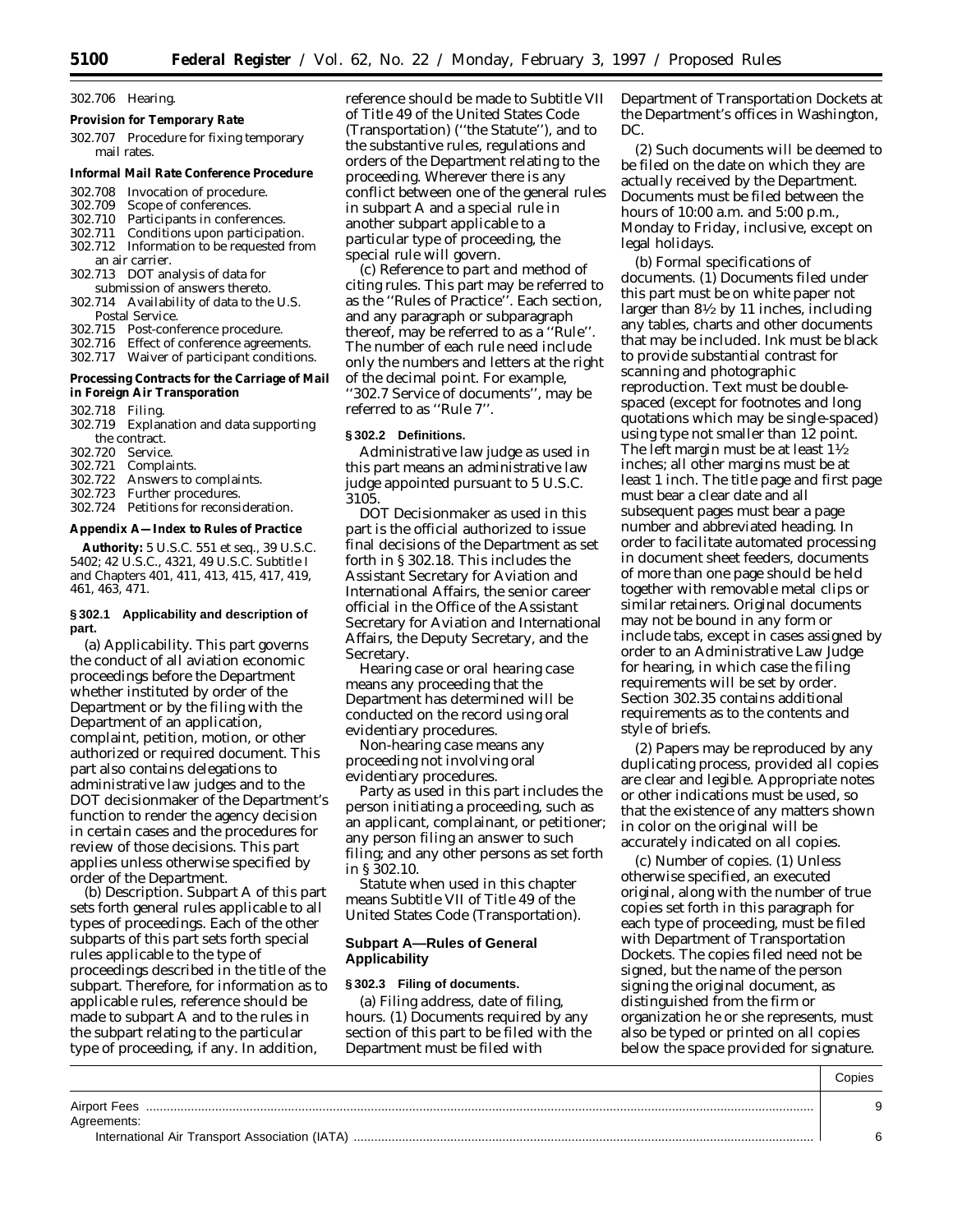| Complaints: |  |
|-------------|--|
|             |  |
|             |  |
|             |  |
|             |  |
|             |  |
| Exemptions: |  |
|             |  |
|             |  |
|             |  |
|             |  |
|             |  |
|             |  |
|             |  |
|             |  |
|             |  |
|             |  |
|             |  |

(2) Filers are encouraged to submit one of the required true copies (except for counterparts of Agreement CAB 18900) in electronic form on a 31⁄2 inch floppy disk, labeled to show the filer's and representative's names, docket number (if known) or space for it, and document title. The electronic submission must be in one of the following formats: Microsoft Word (or RTF), WordPerfect, Excel, Lotus 123, or ASCII text. The disk must be accompanied by a signed certification that it is a true copy of the executed original document.

(d) *Prohibition and dismissal of certain documents.* (1) No document that is subject to the general requirements of this subpart concerning form, filing, subscription, service or similar matters will be accepted for filing by the Department, and will not be physically incorporated in the docket of the proceeding, unless:

(i) Such document and its filing by the person submitting it have been expressly authorized or required in the Statute, any other law, this part, other Department regulations, or any order, notice or other document issued by the DOT decisionmaker, the Chief Administrative Law Judge or an administrative law judge assigned to the proceeding, and

(ii) Such document complies with each of the requirements of this paragraph and § 302.7, and is submitted as a formal application, complaint, petition, motion, answer, pleading, or similar paper rather than as a letter, telegram, or other informal written communication; *Provided*, *however*, That for good cause shown, pleadings of any public body or civic organization or comments concerning tariff agreements

that have not been docketed, may be submitted in the form of a letter.

Other matters ............................................................................................................................................................................................... 3

(2) If any document initiating, or filed in, a proceeding is not in substantial conformity with the applicable rules or regulations of the Department as to the contents thereof, or is otherwise insufficient, the Department, on its own initiative, or on motion of any party, may reject, strike or dismiss such document, or require its amendment.

(e) *Motions for leave to file otherwise unauthorized documents.* (1) The Department will accept otherwise unauthorized documents for filing only if leave has been obtained from the DOT decisionmaker or, if applicable, the administrative law judge, on written motion and for good cause shown.

(2) Such motions shall contain a concise statement of the matters relied upon as good cause and shall be attached to the pleading or other document for which leave to file is sought, or the written motion may be incorporated into the otherwise unauthorized document for which admission is sought. In such event, the document filed shall be titled to describe both the motion and the underlying documents.

(3) Such motions must be filed within seven (7) days after service of any document, order, or ruling to which the proposed filing is responsive and must be served on all parties to the proceeding.

(f) *Official docket copy.* With respect to all documents filed under this part that are scanned, the electronic scanned record produced by the Department shall thereafter be the official docket copy of the document and any subsequent copies generated by the Department's electronic records system will be usable for admission as record

copies in any proceeding before the Department.

(g) *Retention of documents by the Department.* All documents filed with or presented to the Department may be retained in the files of Department of Transportation Dockets. However, the Department may permit the withdrawal of original documents by motion upon the submission of properly authenticated copies to replace such documents.

#### **§ 302.4 General requirements as to documents.**

(a) *Contents*. (1) In case there is no rule, regulation, or order of the Department that prescribes the contents of a formal application, petition, complaint, motion or other authorized or required document, such document shall contain a proper identification of the parties concerned, a concise but complete statement of the facts relied upon and the relief sought, and, where required, such document shall be accompanied by an Environmental Assessment, in conformity with the provisions of part 313 of this chapter. (2)(i) Each document must include

with or provide on its first page:

(A) The docket title and subject; (B) The relevant operating administration before which the application or request is filed;

(C) The identity of the filer and its filing agent, if applicable;

(D) The name and mailing address of the designated agent for service of any documents filed in the proceeding, along with the telephone and facsimile numbers and, if available, electronic mail address of that person; and

(E) The title of the specific action being requested.

Department of Transportation Dockets has an Expedited Processing Sheet that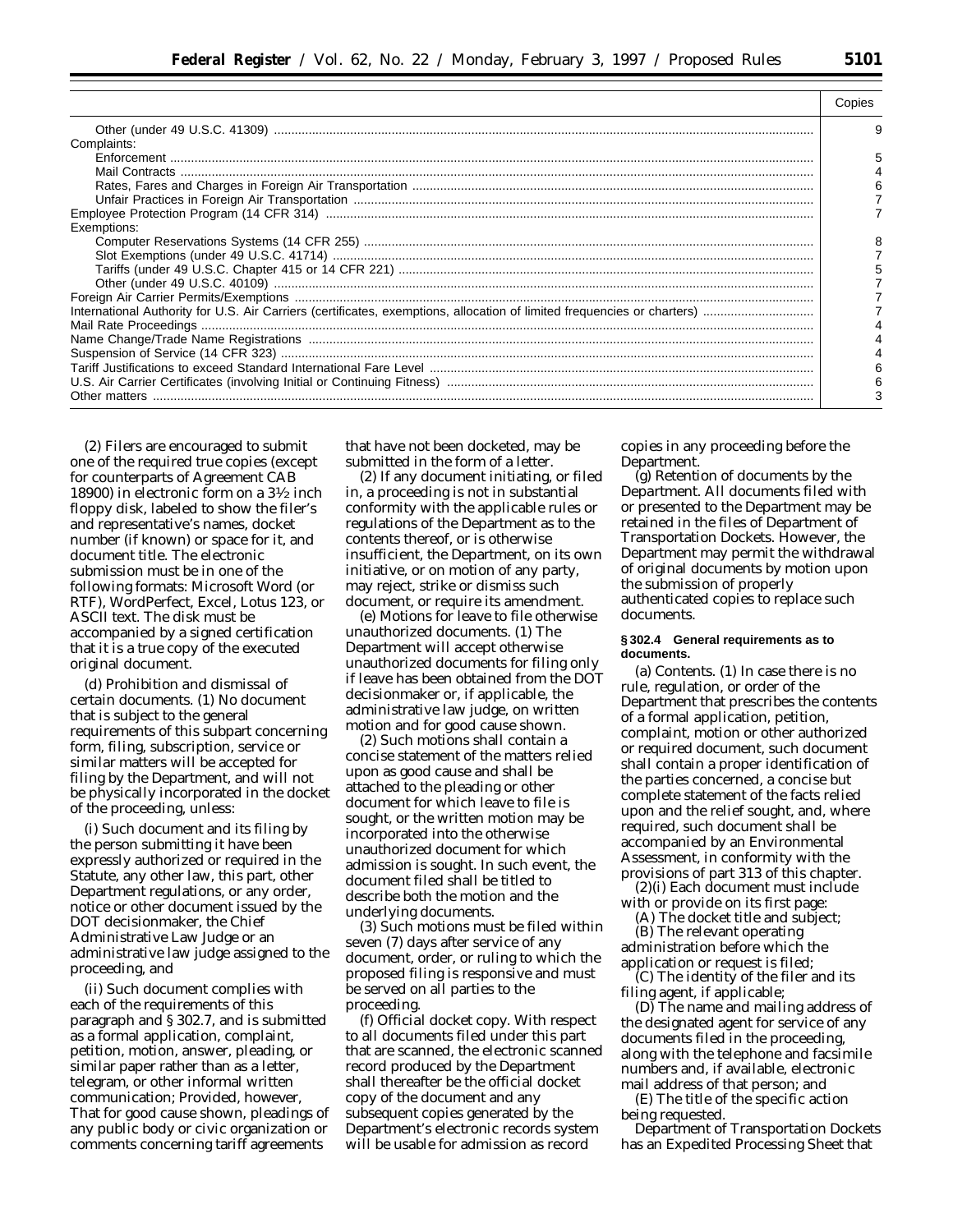filers can use to assist in preparing this index.

(3) All documents filed under this part consisting of twenty (20) or more pages must contain a subject index of the matter in such document, with page references.

(b) *Subscription*. Every application, petition, complaint, motion or other authorized or required document must be signed by the party filing the same, or by a duly authorized officer or the attorney-at-law of record of such party, or by any other person so authorized. The signature of the person signing the document constitutes a certification that he or she has read the document; that to the best of his or her knowledge, information, and belief every statement contained in the document is true and no such statements are misleading; and that the document is not interposed for delay.

#### **§ 302.5 Amendment of documents.**

(a) An application may be amended prior to the filing of answers thereto, or, if no answer is filed, prior to the issuance of an order establishing further procedures, disposing of the application, or setting the case for hearing. Thereafter, applications may be amended only if leave is granted pursuant to the procedures set forth in § 302.11.

(b) Except as otherwise provided, if properly amended, a document and any statutory deadline shall be made effective as of the date of original filing but the time prescribed for the filing of an answer or any further responsive document directed towards the amended document shall be computed from the date of the filing of the amendment.

#### **§ 302.6 Responsive documents.**

(a) *Answers*. Answers to applications, complaints, petitions, motions or other documents or orders instituting proceedings may be filed by any person. In hearing cases, answers may be filed by any party to such proceedings or any person who has a petition for intervention pending. Except as otherwise provided, answers are not required.

(b) *Further responsive documents*. Except as otherwise provided, no reply to an answer, reply to a reply, or any further responsive document shall be filed. Where such further responsive documents are not permitted, all new matter contained in an answer filed pursuant to paragraph (a) of this section shall be deemed controverted.

(c) *Time for filing*. Except as otherwise provided, an answer or any further responsive document shall be filed

within seven (7) days after service of the document to which such responsive filing is directed.

#### **§ 302.7 Service of documents.**

(a) *Who makes service—*(1) *The Department*. Formal complaints, notices, orders, and similar documents issued by the Department will be served by the Department upon all parties to the proceeding.

(2) *The parties.* Answers, petitions, motions, briefs, exceptions, notices, protests, or memoranda, or any other documents filed by any party or other person with the Department shall be served by such party or other person upon all parties to the proceeding in which it is filed; including, where applicable, all persons who have petitioned for intervention in, or consolidation of applications with, such proceeding. Proof of service shall accompany all documents when they are filed. The Department may require additional service of any document(s).

(b) *How service may be made*. Service may be made by first class mail, express mail, priority mail, registered or certified mail, facsimile transmission, personal delivery, or by electronic mail. The Department may prescribe other means of service by order or notice. The means of service selected must be such as to permit compliance with section 46103 of the Statute, which provides for service of notices and processes in a proceeding by personal service or registered or certified mail.

(c) *Who may be served*. Service upon a party or person may be made upon an individual, or upon a member of a partnership or firm to be served, or upon the president or other officer of the corporation, company, firm, or association to be served, or upon the assignee or legal successor of any of the foregoing, or upon any attorney of record for the party, or upon the agent designated by an air carrier or foreign air carrier under section 46103 of the Statute, but it shall be served upon a person designated by a party to receive service of documents in a particular proceeding in accordance with § 302.4(a)(2)(iv) once a proceeding has been commenced.

(d) *Where service may be made*. Service shall be made at the principal place of business of the party to be served, or at his or her usual residence if he or she is an individual, or at the office of the party's attorney of record, or at the office or usual residence of the agent designated by an air carrier or foreign air carrier under section 46103 of the Statute, or at the post office or electronic address or facsimile number

stated for a person designated to receive service pursuant to  $\S 302.4(a)(2)(iv)$ .

(e) *Proof of service*. Proof of service of any document shall consist of one of the following:

(1) A certificate of mailing executed by the person mailing the document.

(2) A certificate of successful transmission executed by the person transmitting the document by facsimile or electronic mail, listing the facsimile numbers or electronic mail address to which the document was sent.

(3) An acknowledgment of service signed by a person receiving service personally, or a certificate of the person making personal service.

(f) *Date of service*. Whenever proof of service by post office or electronic mail is made, the date of mailing shall be the date of service. Whenever proof of service by personal delivery or facsimile transmission is made, the date of such delivery or facsimile transmission shall be the date of service.

(g) *Freely Associated State Proceedings*. In any proceeding directly involving air transportation to the Federated States of Micronesia, the Marshall Islands, or Palau, the Department and any party or participant in the proceeding shall serve all documents on the President and the designated authorities of the government(s) involved. This requirement shall apply to all proceedings where service is otherwise required, and shall be in addition to any other service required by this chapter.

(h) *Alaska Proceedings*. In any proceeding that affects a point in Alaska, the person filing shall send an additional copy to: U.S. Department of Transportation, Alaska Field Office, 801 B Street, Suite 506, Anchorage, Alaska 99501–3657.

#### **§ 302.8 Computation of time.**

In computing any period of time prescribed or allowed by this part, by notice, order or regulation or by any applicable statute, the day of the act, event, or default after which the designated period of time begins to run is not to be included. The last day of the period so computed is to be included, unless it is a Saturday, Sunday, or legal holiday for the Department, in which event the period runs until the end of the next day that is neither a Saturday, Sunday, nor holiday. When the period of time prescribed is seven (7) days or fewer, intermediate Saturdays, Sundays, and holidays shall be excluded in the computation, unless otherwise specified by the DOT decisionmaker or the administrative law judge assigned to the proceeding, as the case may be.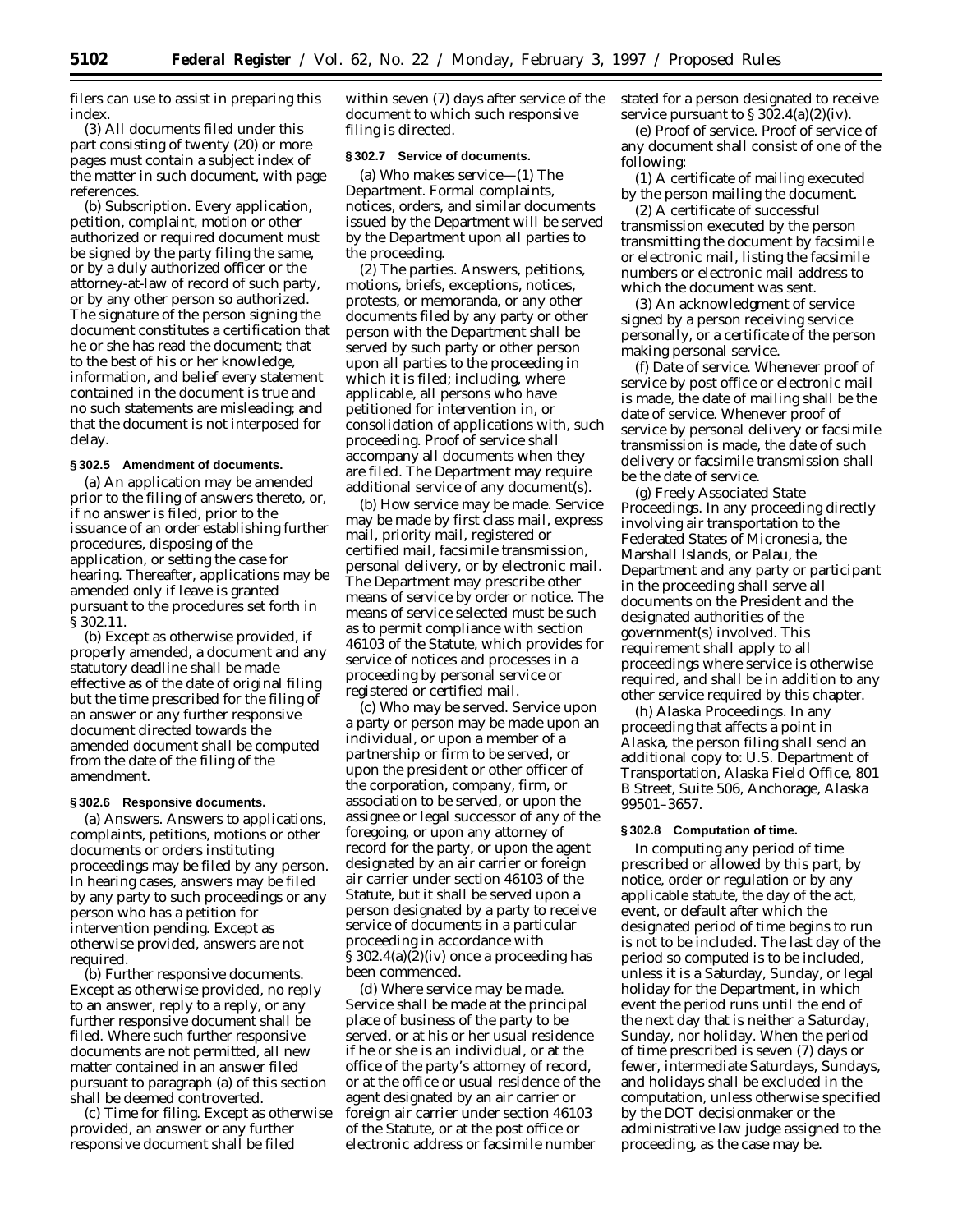#### **§ 302.9 Continuances and extensions of time.**

(a) Whenever a party has the right or obligation to take action within a period prescribed by this part, by a notice given thereunder, or by an order or regulation, the DOT decisionmaker or the administrative law judge assigned to the proceeding, as appropriate, may:

(1) Before the expiration of the prescribed period, with or without notice, extend such period, or

(2) upon motion, permit the act to be done after the expiration of the specified period, where good cause for the failure to act on time is clearly shown.

(b) Except where an administrative law judge has been assigned to a proceeding, requests for continuance or extensions of time, as described in paragraph (a) of this section, shall be directed to the DOT decisionmaker. Requests for continuances and extensions of time may be directed to the Chief Administrative Law Judge in the absence of the administrative law judge assigned to the proceeding.

### **§ 302.10 Parties.**

(a) In addition to the persons set forth in § 302.2, in hearing cases, parties shall include appropriate Department staff designated to participate in the proceeding and any persons authorized to intervene or granted permission to participate in accordance with §§ 302.19 and 302.20. In any proceeding directly involving air transportation to the Federated States of Micronesia, the Marshall Islands or Palau, these governments or their designated authorities shall be a party.

(b) Upon motion and for good cause shown, the Department may order a substitution of parties, except that in case of the death of a party, substitution may be ordered without the filing of a motion.

(c) An association composed entirely or in part of direct air carriers may participate in any proceedings of the Department to which the Department's procedural regulations apply if the association represents members that are identified in any documents filed with the Department, and that have specifically authorized the positions taken by the association in that proceeding. The specific authorizations may be informal and evidence of them shall be provided only upon request of the Department. Upon motion of any interested person or upon its own initiative, the Department may issue an order requiring an association to withdraw from a case on the grounds of significant divergence of interest or position within the association.

## **§ 302.11 Motions.**

(a) *Generally.* An application to the DOT decisionmaker or an administrative law judge for an order or ruling not otherwise specifically provided for in this part shall be by motion. If an administrative law judge is assigned to a proceeding and before the issuance of a recommended or initial decision or the certification of the record to the DOT decisionmaker, all motions shall be addressed to the administrative law judge. At all other times, motions shall be addressed to the DOT decisionmaker. All motions shall be made at an appropriate time depending upon the nature thereof and the relief requested therein. This paragraph should not be construed as authorizing motions in the nature of petitions for reconsideration.

(b) *Form and contents.* Unless made during a hearing, motions shall be made in writing in conformity with §§ 302.3 and 302.4, shall state their grounds and the relief or order sought, and shall be accompanied by any affidavits or other evidence desired to be relied upon. Motions made during hearings, answers to them, and rulings on them, may be made orally on the record unless the administrative law judge directs otherwise. Written motions shall be filed as separate documents, and shall not be incorporated in any other documents, except where incorporation of a motion in another document is specifically authorized by the Department, or where a document is filed that requests alternative forms of relief and one of these alternative requests is properly to be made by motion. In these instances the document filed shall be appropriately titled and identified to indicate that it incorporates a motion; otherwise, the motion will be disregarded.

(c) *Answers to motions.* Within seven (7) days after a motion is served, or such other period as the DOT decisionmaker or the administrative law judge may fix, any party to the proceeding may file an answer in support of or in opposition to the motion, accompanied by such affidavits or other evidence as it desires to rely upon. Except as otherwise provided, no reply to an answer, reply to a reply, or any further responsive document shall be filed.

(d) *Oral arguments; briefs.* No oral argument will be heard on motions unless the DOT decisionmaker or the administrative law judge otherwise directs. Written memoranda or briefs may be filed with motions or answers to motions, stating the points and authorities relied upon in support of the position taken.

(e) *Requests for expedition.* Any interested person may by motion request expedition of any proceeding or file an answer in support of or in opposition to such motions.

(f) *Effect of pendency of motions.* The filing or pendency of a motion shall not automatically alter or extend the time to take action fixed by this part or by any order of the Department or of an administrative law judge (or any extension granted thereunder).

(g) *Disposition of motions.* The DOT decisionmaker shall pass upon all motions properly submitted to him or her for decision. The administrative law judge shall pass upon all motions properly addressed to him or her, except that, if the administrative law judge finds that a prompt decision by the DOT decisionmaker on a motion is essential to the proper conduct of the proceeding, the administrative law judge may refer such motion to the DOT decisionmaker for decision.

(h) *Appeals to the DOT decisionmaker from rulings of administrative law judges.* Rulings of administrative law judges on motions may not be appealed to the DOT decisionmaker prior to his or her consideration of the entire proceeding except in extraordinary circumstances and with the consent of the administrative law judge. An appeal shall be disallowed unless the administrative law judge finds, either on the record or in writing, that the allowance of such an appeal is necessary to prevent substantial detriment to the public interest or undue prejudice to any party. If an appeal is allowed, any party may file a brief with the DOT decisionmaker within such period as the administrative law judge directs. No oral argument will be heard unless the DOT decisionmaker directs otherwise. The rulings of the administrative law judge on a motion may be reviewed by the DOT decisionmaker in connection with his or her final action in the proceeding or at any other appropriate time irrespective of the filing of an appeal or any action taken on it.

#### **§ 302.12 Objections to public disclosure of information.**

(a) *Generally.* Part 7 of the Office of the Secretary regulations, Public Availability of Information, governs the availability of records and documents of the Department to the public. (49 CFR 7)

(b) *Information contained in written documents.* Any person who objects to the public disclosure of any information filed in any proceeding, or pursuant to the provisions of the Statute, or any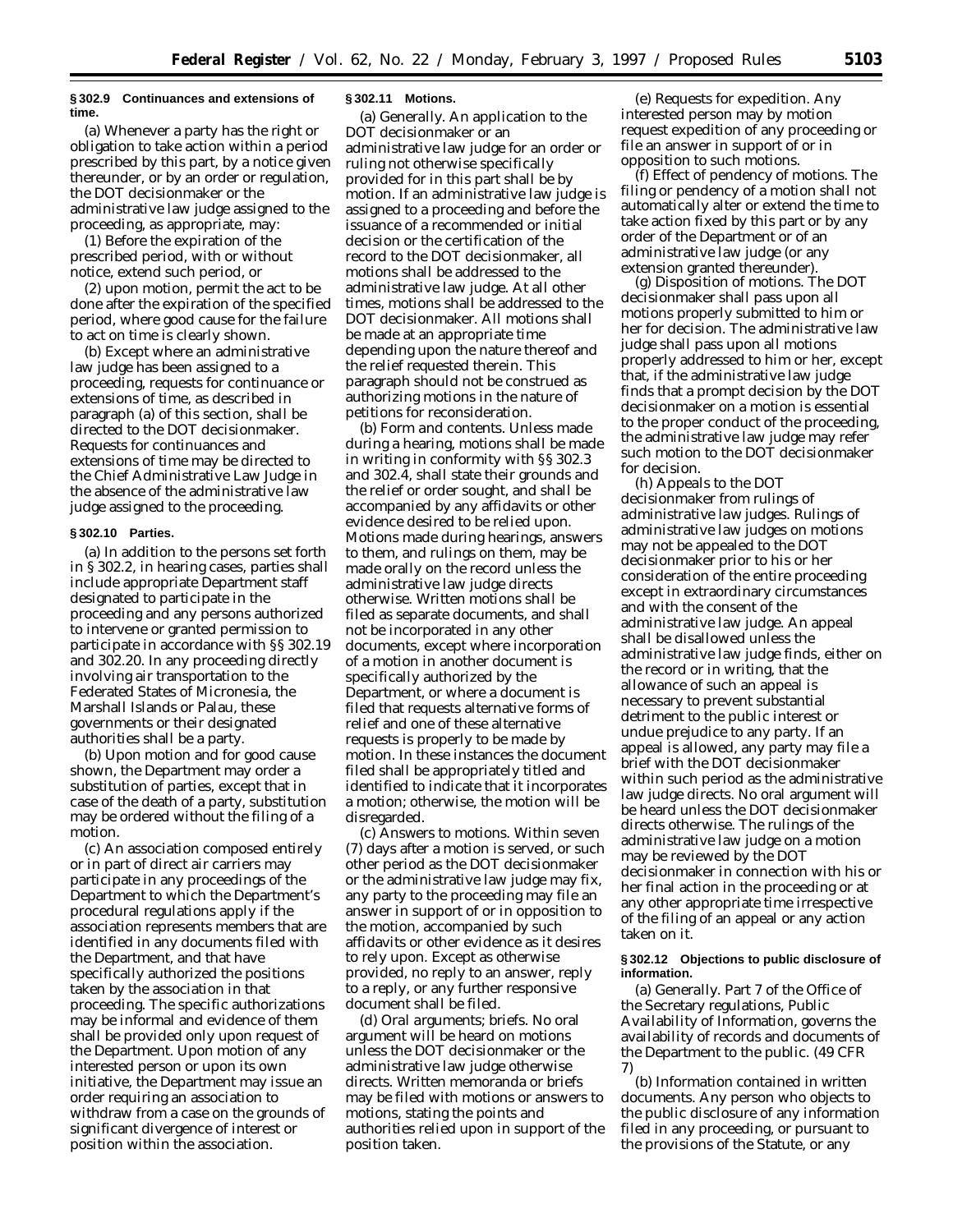Department rule, regulation, or order, shall segregate, or request the segregation of, such information into a separate submission and shall file it separately in a sealed envelope, bearing the caption of the enclosed submission, and the notation ''Classified or Confidential Treatment Requested Under § 302.12.'' At the time of filing such submission (or, when the objection is made by a person who is not the filer, within five (5) days after the filing of such submission), the objecting party shall file a motion to withhold the information from public disclosure, in accordance with the procedure outlined in paragraph (d) or (f) of this section, as appropriate. Notwithstanding any other provision of this section, copies of the filed submission and of the motion need not be served upon any other party unless so ordered by the Department.

(c) *Information contained in oral testimony.* Any person who objects to the public disclosure of any information sought to be elicited from a witness or deponent on oral examination shall, before such information is disclosed, make his or her objection known. Upon such objection duly made, the witness or deponent shall be compelled to disclose such information only in the presence of the administrative law judge or the person before whom the deposition is being taken, as the case may be, the official stenographer and such attorneys for and representative of each party as the administrative law judge or the person before whom the deposition is being taken shall designate, and after all present have been sworn to secrecy. The transcript of testimony containing such information shall be segregated and filed in a sealed envelope, bearing the title and docket number of the proceeding, and the notation ''Classified or Confidential Treatment Requested Under § 302.12 Testimony Given by (name of witness or deponent).'' Within five (5) days after such testimony is given, the objecting person shall file a motion in accordance with the procedure outlined in paragraph (d) of this section, to withhold the information from public disclosure. Notwithstanding any other provision of this section, copies of the segregated portion of the transcript and of the motion need not be served upon any other party unless so ordered by the Department.

(d) *Form of motion.* Motions to withhold from public disclosure information covered by paragraphs (b) and (c) of this section shall be filed with the Department in accordance with the following procedure:

(1) The motion shall include:

(i) A description of the information sought to be withheld, sufficient for identification of the same;

(ii) A statement explaining how and why the information falls within the exemptions from the Freedom of Information Act (5 U.S.C. 552(b) (1)– (9)); and

(iii) A statement explaining how and why public disclosure of the information would adversely affect the interests of the objecting persons and is not required in the interest of the public.

(2) Such motion shall be filed with the person conducting the proceeding, or with the person with whom said application, report, or submission is required to be filed. Such motion will be denied when the complete justification required by this paragraph is not provided.

(3) During the pendency of such motion, the ruling official may, by notice or order, allow limited disclosure to parties' representatives, for purposes of participating in the proceeding, upon submission by them of affidavits swearing to protect the confidentiality of the documents at issue.

(e) *Conditions of disclosure.* The order, notice or other action of the Department containing its ruling upon each such motion will specify the extent to which, and the conditions upon which, the information may be disclosed to the parties and to the public, which ruling shall become effective upon the date stated therein, unless, within five (5) days after the date of the entry of the Department's order with respect thereto, a petition is filed by the objecting person requesting reconsideration by the Department, or a written statement is filed indicating that the objecting person in good faith intends to seek judicial review of the Department's order.

(f) *Objection by Government departments or representative thereof.* In the case of objection to the public disclosure of any information filed by or elicited from any United States Government department or agency, or representative thereof, under paragraph (b) or (c) of this section, the department or agency making such objection shall be exempted from the provisions of paragraphs (b), (c), and (d) of this section insofar as said paragraphs require the filing of a written objection to such disclosure. However, any department, agency, or representative thereof may, if it so desires, file a memorandum setting forth the reasons why it is claimed that a public disclosure of the information should not be made. If such a memorandum is submitted, it shall be filed and handled

as is provided by this section in the case of a motion to withhold information from public disclosure.

#### **§ 302.13 Consolidation of proceedings.**

(a) *Initiation of consolidations.* The Department, upon its own initiative or upon motion, may consolidate for hearing or for other purposes or may contemporaneously consider two or more proceedings that involve substantially the same parties, or issues that are the same or closely related, if it finds that such consolidation or contemporaneous consideration will be conducive to the proper dispatch of its business and to the ends of justice and will not unduly delay the proceedings. Although the Department may, in any particular case, consolidate or contemporaneously consider two or more proceedings on its own motion, the burden of seeking consolidation or contemporaneous consideration of a particular application shall rest upon the applicant and the Department will not undertake to search its docket for all applications that might be consolidated or contemporaneously considered.

(b) *Time for filing.* Unless the Department has provided otherwise in a particular proceeding, a motion to consolidate or contemporaneously consider an application with any other application shall be filed within 21 days of the original application in the case of international route awards under section 41102 (*see* § 302.212), or, where a proceeding has been set for hearing before an administrative law judge, not later than the prehearing conference in the proceeding with which consolidation or contemporaneous consideration is requested. If made at such conference, the motion may be oral. All motions for consolidation or consideration of issues that enlarge, expand, or otherwise change the nature of the proceeding shall be addressed to the DOT decisionmaker, unless made orally at the prehearing conference, in which event the presiding administrative law judge shall present such motion to the DOT decisionmaker for his or her decision. A motion that is not timely filed, or that does not relate to an application pending at such time, shall be dismissed unless the movant shall clearly show good cause for failure to file such motion or application on time.

(c) *Answer.* If a motion to consolidate two or more proceedings is filed with the Department, any party to any of such proceedings, or any person who has a petition for intervention pending, may file an answer to such motion within such period as the DOT decisionmaker may permit. The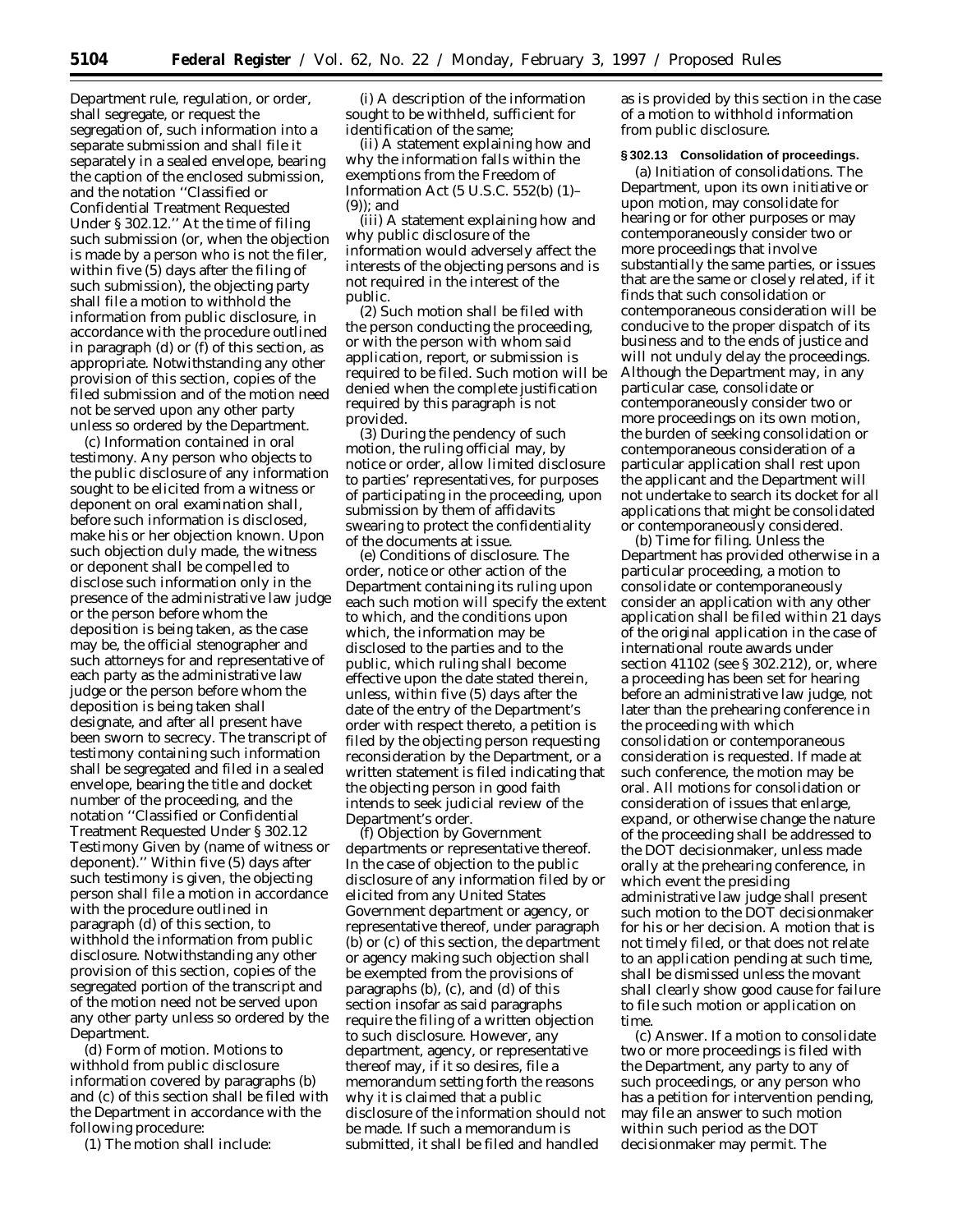administrative law judge may require that answers to such motions be stated orally at the prehearing conference in the proceeding with which the consolidation is proposed.

# **§ 302.14 Petitions for reconsideration.**

(a) *Department orders subject to reconsideration; time for filing.* (1) Unless an order or a rule of the Department specifically provides otherwise:

(i) Any interested person may file a petition for reconsideration of any interlocutory order issued by the Department that institutes a proceeding; and

(ii) Any party to a proceeding may file a petition for reconsideration, rehearing, or reargument of final orders issued by the Department (*See* § 302.38), or an interlocutory order that defines the scope and issues of a proceeding or suspends a provision of a tariff on file with the Department.

(2)Unless otherwise provided, petitions for reconsideration shall be filed, in the case of a final order, within twenty (20) days after service thereof, and, in the case of an interlocutory order, or a final decision described in § 302.220, within ten (10) days after service. However, neither the filing nor the granting of such a petition shall operate as a stay of such final or interlocutory order unless specifically so ordered by the DOT decisionmaker. Within ten (10) days after a petition for reconsideration, rehearing, or reargument is filed, any party to the proceeding may file an answer in support of or in opposition. Motions for extension of time to file a petition or answer, and for leave to file a petition or answer after the time for the filing has expired, will not be granted except on a showing of unusual and exceptional circumstances, constituting good cause for the movant's inability to meet the established procedural dates.

(b) *Contents of petition*. A petition for reconsideration, rehearing, or reargument shall state, briefly and specifically, the matters of record alleged to have been erroneously decided, the ground relied upon, and the relief sought. If a decision by the Secretary or Deputy Secretary is requested, the petition should describe in detail the reasons for such request and specify any important national transportation policy issues that are presented. If the petition is based, in whole or in part, on allegations as to the consequences that would result from the final order, the basis of such allegations shall be set forth. If the petition is based, in whole or in part, on new matter, such new matter shall be set forth,

accompanied by a statement to the effect that petitioner, with due diligence, could not have known or discovered such new matter prior to the date the case was submitted for decision. Unless otherwise directed by the DOT decisionmaker upon a showing of unusual or exceptional circumstances, petitions for reconsideration, rehearing or reargument or answers thereto that exceed twenty-five (25) pages (including appendices) in length shall not be accepted for filing by Department of Transportation Dockets.

(c) *Successive petitions*. A successive petition for rehearing, reargument, reconsideration filed by the same party or person, and upon substantially the same ground as a former petition that has been considered or denied will not be entertained.

**Non-Hearing Proceedings**

#### **§ 302.15 Non-hearing procedures.**

In cases where oral evidentiary hearing procedures will not be used, §§ 302.17 through 302.37, relating to hearing procedures, shall not be applicable except to the extent that the DOT decisionmaker shall determine that the application of some or all of such rules in the particular case will be conducive to the proper dispatch of its business and to the ends of justice. References in these and other sections of this part to powers or actions by administrative law judges shall not apply.

**Rulemaking Proceedings**

#### **§ 302.16 Petitions for rulemaking.**

Any interested person may petition the Department for the issuance, amendment, modification, or repeal of any regulation, subject to the provisions of part 5, Rulemaking Procedures, of the Office of the Secretary regulations (49 CFR 5):

**Oral Evidentiary Hearing Proceedings**

### **§ 302.17 Administrative law judges.**

(a) *Powers and delegation of authority.* (1) An administrative law judge shall have the following powers, in addition to any others specified in this part:

(i) To give notice concerning and to hold hearings;

(ii) To administer oaths and affirmations;

(iii) To examine witnesses;

(iv) To issue subpoenas and to take or cause depositions to be taken;

(v) To rule upon offers of proof and to receive relevant evidence;

(vi) To regulate the course and conduct of the hearing;

(vii) To hold conferences before or during the hearing for the settlement or simplification of issues;

(viii) To rule on motions and to dispose of procedural requests or similar matters;

(ix) To make initial or recommended decisions as provided in § 302.31;

(x) To take any other action authorized by this part or by the Statute.

(2) The administrative law judge shall have the power to take any other action authorized by part 385 of this chapter or by the Administrative Procedure Act.

(3) The administrative law judge assigned to a particular case is delegated the DOT decisionmaker's function of making the agency decision on the substantive and procedural issues remaining for disposition at the close of the hearing in such case, except that this delegation does not apply in cases where the record is certified to the DOT decisionmaker, with or without an initial or recommended decision by the administrative law judge, or in cases requiring Presidential approval under section 41307 of the Statute. This delegation does not apply to the review of rulings by the administrative law judge on interlocutory matters that have been appealed to the DOT decisionmaker in accordance with the requirements of § 302.11.

(4) The administrative law judge's authority in each case will terminate either upon the certification of the record in the proceeding to the DOT decisionmaker, or upon the issuance of an initial or recommended decision, or when he or she shall have withdrawn from the case upon considering himself or herself disqualified.

(b) *Disqualification.* An administrative law judge shall withdraw from the case if at any time he or she deems himself or herself disqualified. If, prior to the initial or recommended decision in the case, there is filed with the administrative law judge, in good faith, an affidavit of personal bias or disqualification with substantiating facts and the administrative law judge does not withdraw, the DOT decisionmaker shall determine the matter, if properly presented by exception or brief, as a part of the record and decision in the case. The DOT decisionmaker shall not otherwise consider any claim of bias or disqualification. The DOT decisionmaker, in his or her discretion, may order a hearing on a charge of bias or disqualification.

# **§ 302.18 DOT decisionmaker.**

(a) *Assistant Secretary for Aviation and International Affairs.* Except as provided in paragraphs (b) and (c) of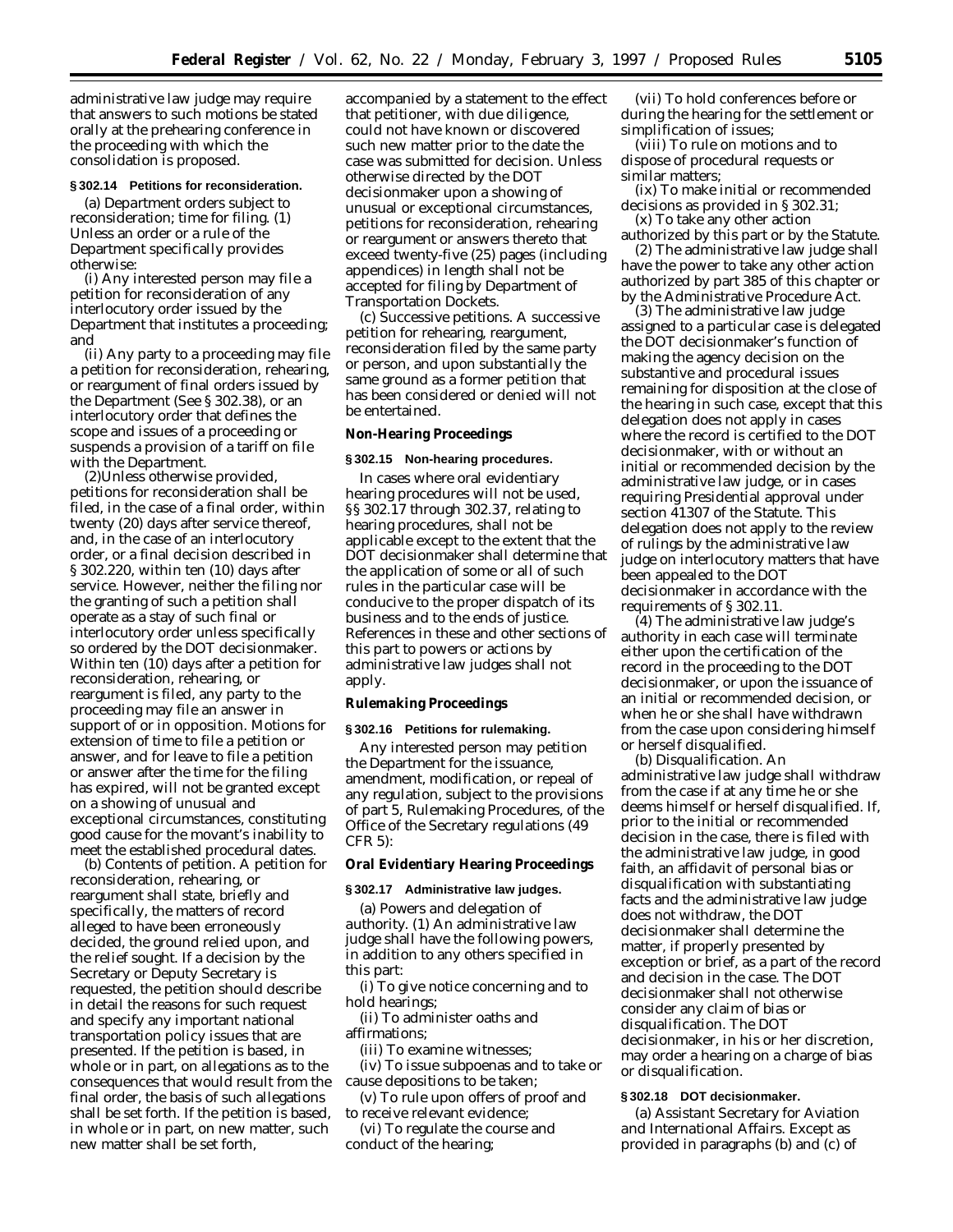this section, the Assistant Secretary for Aviation and International Affairs is the DOT decisionmaker. The Assistant Secretary shall have all of the powers set forth in § 302.17(a)(1) and those additional powers delegated by the Secretary. The Assistant Secretary may delegate this authority in appropriate non-hearing cases to subordinate officials.

(b) *Oral hearing cases assigned to the senior career official.* Carrier selection proceedings for international route authority that are set for oral hearing and such other oral hearing cases as the Secretary deems appropriate will be assigned to the senior career official in the Office of the Assistant Secretary for Aviation and International Affairs, who will serve as the DOT decisionmaker. In all such cases, the administrative law judge shall render a recommended decision to the senior career official, who shall have all of the powers set forth in § 302.17(a)(1) and those additional powers delegated by the Secretary.

(1) Decisions of the senior career official are subject to review by, and at the discretion of, the Assistant Secretary for Aviation and International Affairs. Petitions for discretionary review of decisions of the senior career official will not be entertained. A notice of review by the Assistant Secretary will establish the procedures for review and will be issued within 14 days after the decision of the senior career official is adopted. Unless a notice of review is issued, the decision of the senior career official will be issued as a final decision of the Department.

(2) Final decisions of the senior career official may be reviewed upon a petition for reconsideration filed pursuant to § 302.14. Such a petition shall state clearly the basis for requesting reconsideration and shall specify any questions of national transportation policy that may be involved. The Assistant Secretary will either grant or deny the petition.

(3) Upon review or reconsideration, the Assistant Secretary may either affirm the decision or remand the decision to the senior career official for further action consistent with such order of remand.

(4) Subject to the provisions of paragraphs (b) (2) and (3) of this section, final decisions of the senior career official will be transmitted to the President of the United States when required under 49 U.S.C. 41307.

(c) *Secretary and Deputy Secretary.* The Secretary or Deputy Secretary may exercise any authority of the Assistant Secretary whenever he or she believes a

decision involves important questions of national transportation policy.

### **§ 302.19 Participation by persons not parties.**

Any person, including any State, subdivision thereof, State aviation commission, or other public body, may appear at any hearing, other than in an enforcement proceeding, and present any evidence that is relevant to the issues. With the consent of the administrative law judge or the DOT decisionmaker, such person may also cross-examine witnesses directly. Such persons may also present to the administrative law judge a written statement on the issues involved in the proceeding. Such written statements shall be filed and served on all parties prior to the close of the hearing.

#### **§ 302.20 Formal intervention.**

(a) *Who may intervene.* Any person who has a statutory right to be made a party to an oral evidentiary hearing proceeding shall be permitted to intervene. Any person whose intervention will be conducive to the ends of justice and will not unduly delay the conduct of such proceeding may be permitted to intervene.

(b) *Considerations relevant to determination of petition to intervene.* In passing upon a petition to intervene, the following factors, among other things, will be considered and will be liberally interpreted to facilitate the effective participation by members of the public in Department proceedings:

(1) The nature of the petitioner's right under the statute to be made a party to the proceeding;

(2) The nature and extent of the property, financial or other interest of the petitioner;

(3) The effect of the order that may be entered in the proceeding on petitioner's interest;

(4) The availability of other means whereby the petitioner's interest may be protected;

(5) The extent to which petitioner's interest will be represented by existing parties;

(6) The extent to which petitioner's participation may reasonably be expected to assist in the development of a sound record; and

(7) The extent to which participation of the petitioner will broaden the issues or delay the proceeding.

(c) *Petition to intervene—*(1) *Contents.* Any person desiring to intervene in a proceeding shall file a petition in conformity with this part setting forth the facts and reasons why he or she thinks he or she should be permitted to intervene. The petition should make

specific reference to the factors set forth in paragraph (b) of this section.

(2) *Time for filing.* Unless otherwise ordered by the Department:

(i) A petition to intervene shall be filed with the Department prior to the first prehearing conference, or, in the event that no such conference is to be held, not later than fifteen (15) days prior to the hearing.

(ii) A petition to intervene filed by a city, other public body, or a chamber of commerce shall be filed with the Department not later than the last day prior to the beginning of the hearing.

(iii) A petition to intervene that is not timely filed shall be dismissed unless the petitioner shall clearly show good cause for his or her failure to file such petition on time.

(3) *Answer.* Any party to a proceeding may file an answer to a petition to intervene, making specific reference to the factors set forth in paragraph (b) of this section, within seven (7) days after the petition is filed.

(4) *Disposition.* The decision granting, denying or otherwise ruling on any petition to intervene may be issued without receiving testimony or oral argument either from the petitioner or other parties to the proceeding.

(d) *Effect of granting intervention.* A person permitted to intervene in a proceeding thereby becomes a party to the proceeding. However, interventions provided for in this section are for administrative purposes only, and no decision granting leave to intervene shall be deemed to constitute an expression by the Department that the intervening party has such a substantial interest in the order that is to be entered in the proceeding as will entitle it to judicial review of such order.

#### **§ 302.21 Appearances.**

(a) Any party to a proceeding may appear and be heard in person or by a designated representative.

(b) No register of persons who may practice before the Department is maintained and no application for admission to practice is required.

(c) Any person practicing or desiring to practice before the Department may, upon hearing and good cause shown, be suspended or barred from practicing.

#### **§ 302.22 Prehearing conference.**

(a) *Purpose and scope of conference.* At the discretion of the administrative law judge, a prehearing conference may be called prior to any hearing. Written notice of the prehearing conference shall be sent by the administrative law judge to all parties to a proceeding and to other persons who appear to have an interest in such proceeding. The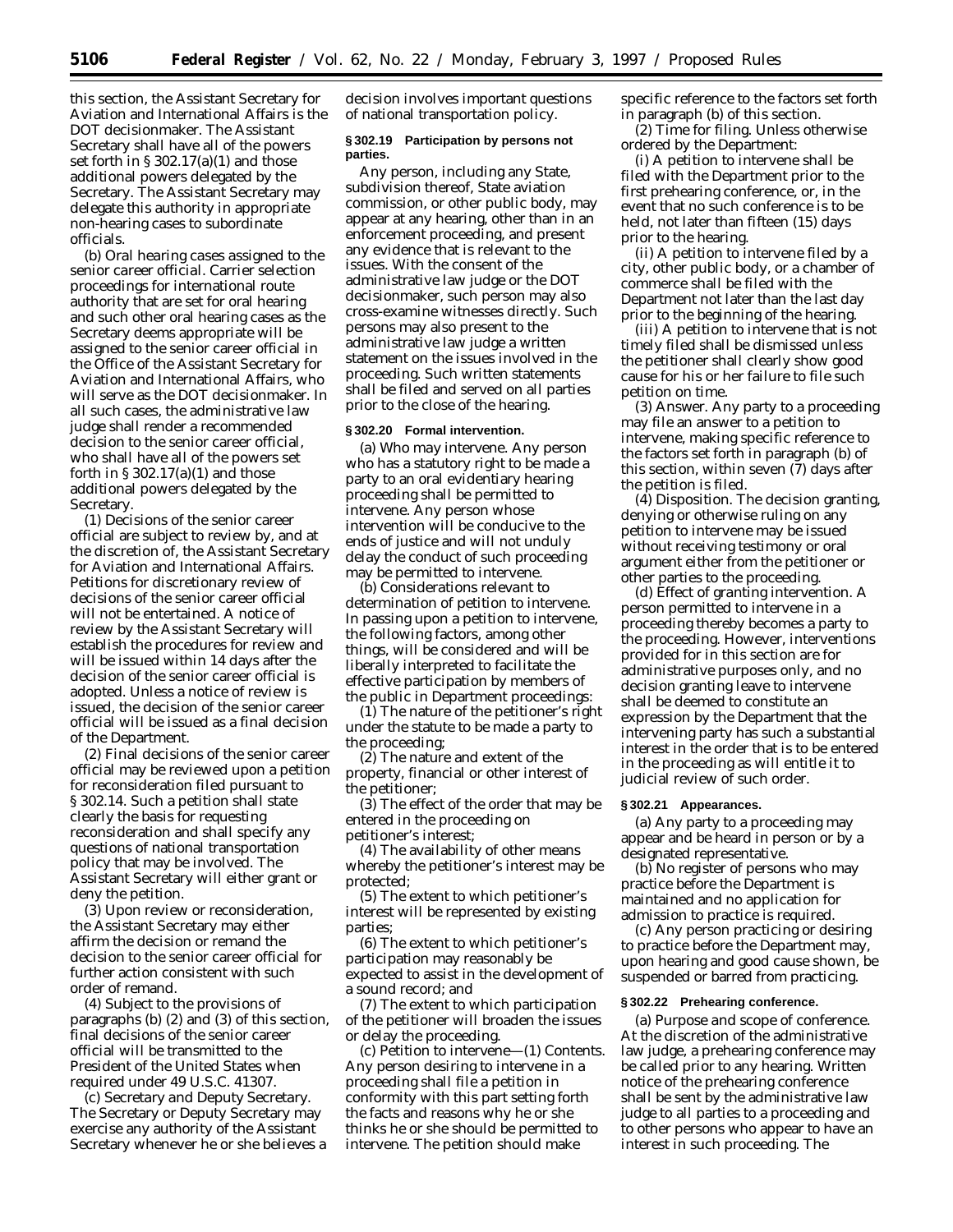purpose of such a conference is to define the issues and the scope of the proceeding, to secure statements of the positions of the parties and amendments to the pleadings, to schedule the exchange of exhibits before the date set for hearing, and to arrive at such agreements as will aid in the conduct and disposition of the proceeding. For example, consideration will be given to:

(1) Matters that the DOT decisionmaker can consider without the necessity of proof;

(2) Admissions of fact and of the genuineness of documents;

(3) Requests for documents;

(4) Admissibility of evidence;

(5) Limitation of the number of witnesses;

(6) Reducing of oral testimony to exhibit form;

(7) Procedure at the hearing; and (8) Use of electronic media as a basis for exchange of briefs, hearing transcripts and exhibits, etc., in addition to the official record copy.

(b) *Actions during prehearing conference.* The administrative law judge may require a further conference, or responsive pleadings, or both. If a party refuses to produce documents requested by another party at the conference, the administrative law judge may compel the production of such documents prior to a hearing by subpoena issued in accordance with the provisions of § 302.25 as though at a hearing. Applications for the production prior to hearing of documents in the Department's possession shall be addressed to the administrative law judge, in accordance with the provisions of § 302.25(g), in the same manner as provided therein for production of documents at a hearing. The administrative law judge may also, on his or her own initiative or on motion of any party, direct any party to the proceeding (air carrier or non-air carrier) to prepare and submit exhibits setting forth studies, forecasts, or estimates on matters relevant to the issues in the proceeding.

(c) *Report of prehearing conference.* The administrative law judge shall issue a report of prehearing conference, defining the issues, giving an account of the results of the conference, specifying a schedule for the exchange of exhibits and rebuttal exhibits, the date of hearing, and specifying a time for the filing of objections to such report. The report shall be served upon all parties to the proceeding and any person who appeared at the conference. Objections to the report may be filed by any interested person within the time specified therein. The administrative law judge may revise his or her report

in the light of the objections presented. The revised report, if any, shall be served upon the same persons as was the original report. Exceptions may be taken on the basis of any timely written objection that has not been met by a revision of the report if the exceptions are filed within the time specified in the revised report. Such report shall constitute the official account of the conference and shall control the subsequent course of the proceeding, but it may be reconsidered and modified at any time to protect the public interest or to prevent injustice.

# **§ 302.23 Hearing.**

The administrative law judge to whom the case is assigned or the DOT decisionmaker shall give the parties reasonable notice of a hearing or of the change in the date and place of a hearing and the nature of such hearing.

#### **§ 302.24 Evidence.**

(a) Evidence presented at the hearing shall be limited to material evidence relevant to the issues as drawn by the pleadings or as defined in the report of prehearing conference, subject to such later modifications of the issues as may be necessary to protect the public interest or to prevent injustice, and shall not be unduly repetitious. Evidence shall be presented in such form by all parties as the administrative law judge may direct.

(b) *Objections to evidence*. Objections to the admission or exclusion of evidence shall be in short form, stating the grounds of objections relied upon, and the transcript shall not include argument or debate except as ordered by the administrative law judge. Rulings on such objections shall be a part of the transcript.

(c) *Exhibits.* When exhibits are offered in evidence, one copy must be furnished to each of the parties at the hearing, and two copies to the administrative law judge, unless the parties previously have been furnished with copies or the administrative law judge directs otherwise. If the administrative law judge has not fixed a time for the exchange of exhibits, the parties shall exchange copies of exhibits at the earliest practicable time, preferably before the hearing or, at the latest, at the commencement of the hearing. Copies of exhibits may, at the discretion of the administrative law judge or the DOT decisionmaker, be furnished by use of electronic media in addition to an official record copy.

(d) *Substitution of copies for original exhibits.* In his or her discretion, the administrative law judge may permit a party to withdraw original documents

offered in evidence and substitute true copies in lieu thereof.

(e) *Designation of parts of documents*. When relevant and material matter offered in evidence by any party is embraced in a book, paper, or document containing other matter not material or relevant, the party offering the same shall plainly designate the matter so offered. The immaterial and irrelevant parts shall be excluded and shall be segregated insofar as practicable. If the volume of immaterial or irrelevant matter would unduly encumber the record, such submission will not be received in evidence, but may be marked for identification, and, if properly authenticated, the relevant or material matter may be read into the record, or, if the administrative law judge so directs, a true copy of such matter, in proper form, shall be received as an exhibit, and like copies delivered by the party offering the same to opposing parties or their attorneys appearing at the hearing, who shall be afforded an opportunity to examine the submission, and to offer in evidence in like manner other portions of the exhibit.

(f) *Records in other proceedings.* In case any portion of the record in any other proceeding or civil or criminal action is offered in evidence, a true copy of such portion shall be presented for the record in the form of an exhibit unless:

(1) The portion is specified with particularity in such manner as to be readily identified;

(2) The party offering the same agrees unconditionally to supply such copies later, or when required by the DOT decisionmaker;

(3) The parties represented at the hearing stipulate upon the record that such portion may be incorporated by reference, and that any portion offered by any other party may be incorporated by like reference upon compliance with paragraphs (f) (1) and (2) of this section; and

(4) The administrative law judge directs such incorporation or waives the requirement in paragraph (f)(3) of this section with the consent of the parties.

(g) *Official notice of facts contained in certain documents.* (1) Without limiting, in any manner or to any extent, the discretionary powers of the DOT decisionmaker and the administrative law judge to notice other matters or documents properly the subject of official notice, facts contained in any document within the categories enumerated in this subdivision are officially noticed in all formal economic proceedings except those subject to subpart D of this part. Each such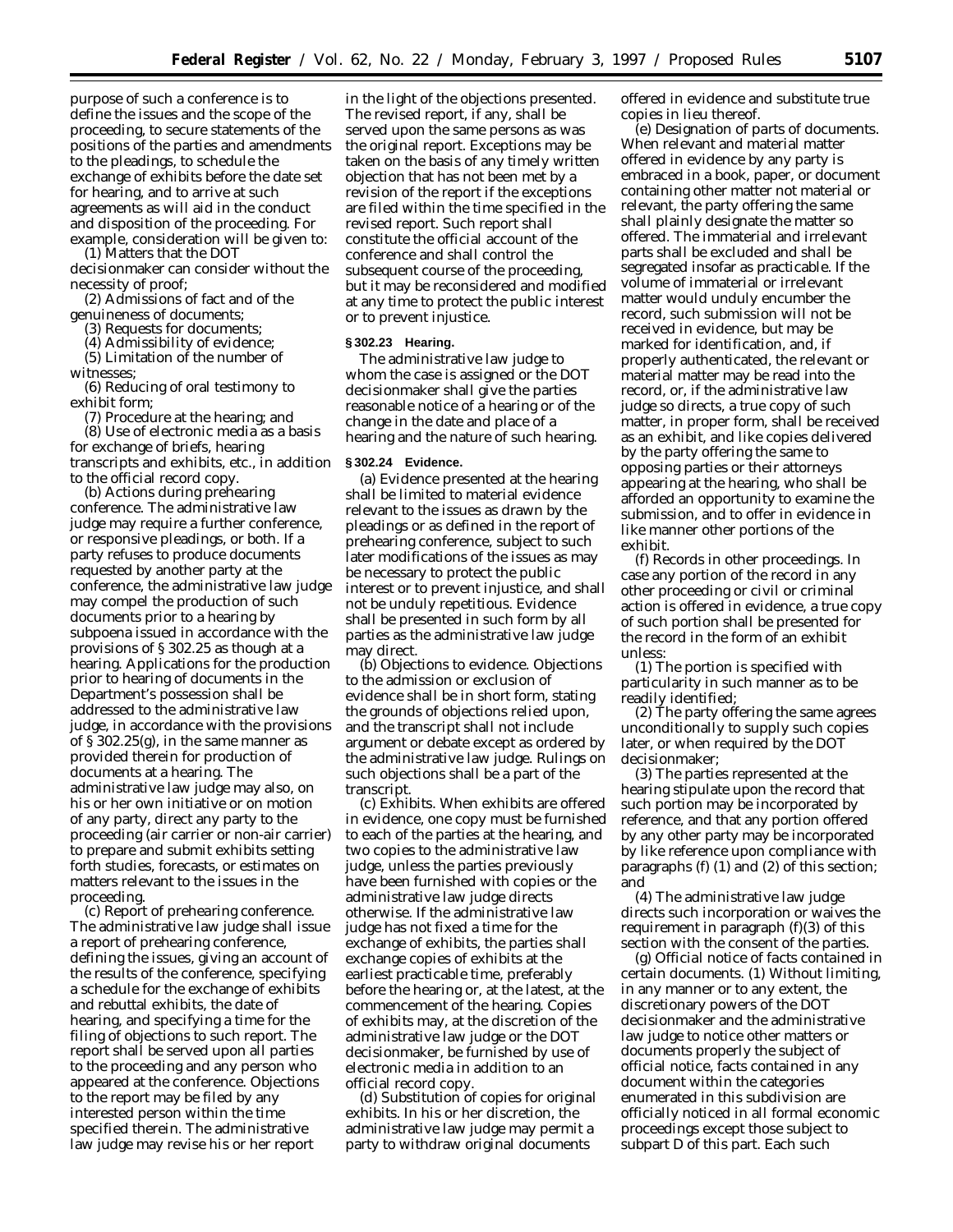category shall include any document antedating the final Department decision in the proceeding where such notice is taken. The matters officially noticed under the provisions of this paragraph are:

1. Air carrier certificates or applications therefor, together with any requests for amendment, and pleadings responding to applications when properly filed.

2. All Form 41 reports required to be filed by air carriers with the Department.

3. Reports of Traffic and Financial Data of all U.S. Air Carriers issued by the Civil Aeronautics Board (CAB) or the Department.

4. Airline Traffic Surveys and Passenger Origin-Destination Surveys, Domestic and International, compiled by the CAB or the Department and published and/or made available either to the public or to parties in proceedings.

5. Compilations of data relating to competition in the airline industry and made available to the public by the CAB or the Department, such as the 1990 Airline Competition Study.

6. Passenger, mail, express, and freight data submitted to the CAB or the Department as part of ER–586 Service Segment Data by U.S. carriers, or similar data submitted to the Department by U.S. air carriers (T–100) or by foreign air carriers (T–100F) that is not confidential.

7. All tariffs, including the electronic versions, and amendments thereof, of all air carriers, on file with the Department.

8. Service Mail Pay and Subsidy for U.S. Certificated Air Carriers published by the CAB and any supplemental data and subsequent issues published by the CAB or the Department.

9. Airport Activity Statistics of Certificated Air Carriers compiled and published by the Federal Aviation Administration (FAA) or the Department.

10. Air Traffic Activity Data issued by the FAA.

11. National Plan of Integrated Airport Systems (NPIAS) issued by the FAA.

12. Airport Facilities Directory, Form 5010, issued by the FAA.

13. The Airman's Information Manual issued by the FAA.

14. ICAO Statistical Summary, Preliminary Issues and Nos. 1 through 14, and Digest of Statistics, Nos. 15 through 71, prepared by ICAO, Montreal, Canada, with all changes and additions.

15. Monthly, quarterly and annual reports of the Immigration and Naturalization Service, U.S. Department of Justice.

16. All forms and reports required by the U.S. Postal Service to be filed by air carriers authorized to transport mail.

17. All orders of the Postmaster General designating schedules for the transportation of mail.

18. Publications of the Bureau of the Census of the U.S. Department of Commerce (DOC) relating, but not necessarily limited, to population, manufacturing, business, statistics, and any yearbooks, abstracts, or similar publications published by DOC.

19. ABC World Airways Guide and all Official Airline Guides, including the North

American, Worldwide, All-Cargo and quick reference editions, including electronic versions.

20. Official Guide of the Railways and Russell's Official National Motor Coach Guide.

21. The Rand McNally Commercial Atlas and Marketing Guide, and the Rand McNally Road Atlas, United States, Canada, and Mexico.

22. Survey of Buying Power published by Sales Management Magazine.

(2) Any fact contained in a document belonging to a category enumerated in paragraph (g)(1) of this section shall be deemed to have been physically incorporated into and made part of the record in such proceedings. However, such taking of official notice shall be subject to the rights granted to any party or intervener to the proceeding under section 7(d) of the Administrative Procedure Act (5 U.S.C. 557(d)).

(3) The decisions of the Department and its administrative law judges may officially notice any appropriate matter without regard to whether or not such items are contained in a document belonging to the categories enumerated in paragraph  $(g)(1)$  of this section. However, where the decision rests on official notice of a material fact or facts, it will set forth such items with sufficient particularity to advise interested persons of the matters that have been noticed.

(h) *Receipt of documents after hearing.* No document or other writings shall be accepted for the record after the close of the hearing except in accordance with an agreement of the parties and the consent of the administrative law judge or the DOT decisionmaker.

(i) *Exceptions.* Formal exceptions to the rulings of the administrative law judge made during the course of the hearing are unnecessary. For all purposes for which an exception otherwise would be taken, it is sufficient that a party, at the time the ruling of the administrative law judge is made or sought, makes known the action he or she desires the administrative law judge to take or his or her objection to an action taken, and his or her grounds therefor.

(j) *Offers of proof*. Any offer of proof made in connection with an objection taken to any ruling of the administrative law judge rejecting or excluding proffered oral testimony shall consist of a statement of the substance of the evidence that counsel contends would be adduced by such testimony, and if the excluded evidence consists of evidence in documentary or written form or of reference to documents or records, a copy of such evidence shall

be marked for identification and shall constitute the offer of proof.

#### **§ 302.25 Subpoenas.**

(a) An application for a subpoena requiring the attendance of a witness at a hearing or the production of documentary evidence may be made without notice by any party to the administrative law judge or, in the event that an administrative law judge has not been assigned to a proceeding or is not available, to the DOT decisionmaker or the Chief Administrative Law Judge, for action.

(b) An application for a subpoena shall be in duplicate except that if it is made during the course of a hearing, it may be made orally on the record with the consent of the administrative law judge.

(c) All such applications, whether written or oral, shall contain a statement or showing of general relevance and reasonable scope of the evidence sought, and shall be accompanied by two copies of a draft of the subpoena sought that, in the case of evidence, shall describe the documentary or tangible evidence to be subpoenaed with as much particularity as is feasible, or, in the case of a witness, the name of the witness and a general description of the matters concerning which the witness will be asked to testify.

(d) The administrative law judge or DOT decisionmaker considering any application for a subpoena shall issue the subpoena requested if the application complies with this section. No attempt shall be made to determine the admissibility of evidence in passing upon an application for a subpoena, and no detailed or burdensome showing shall be required as a condition to the issuance of a subpoena.

(e) Where it appears during the course of a proceeding that the testimony of a witness or documentary evidence is relevant to the issues in a proceeding, the administrative law judge, Chief Administrative Law Judge or DOT decisionmaker may issue on his or her own initiative a subpoena requiring such witness to attend and testify or requiring the production of such documentary evidence.

(f) Subpoenas issued under this section shall be served upon the person to whom directed in accordance with § 302.7(b). Any person upon whom a subpoena is served may within seven (7) days after service or at any time prior to the return date thereof, whichever is earlier, file a motion to quash or modify the subpoena with the administrative law judge or, in the event an administrative law judge has not been assigned to a proceeding or is not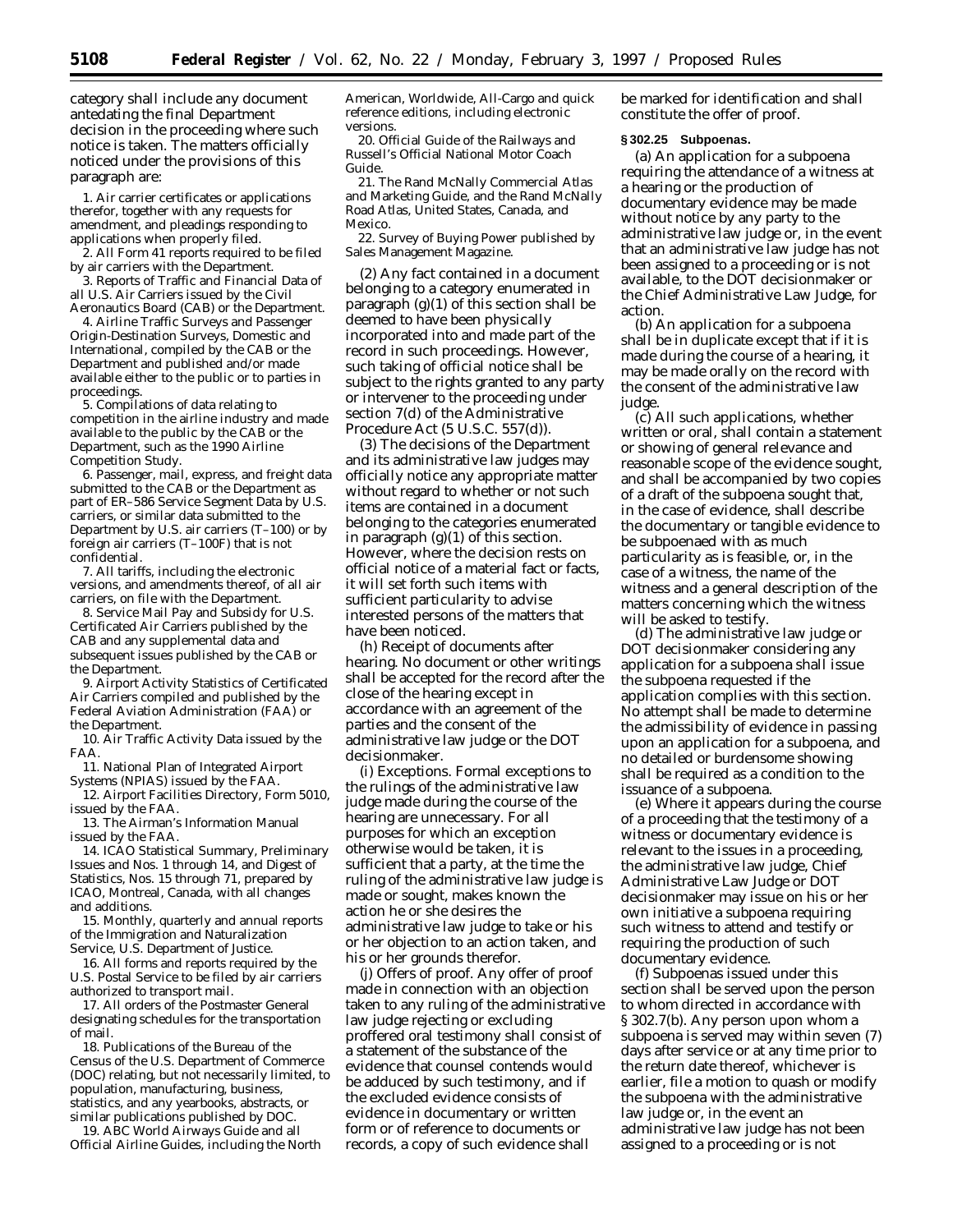available, to the DOT decisionmaker or the Chief Administrative Law Judge for action. If the person to whom the motion to modify or quash the subpoena has been addressed or directed, has not acted upon such a motion by the return date, such date shall be stayed pending his or her final action thereon. The DOT decisionmaker may at any time review, upon his or her own initiative, the ruling of an administrative law judge or the Chief Administrative Law Judge denying a motion to quash a subpoena. In such cases, the DOT decisionmaker may order that the return date of a subpoena be stayed pending action thereon.

(g) The provisions of this section are not applicable to the attendance of DOT employees or the production of documentary evidence in the custody thereof at a hearing. The attendance of DOT employees and the production of documentary evidence in their custody are governed by 49 CFR parts 9 and 7, respectively.

#### **§ 302.26 Depositions.**

(a) For good cause shown, the DOT decisionmaker or administrative law judge assigned to a proceeding may order that the testimony of a witness be taken by deposition and that the witness produce documentary evidence in connection with such testimony. Ordinarily an order to take the deposition of a witness will be entered only if:

(1) The person whose deposition is to be taken would be unavailable at the hearing,

(2) The deposition is deemed necessary to perpetuate the testimony of the witness, or

(3) The taking of the deposition is necessary to prevent undue and excessive expense to a party and will not result in an undue burden to other parties or in undue delay.

(b) Any party desiring to take the deposition of a witness shall make application therefor in duplicate to the administrative law judge or, in the event that an administrative law judge has not been assigned to a proceeding or is not available, to the DOT decisionmaker or Chief Administrative Law Judge, setting forth the reasons why such deposition should be taken, the name and residence of the witness, the time and place proposed for the taking of the deposition, and a general description of the matters concerning which the witness will be asked to testify. If good cause be shown, the administrative law judge, the DOT decisionmaker, or the Chief Administrative Law Judge, as the case may be, may, in his or her discretion, issue an order authorizing

such deposition and specifying the witness whose deposition is to be taken, the general scope of the testimony to be taken, the time when, the place where, the designated officer (authorized to take oaths) before whom the witness is to testify, and the number of copies of the deposition to be supplied. Such order shall be served upon all parties by the person proposing to take the deposition a reasonable period in advance of the time fixed for taking testimony.

(c) Witnesses whose testimony is taken by deposition shall be sworn or shall affirm before any questions are put to them. Each question shall be recorded and the answers shall be taken down in the words of the witness.

(d) Objections to questions or evidence shall be in short form, stating the grounds of objection relied upon, but no transcript filed by the designated officer shall include argument or debate. Objections to questions or evidence shall be noted by the designated officer upon the deposition, but he or she shall not have power to decide on the competency or materiality or relevance of evidence, and he or she shall record the evidence subject to objection. Objections to questions or evidence not made before the designated officer shall not be deemed waived unless the ground of the objection is one that might have been obviated or removed if presented at that time.

(e) The testimony shall be reduced to writing by the designated officer, or under his or her direction, after which the deposition shall be signed by the witness unless the parties by stipulation waive the signing or the witness is ill or cannot be found or refuses to sign, and certified in usual form by the designated officer. If the deposition is not signed by the witness, the designated officer shall state on the record this fact and the reason therefor. The original deposition and exhibits shall be forwarded to Department of Transportation Dockets and shall be filed in the proceedings.

(f) Depositions may also be taken and submitted on written interrogatories in substantially the same manner as depositions taken by oral examination. Ordinarily such procedure will be authorized only if necessary to achieve the purposes of an oral deposition and to serve the balance of convenience of the parties. The interrogatories shall be filed in quadruplicate with two copies of the application and a copy of each shall be served on each party. Within seven (7) days after service any party may file with the person to whom application was made two copies of his or her objections, if any, to such interrogatories and may file such crossinterrogatories as he or she desires to submit. Cross-interrogatories shall be filed in quadruplicate, and a copy thereof together with a copy of any objections to interrogatories, shall be served on each party, who shall have five (5) days thereafter to file and serve his or her objections, if any, to such cross-interrogatories. Objections to interrogatories or cross-interrogatories, shall be served on the DOT decisionmaker or the administrative law judge considering the application. Objections to interrogatories shall be made before the order for taking the deposition issues and if not so made shall be deemed waived. When a deposition is taken upon written interrogatories, and crossinterrogatories, no party shall be present or represented, and no person other than the witness, a reporter, and the designated officer shall be present at the examination of the witness, which fact shall be certified by the designated officer, who shall ask the interrogatories and cross-interrogatories to the witness in their order and reduce the testimony to writing in the witness's own words. The provisions of paragraph (e) of this section shall be applicable to depositions taken in accordance with this paragraph.

(g) All depositions shall conform to the specifications of § 302.3 except that the filing of three copies thereof shall be sufficient. Any fees of a witness, the reporter, or the officer designated to take the deposition shall be paid by the person at whose instance the deposition is taken.

(h) The fact that a deposition is taken and filed in a proceeding as provided in this section does not constitute a determination that it is admissible in evidence or that it may be used in the proceeding. Only such part or the whole of a deposition as is received in evidence shall constitute a part of the record in such proceeding upon which a decision may be based.

#### **§ 302.27 Rights of witnesses; attendance fees and mileage.**

(a) Any person appearing as a witness in any proceeding governed by this part, whether in response to a subpoena or by request or permission of the Department, may be accompanied, represented, and advised by counsel and may be examined by that counsel after other questioning.

(b) Any person who submits data or evidence in a proceeding governed by this part, whether in response to a subpoena or by request or permission of the Department, may retain, or, on payment of lawfully prescribed costs, procure, a copy of any document so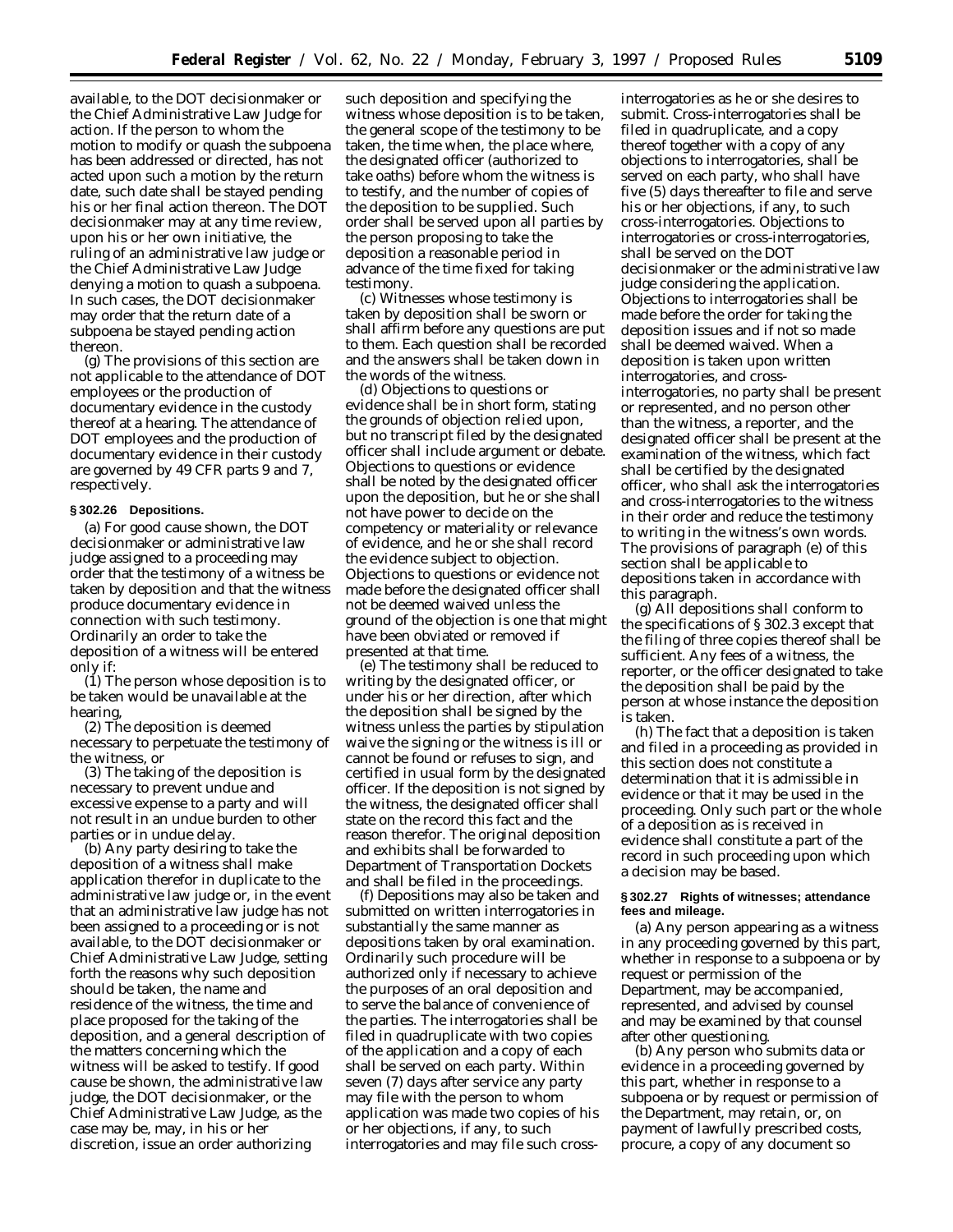submitted or a copy of any transcript made of such testimony.

(c)(1) No person whose attendance at a hearing or whose deposition is to be taken shall be obliged to respond to a subpoena unless upon a service of the subpoena he or she is tendered attendance fees and mileage by the party at whose instance he or she is called in accordance with the requirements of paragraph (c)(2) of this section; *Provided*, That a witness summoned at the instance of the Department or one of its employees, or a salaried employee of the United States summoned to testify as to matters related to his or her public employment, need not be tendered such fees or mileage at that time.

(2)(i) Witnesses who are not salaried employees of the United States, or such employees summoned to testify on matters not related to their public employment, shall be paid the same per diem, subsistence, and mileage fees paid to witnesses for like service in the courts of the United States that are in effect at the time of travel; *Provided*, That no employee, officer, or attorney of an air carrier who travels under the free or reduced rate provisions of section 41511 of the Statute shall be entitled to any fees or mileage; *And provided further*, That such fees and mileage shall not be applicable for witnesses summoned to testify in Alaska, and that, in Alaska, where permitted by section 41511 of the Statute, the witness may, at his or her option, accept a pass for travel by air. Such witnesses shall be furnished appropriate forms and instructions for the submission of claims for attendance fees, subsistence, and mileage from the Government before the close of the proceedings that they are required to attend. Only persons summoned by subpoena shall be entitled to claim attendance fees, subsistence, or mileage from the Government.

(ii) Witnesses who are salaried employees of the United States and who are summoned to testify on matters relating to their public employment, irrespective of at whose instance they are summoned, shall be paid in accordance with applicable Government regulations.

#### **§ 302.28 Transcripts of hearings.**

(a) Hearings shall be recorded and transcribed under supervision of the administrative law judge, by a reporting firm under contract with the Department. Copies of the transcript that may, at the discretion of the administrative law judge, be furnished by use of electronic media in addition to the official copy, shall be supplied to the parties to the proceeding by said

reporting firm, at the contract price for copies.

(b) The administrative law judge shall determine whether ''ordinary transcript'' or ''daily transcript'' (as those terms are defined in the contract) will be necessary and required for the proper conduct of the proceeding and the Department will pay the reporting firm the full cost of reporting its proceedings at the contract price for such type of transcript. If the administrative law judge has determined that ordinary transcript is adequate, and has notified the parties of such determination (in the notice of hearings, or otherwise), then any party may request reconsideration of such determination and that daily transcript be required. In determining what is necessary and required for the proper conduct of the proceeding, the administrative law judge shall consider, among other things:

(1) The nature of the proceeding itself; (2) The DOT decisionmaker's needs as well as the reasonable needs of the parties;

(3) The cost to the Department; and

(4) The requirements of a fair hearing. (c) If the administrative law judge has determined that ordinary transcript is adequate, or, upon reconsideration, has adhered to such determination, then any party may request the reporting firm to provide daily transcript. In that case, pursuant to its contract with the Department, the reporting firm will be obligated to furnish to the Department daily transcript upon the agreement by the requesting party to pay to the reporting firm an amount equal to the difference between the contract prices for ordinary transcript and daily transcript, provided that the requesting party makes such agreement with the reporting firm at least twenty-four (24) hours in advance of the date for which such transcript is requested.

(d) Any party may obtain from the Office of the Assistant Secretary for Administration, the name and address of the private reporting company with which the Department currently has a contract for transcripts and copies, as well as the contract prices then in effect for such services.

(e) Copies of transcripts ordered by parties other than the Department shall be prepared for delivery to the requesting person at the reporting firm's place of business, within the stated time for the type of transcript ordered. The requesting party and the reporting firm may agree upon some other form or means of delivery (mail, messenger, electronic media, etc.) and the reporting firm may charge for such special service, provided that such charge shall

not exceed the reasonable cost of such service.

(f) Changes in the official transcript may be made only when they involve errors affecting substance. A motion to correct a transcript shall be filed with Department of Transportation Dockets, within ten (10) days after receipt of the completed transcript by the Department. If no objections to the motion are filed within ten (10) days thereafter, the transcript may, upon the approval of the administrative law judge, be changed to reflect such corrections. If objections are received, the motion and objections shall be submitted to the official reporter by the administrative law judge together with a request for a comparison of the transcript with the reporter's record of the hearing. After receipt of the report of the official reporter an order shall be entered by the administrative law judge settling the record and ruling on the motion.

#### **§ 302.29 Argument before the administrative law judge.**

(a) The administrative law judge shall give the parties to the proceeding adequate opportunity during the course of the hearing for the presentation of arguments in support of or in opposition to motions, and objections and exceptions to rulings of the administrative law judge.

(b) When, in the opinion of the administrative law judge, the volume of the evidence or the importance or complexity of the issues involved warrants, he or she may, either on his or her own motion or at the request of a party, permit the presentation of oral argument, and may impose such time limits on the argument as he or she may determine appropriate. Such argument shall be transcribed and bound with the transcript of testimony and will be available to the Department decisionmaker for consideration in deciding the case.

#### **§ 302.30 Briefs to the administrative law judge.**

Within such limited time after the close of the reception of evidence fixed by the administrative law judge, any party may, upon request and under such conditions as the administrative law judge may prescribe, file for his or her consideration briefs which may include proposed findings of fact and conclusions of law that shall contain exact references to the record and authorities relied upon.

#### **§ 302.31 Initial and recommended decisions; certification of the record.**

(a) *Action by administrative law judge after hearing.* Except where the DOT decisionmaker directs otherwise, after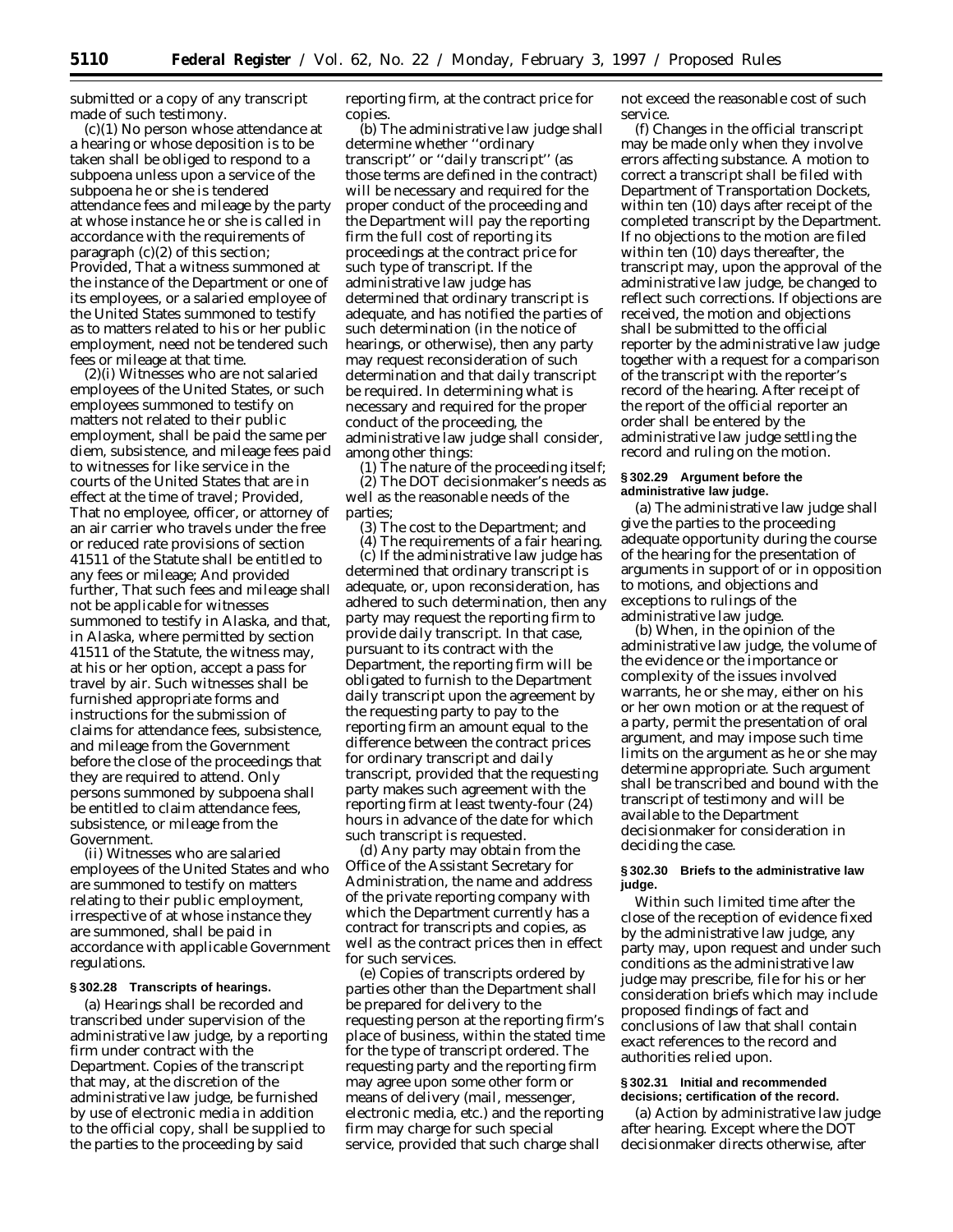the taking of evidence and the receipt of briefs which may include proposed findings of fact and conclusions of law, if any, the administrative law judge shall take the following action:

(1) *Initial decision.* If the proceeding does not involve foreign air transportation, the administrative law judge shall render an ''initial decision.'' Such decision shall encompass the administrative law judge's decision on the merits of the proceeding and on all ancillary procedural issues remaining for disposition at the close of the hearing.

(2) *Recommended decision.* In cases where the action of the Department involves foreign air transportation and is subject to review by the President of the United States pursuant to section 41307 of the Statute, the administrative law judge shall render a ''recommended decision.'' Such decision shall encompass the administrative law judge's decision on the merits of the proceeding and on all ancillary procedural issues remaining for disposition at the close of the hearing.

(b) *Certification to the DOT decisionmaker for decision.* At any time prior to the close of the hearing, the DOT decisionmaker may direct the administrative law judge to certify any question or the entire record in the proceeding to the DOT decisionmaker for decision. In cases where the record is thus certified, the administrative law judge shall not render a decision but shall make a recommendation to the DOT decisionmaker as required by section 8(a) of the Administrative Procedure Act (5 U.S.C. 558(a)) unless advised by the DOT decisionmaker that he or she intends to issue a tentative decision.

(c) Every initial or recommended decision issued shall state the names of the persons who are to be served with copies of it, the time within which exceptions to, or petitions for review of, such decision may be filed, and the time within which briefs in support of the exceptions may be filed. In addition, every such decision shall recite that it is made under delegated authority, and contain notice of the provisions of paragraph (d) of this section. In the event the administrative law judge certifies the record to the DOT decisionmaker without an initial or recommended decision, he or she shall notify the parties of the time within which to file with the DOT decisionmaker briefs which may include proposed findings of fact and conclusions of law.

(d) Unless a petition for discretionary review is filed pursuant to § 302.32, exceptions are filed pursuant to

§ 302.217, or the DOT decisionmaker issues an order to review upon his or her own initiative, the initial decision shall become effective as the final order of the Department thirty (30) days after service thereof; in the case of a recommended decision, that decision shall be transmitted to the President of the United States under 49 U.S.C. 41307. If a petition for discretionary review or exceptions are timely filed or action to review is taken by the DOT decisionmaker upon his or her own initiative, the effectiveness of the initial decision or the transmission of the recommended decision is stayed until the further order of the DOT decisionmaker.

#### **§ 302.32 Petitions for discretionary review of initial or recommended decisions; review proceedings.**

(a) *Petitions for discretionary review.* (1) Review by the DOT decisionmaker pursuant to this section is not a matter of right but is at the sole discretion of the DOT decisionmaker. Any party may file and serve a petition for discretionary review by the DOT decisionmaker of an initial decision or recommended decision within twentyone (21) days after service thereof, unless the DOT decisionmaker sets a different period for filing.

(2) Petitions for discretionary review shall be filed only upon one or more of the following grounds:

(i) A finding of a material fact is erroneous;

(ii) A necessary legal conclusion is without governing precedent or is a departure from or contrary to law, the Department's rules, or precedent;

(iii) A substantial and important question of law, policy or discretion is involved; or

(iv) A prejudicial procedural error has occurred.

(3) Each issue shall be separately numbered and plainly and concisely stated. Petitioners shall not restate the same point in repetitive discussions of an issue. Each issue shall be supported by detailed citations of the record when objections are based on the record, and by statutes, regulations or principal authorities relied upon. Any matters of fact or law not argued before the administrative law judge, but that the petitioner proposes to argue on brief to the DOT decisionmaker, shall be stated.

(4) Petitions for discretionary review shall be self-contained and shall not incorporate by reference any part of another document. Except by permission of the DOT decisionmaker, petitions shall not exceed twenty (20) pages including appendices and other

papers physically attached to the petition.

(5) Requests for oral argument on petitions for discretionary review will not be entertained by the DOT decisionmaker.

(b) *Answers.* Within fifteen (15) days after service of a petition for discretionary review, any party may file and serve an answer of not more than fifteen (15) pages in support of or in opposition to the petition. If any party desires to answer more than one petition for discretionary review in the same proceeding, he or she shall do so in a single document of not more than twenty (20) pages.

(c) *Orders declining review.* The DOT decisionmaker's orders declining to exercise the discretionary right of review will specify the date upon which the administrative law judge's decision shall become effective as the final decision of the Department. A petition for reconsideration of a Department order declining review will be entertained only when the order exercises, in part, the DOT decisionmaker's discretionary right of review, and such petition shall be limited to the single question of whether any issue designated for review and any issue not so designated are so inseparably interrelated that the former cannot be reviewed independently or that the latter cannot be made effective before the final decision of the Department in the review proceeding.

(d) *Review proceedings.* (1) The DOT decisionmaker may take review of an initial or recommended decision upon petition or on his or her own initiative or both. The DOT decisionmaker will issue a final order upon such review without further proceedings on any or all the issues where he or she finds that matters raised do not warrant further proceedings.

(2) Where the DOT decisionmaker desires further proceedings, he or she will issue an order for review that will:

(i) Specify the issues to which review will be limited. Only those issues specified in the order shall be argued on brief to the DOT decisionmaker, pursuant to § 302.35, and considered by the DOT decisionmaker;

(ii) Specify the portions of the administrative law judge's decision, if any, that are to be stayed as well as the effective date of the remaining portions thereof; and

(iii) Designate the parties to the review proceeding.

## **§ 302.33 Tentative decision of the DOT decisionmaker.**

(a) Except as provided in paragraph (b) of this section, whenever the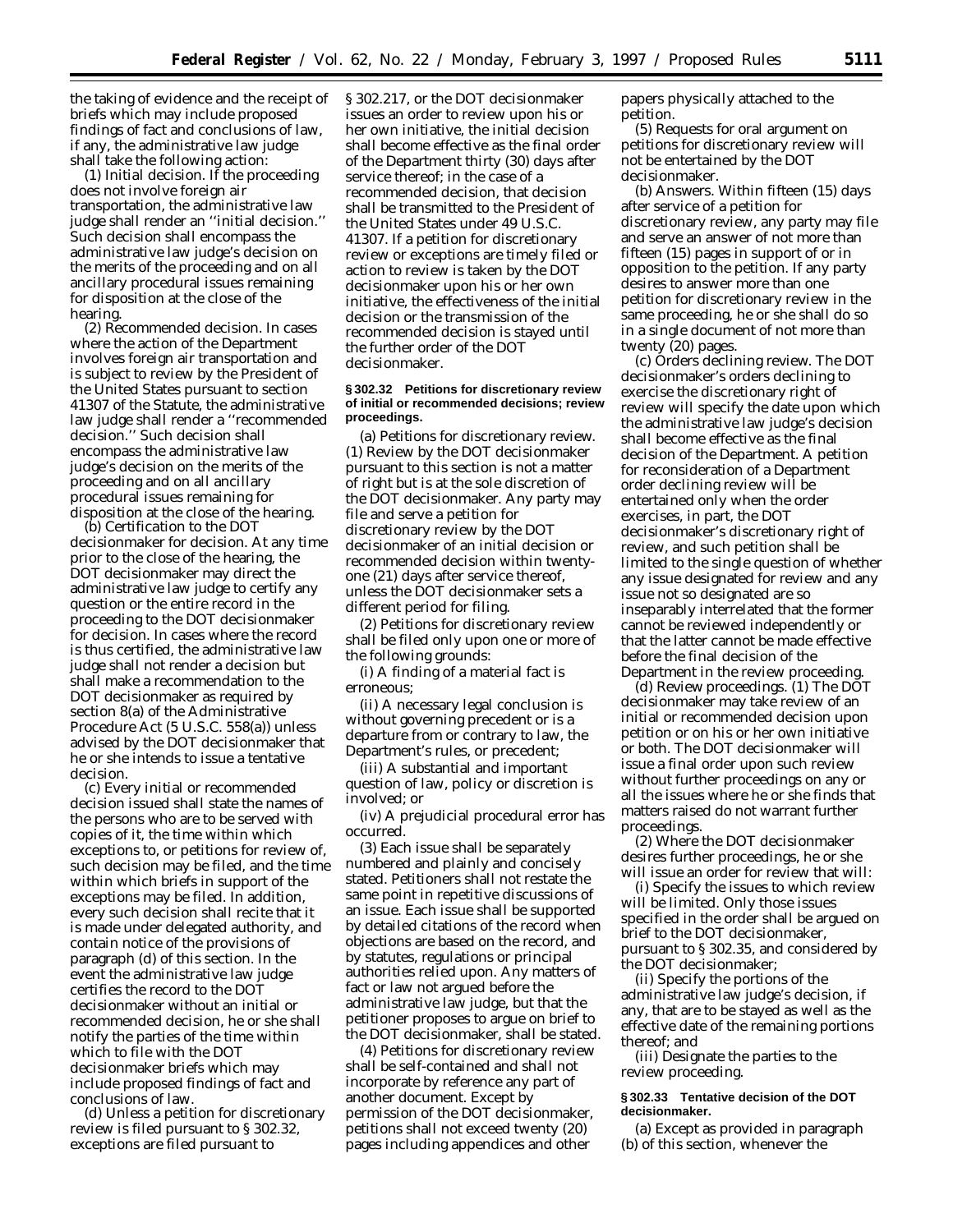administrative law judge certifies the record in a proceeding directly to the DOT decisionmaker without issuing an initial or recommended decision in the matter, the DOT decisionmaker shall, after consideration of any briefs submitted by the parties, prepare a tentative decision and serve it upon the parties. Every tentative decision of the DOT decisionmaker shall state the names of the persons who are to receive copies of it, the time within which exceptions to such decision and briefs, if any, in support of or in opposition to the exceptions may be filed, and the date when such decision will become final in the absence of exceptions thereto. If no exceptions are filed to the tentative decision of the DOT decisionmaker within the period fixed, it shall become final at the expiration of such period unless the DOT decisionmaker orders otherwise.

(b) The DOT decisionmaker may, in his or her discretion, omit a tentative decision in proceedings under subpart B. The DOT decisionmaker may also, in rulemaking proceedings, omit a tentative decision in any case in which he or she finds upon the record that due and timely execution of the Department's functions imperatively and unavoidably so requires. Final decisions of the DOT decisionmaker are subject to review as provided in § 302.18.

#### **§ 302.34 Exceptions to tentative decisions of the DOT decisionmaker.**

(a) *Time for filing.* Within ten (10) days after service of any tentative decision of the DOT decisionmaker, any party to a proceeding may file exceptions to such decision with the DOT decisionmaker.

(b) *Form and contents of exceptions.* Each exception shall be separately numbered and shall be stated as a separate point, and appellants shall not restate the same point in several exceptions. Each exception shall state, sufficiently identify, and be limited to, an ultimate conclusion in the decision to which exception is taken (such as, selection of one carrier rather than another to serve any point or points; points included in or excluded from a new route; imposition or failure to impose a given restriction; determination of a rate at a given amount rather than another). No specific exception shall be taken with respect to underlying findings or statements, but exceptions to an ultimate conclusion shall be deemed to include exceptions to all underlying findings and statements pertaining thereto; *Provided, however,* That exceptions shall specify any matters of law, fact, or policy that

were not argued before the administrative law judge but will be set forth for the first time on brief to the DOT decisionmaker.

(c) *Effect of failure to file timely and adequate exceptions.* No objection may be made on brief or at a later time to an ultimate conclusion that is not expressly made the subject of an exception in compliance with the provisions of this section; *Provided, however,* That any party may file a brief in support of the decision and in opposition to the exceptions filed by any other party.

#### **§ 302.35 Briefs to the DOT decisionmaker.**

(a) *Time for filing.* Within such period after the date of service of any tentative decision by the DOT decisionmaker as may be fixed therein, any party may file a brief addressed to the DOT decisionmaker in support of his or her exceptions to such decision or in opposition to the exceptions filed by any other party. Briefs to the DOT decisionmaker on initial or recommended decisions of administrative law judges shall be filed only in those cases where the DOT decisionmaker grants discretionary review and orders further proceedings, pursuant to  $\S 302.32(d)(2)$ , and only upon those issues specified in the order. Such briefs shall be filed within thirty (30) days after date of service of the order granting discretionary review unless otherwise specified in the order. In cases where, because of the limited number of parties and the nature of the issues, the filing of opening, answering, and reply briefs will not unduly delay the proceeding and will assist in its proper disposition, the DOT decisionmaker may direct that the parties file briefs at different times rather than at the same time.

(b) *Effect of failure to restate objections in briefs.* In determining the merits of an appeal, the DOT decisionmaker will not consider the exceptions or the petition for discretionary review but will consider only the brief. Each objection contained in the exceptions or each issue specified in the DOT decisionmaker's order exercising discretionary review must be restated and supported by a statement and adequate discussion of all matters relied upon, in a brief filed pursuant to and in compliance with the requirements of this section.

(c) *Formal specifications of briefs*—(1) *Contents.* Each brief shall discuss every point of law, fact, or precedent that the party submitting it is entitled to raise and that it wishes the DOT decisionmaker to consider. Each brief shall include a summary of the argument not to exceed five (5) pages.

Support and justification for every point raised shall include itemized references to the pages of the transcript of hearing, exhibit or other matter of record, and citations of the statutes, regulations, or principal authorities relied upon. If a brief or any point discussed in the brief is not in substantial conformity with the requirement for such support and justification, no motion to strike or dismiss such document shall be made but the DOT decisionmaker may disregard the points involved. Copies of briefs may be furnished by use of electronic media in a format acceptable to the Department and the parties.

(2) *Incorporation by reference.* Briefs to the DOT decisionmaker shall be completely self-contained and shall not incorporate by reference any portion of any other brief or pleading; *Provided, however,* That instead of submitting a brief to the DOT decisionmaker a party may adopt by reference specifically identified pages or the whole of his or her prior brief to the administrative law judge if the latter complies with all requirements of this section. In such cases, the party shall file with Department of Transportation Dockets a letter exercising this privilege and serve all parties in the same manner as a brief to the DOT decisionmaker.

(3) *Length.* Except by permission or direction of the DOT decisionmaker, briefs shall not exceed fifty (50) pages including pages contained in any appendix, table, chart, or other document physically attached to the brief, but excluding maps and the summary of the argument. In this case ''map'' means only those pictorial representations of routes, flight paths, mileage, and similar ancillary data that are superimposed on geographic drawings and contain only such text as is needed to explain the pictorial representation.

#### **§ 302.36 Oral argument before the DOT decisionmaker.**

(a) If any party desires to argue a case orally before the DOT decisionmaker, he or she shall request leave to make such argument in his or her exceptions or brief. Such request shall be filed no later than the date when briefs before the DOT decisionmaker are due in the proceeding. The DOT decisionmaker will rule on such request, and, if oral argument is to be allowed, all parties to the proceeding will be advised of the date and hour set for such argument and the amount of time allowed to each party. Requests for oral argument on petitions for discretionary review will not be entertained.

(b) Pamphlets, charts, and other written data may be offered to the DOT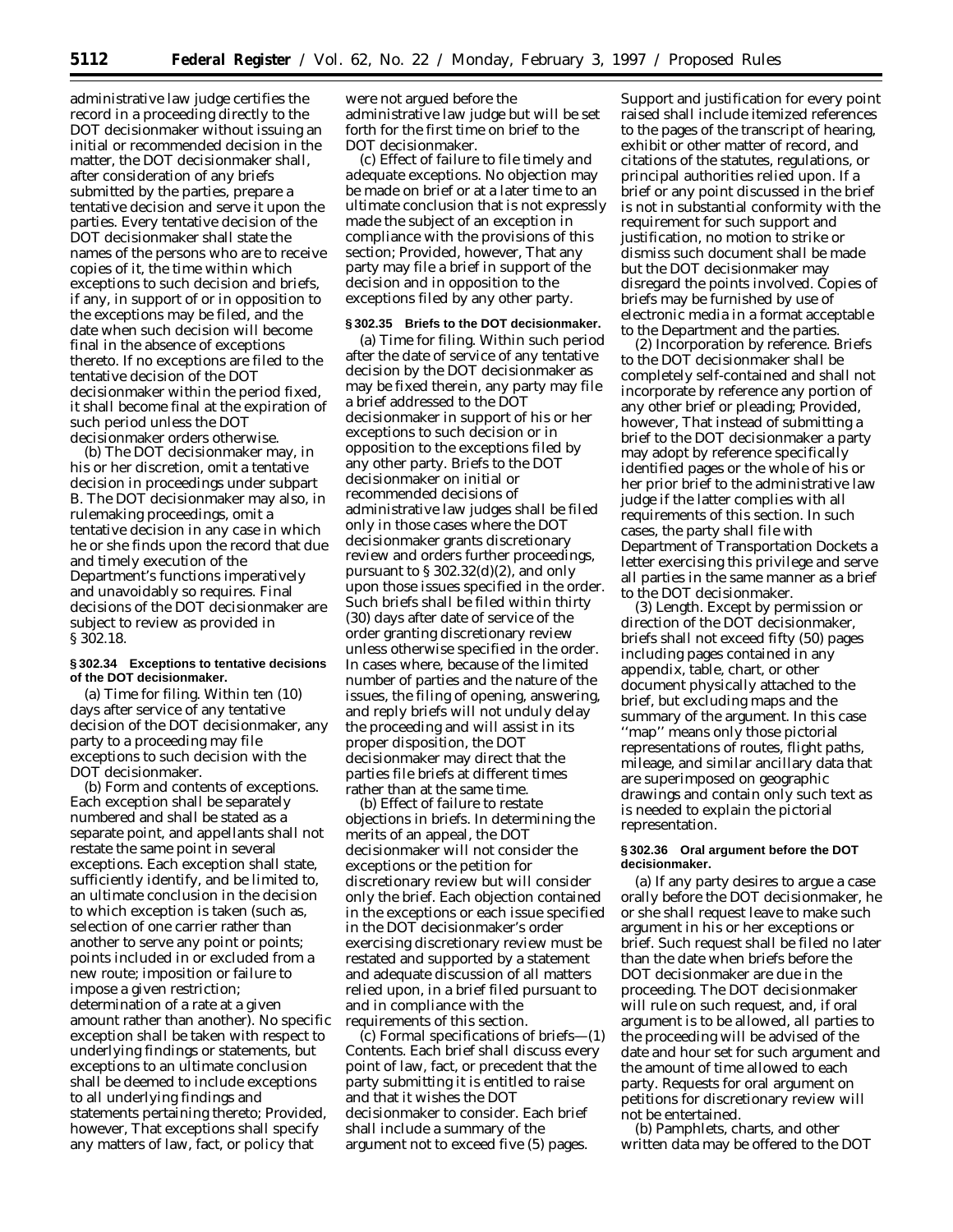decisionmaker at oral argument only in accordance with the following rules: All such material shall be limited to facts in the record of the case being argued and shall be served on all parties to the proceeding with four (4) copies transmitted to Department of Transportation Dockets at least five (5) calendar days in advance of the argument.

#### **§ 302.37 Waiver of procedural steps after hearing.**

The parties to any proceeding may agree to waive any one or more of the procedural steps provided in §§ 302.29 through 302.36.

## **§ 302.38 Final decision of the DOT decisionmaker.**

When a case stands submitted to the DOT decisionmaker for final decision on the merits, he or she will dispose of the issues presented by entering an appropriate order that will include a statement of the reasons for his or her findings and conclusions. Such orders shall be deemed ''final orders'' within the purview of § 302.14(a), in the manner provided by § 302.18.

# **Subpart B—Rules Applicable to U.S. Air Carrier Certificate and Foreign Air Carrier Permit Licensing Proceedings**

## **§ 302.201 Applicability.**

(a) This subpart sets forth the specific rules applicable to proceedings on:

(1) U.S. air carrier certificates of public convenience and necessity and U.S. all-cargo air service certificates under Chapter 411 of the Statute, including renewals, amendments, modifications, suspensions and transfers of such certificates.

(2) Foreign air carrier permits under Chapter 413 of the Statute, including renewals, amendments, modifications, suspensions, and transfers of such permits.

(b) Except as modified by this subpart, the provisions of subpart A of this part apply.

#### **§ 302.202 Contents of applications.**

(a) Certificate applications filed under this subpart shall contain the information required by part 201 of this chapter and, where applicable, part 204 of this chapter, and foreign air carrier permit applications shall contain the information required by part 211 of this chapter, along with any other information that the applicant desires the Department to notice officially.

(b) Applications shall include a notice on the cover page stating that any person may support or oppose the application by filing an answer and serving a copy of the answer on all

persons served with the application. The notice shall also state the due date for answers. Amendments to applications will be considered new applications for the purpose of calculating the time limitations of this subpart.

(c) Applications shall include a list of the names and addresses of all persons who have been served in accordance with § 302.203.

(d) Where required, each application shall be accompanied by an Environmental Evaluation in conformity with part 313 of this chapter.

# **§ 302.203 Service of documents.**

(a) *General requirements.* (1) Applicants shall serve on the persons listed in paragraph (b) of this section a notice that an application has been filed, and upon request shall promptly provide those persons with copies of the application and supporting documents. The notice must clearly state the authority sought and the due date for other pleadings.

(2) Applicants shall serve a complete copy of the application on the Manager of the FAA Flight Standards District Office responsible for processing the application for any FAA authority needed to conduct the proposed operations.

(3) After an order under § 302.210 has been issued, parties need only serve documents on those persons listed in the service list accompanying the order.

(4) In the case of an application sought to be consolidated, the applicant shall serve the notice required in paragraph (a)(1) of this section on all persons served by the original applicant.

(b) *Persons to be served—*(1) *U.S. air carriers.* (i) In certificate proceedings, except for those proceedings that involve charter-only authority under section 41102(a)(3) of the Statute:

(A) Applicants for certificates to engage in interstate air transportation and other persons who file a pleading in the docket shall serve:

*(1)* The airport authority of each airport that the applicant initially proposes to serve, and

*(2)* Any other person who has filed a pleading in the docket.

(B) Applicants for certificates to engage in foreign air transportation and other persons who file a pleading in the docket shall serve:

*(1)* All U.S. air carriers (including commuter air carriers) that publish schedules in the *Official Airline Guide* or in the *Air Cargo Guide* for the country-pair market(s) specified in the application,

*(2)* The airport authority of each U.S. airport that the applicant initially proposes to serve, and

*(3)* Any other person who has filed a pleading in the docket.

(ii) In certificate proceedings involving charter-only authority under 41102(a)(3) of the Statute, applicants and other persons who file a pleading in the docket shall serve any other person who has filed a pleading in the docket.

(2) *Foreign air carriers.* (i) In permit proceedings, except for those proceedings involving charter-only authority, applicants and other persons who have filed a pleading in the docket shall serve:

(A) All U.S. air carriers (including commuter air carriers) that publish schedules in the *Official Airline Guide* or the *Air Cargo Guide* for the countrypair market(s) specified in the application,

(B) The U.S. Department of State,

(C) The airport authority of each U.S. airport that the applicant initially proposes to serve, and

(D) Any other person who has filed a pleading in the docket.

(ii) In foreign air carrier permit proceedings for charter-only authority, applicants and other persons who file a pleading in the docket shall serve the U.S. Department of State and any other person who has filed a pleading in the docket.

(c) *Additional service.* The Department may, at its discretion, order additional service upon such persons as the facts of the situation warrant. Where only notices are required, parties are encouraged to serve copies of their actual pleadings where feasible. In any proceeding directly involving air transportation to the Federated States of Micronesia, the Marshall Islands or Palau, the Department and any party or participant in the proceeding shall serve all documents on the President and the designated authorities of the government(s) involved. In any proceeding that affects a point in Alaska, the person filing shall send an additional copy to: U.S. Department of Transportation, Alaska Field Office, 801 B Street, Suite 506, Anchorage, Alaska 99501–3657.

#### **§ 302.204 Responsive documents.**

(a) Any person may file an answer in support of or in opposition to any application. Answers shall set forth the basis for the position taken, including any economic data or other facts relied on. Except as otherwise provided in § 302.212(d), answers shall be filed within twenty-one (21) days of the original or amended application and shall be served in accordance with § 302.203.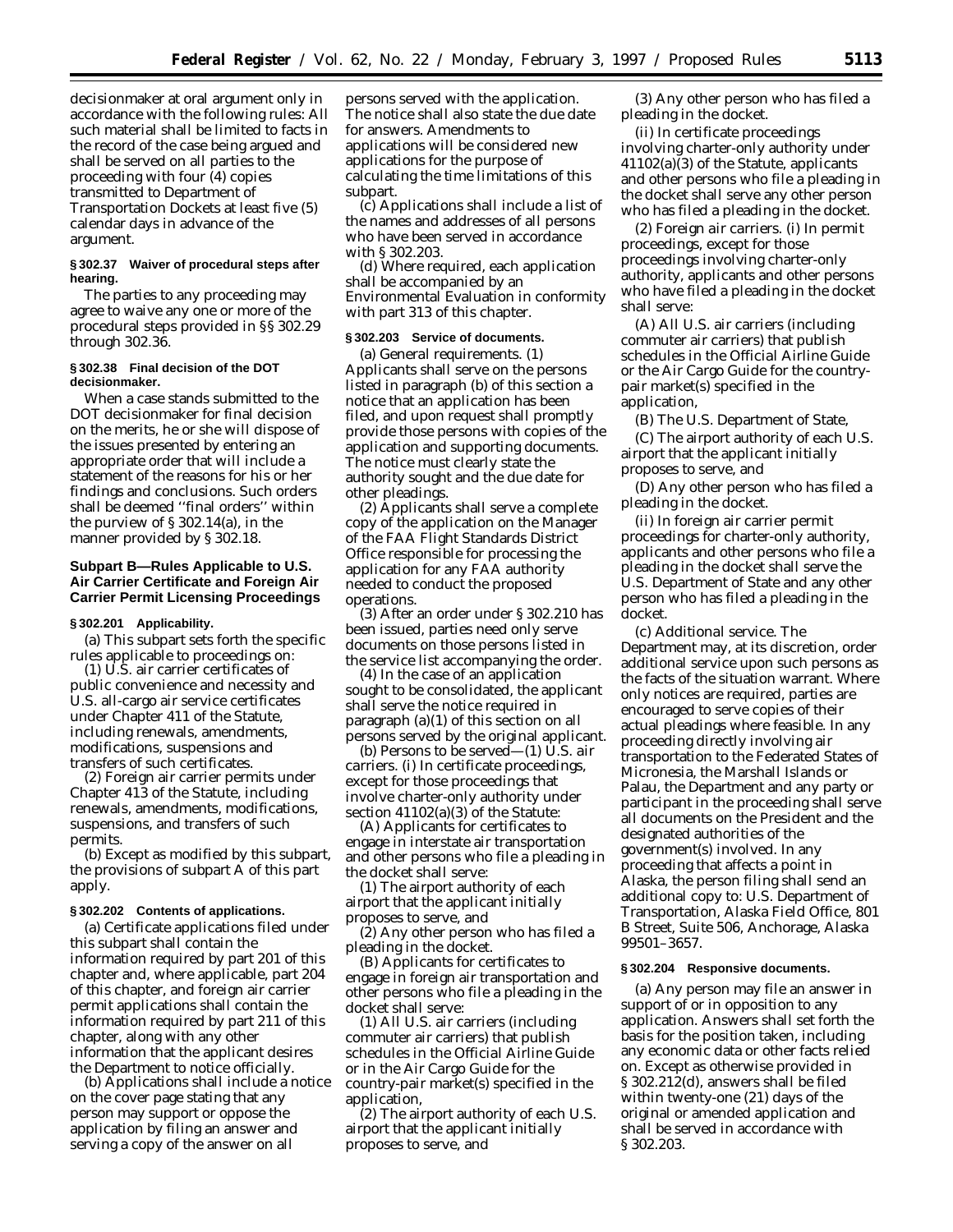(b) Replies to answers shall be filed within fourteen (14) days after the filing of the answer.

(c) Persons having common interests shall, to the extent practicable, arrange for the joint preparation of pleadings.

#### **§ 302.205 Economic data and other facts.**

Whenever economic data and other facts are provided in any pleading, such information shall include enough detail so that final results can be obtained without further clarification. Sources, bases, and methodology used in constructing exhibits, including any estimates or judgments, shall be provided.

#### **§ 302.206 Verification.**

The following certification shall be included with any pleading filed under this subpart: ''Pursuant to Title 18 United States Code Section 1001, I [*the individual signing the pleading, who shall be someone who will appear as a witness to substantiate the facts asserted if an oral hearing becomes necessary*] in my individual capacity and as the authorized representative of the submitter, have not in any manner knowingly or willfully falsified, concealed, or covered up any material fact or made any false, fictitious, or fraudulent statement or knowingly used any documents that contain such statements in connection with the preparation, filing, or prosecution of this pleading. I understand that a submitter who violates the provisions of 18 U.S.C. 1001 shall be fined not more than \$10,000 or imprisoned not more than five years, or both.''

## **Disposition of Applications**

#### **§ 302.207 Cases to be decided on written submissions.**

(a) Applications under this subpart will be decided on the basis of written submissions unless the DOT decisionmaker, on petition as provided in § 302.208 or on his or her own initiative, determines that an oral presentation or an administrative law judge's decision is required because:

(1) Use of written procedures will prejudice a party;

(2) Material issues of decisional fact cannot adequately be resolved without oral evidentiary hearing procedures; or

(3) Assignment of an application for oral evidentiary hearing procedures or an initial or recommended decision by an administrative law judge is otherwise required by the public interest.

(b) The standards employed in deciding cases under § 302.210(a) (1) or (5) shall be the same as the standards applied in cases decided under § 302.210(a)(4). These are the standards

set forth in the Statute as interpreted and expanded upon under that Statute.

## **§ 302.208 Petitions for oral presentation or judge's decision.**

(a) Any person may file a petition for oral evidentiary hearing, oral argument, an initial or recommended decision, or any combination of these. Petitions shall demonstrate that one or more of the criteria set forth in § 302.207 are applicable to the issues for which an oral presentation or judge's decision is requested. Such petitions shall be supported by a detailed explanation of the following:

(1) Why the evidence or argument to be presented cannot be submitted in the form of written evidence or briefs;

(2) Which issues should be examined by an administrative law judge and why such issues should not be presented directly to the DOT decisionmaker for decision;

(3) An estimate of the time required for the oral presentation and the number of witnesses whom the petitioner would present; and

(4) If cross-examination of any witness is desired, the name of the witness, if known, the subject matter of the desired cross-examination or the title or number of the exhibit to be cross-examined, what the petitioner expects to establish by the crossexamination, and an estimate of the time needed for it.

(b) Petitions for an oral hearing, oral argument, or an administrative law judge's decision shall be filed no later than the due date for answers in proceedings governed by §§ 302.211, 302.212 and 302.213.

(c) Where a stipulation of disputed facts would eliminate the need for an oral presentation or an administrative law judge's decision, parties shall include in their petitions an offer to withdraw the request should the stipulation be made.

#### **§ 302.209 Procedures for deferral of applications.**

Within twenty-eight (28) days after the filing of an application under this subpart, the DOT decisionmaker may defer further processing of the application until all of the information necessary to process that application is submitted. The time periods contained in this subpart with respect to the disposition of the application shall not begin to run until the application is complete. In addition, the DOT decisionmaker may defer action on a foreign air carrier permit application for foreign policy reasons.

# **§ 302.210 Disposition of applications; orders establishing further procedures.**

(a) *General requirements.* The DOT decisionmaker will take one of the following actions with respect to all or any portion of each application:

(1) Issue an Order to Show Cause why the application should not be granted, denied or dismissed, in whole or in part.

(2) Issue a Final Order granting the application if the Department determines that there are no material issues of fact that warrant further procedures for their resolution.

(3) Issue a Final Order dismissing or rejecting the application for lack of prosecution or if the application does not comply with this subpart or is otherwise materially deficient.

(4) Issue an order setting the application for oral evidentiary hearing. The order will establish the scope of the issues to be considered and the procedures to be employed, and will indicate whether one or more attorneys from the Office of the Assistant General Counsel for Aviation Enforcement and Proceedings will participate as a party. All of the procedures set forth in §§ 302.214 through 302.218 will apply unless the DOT decisionmaker decides otherwise.

(5) Begin to make a determination with respect to the application under simplified procedures without oral evidentiary hearing. In this event, the DOT decisionmaker may indicate which, if any, of the procedural steps set forth in § 302.215 through § 302.219 will be employed. The DOT decisionmaker may also indicate that other non-oral evidentiary hearing procedures will be employed.

(b) *Additional evidence.* An order establishing further procedures under paragraph (a)  $(1)$ ,  $(4)$  or  $(5)$  of this section may provide for the filing of additional evidence.

(c) *Petitions for reconsideration.* Petitions for reconsideration of an order issued under this section will not be entertained except to the extent that the order dismissed or rejected all or part of an application. If a petition for reconsideration results in the reinstatement of all or part of an application, the deadline for final Department decision established in § 302.220 will be calculated from the date of the order reinstating the application.

## **§ 302.211 Procedures in certificate cases involving initial or continuing fitness.**

(a) *Applicability.* This section applies to cases involving certificate authority under sections 41102 and 41103 of the Statute, including applications for new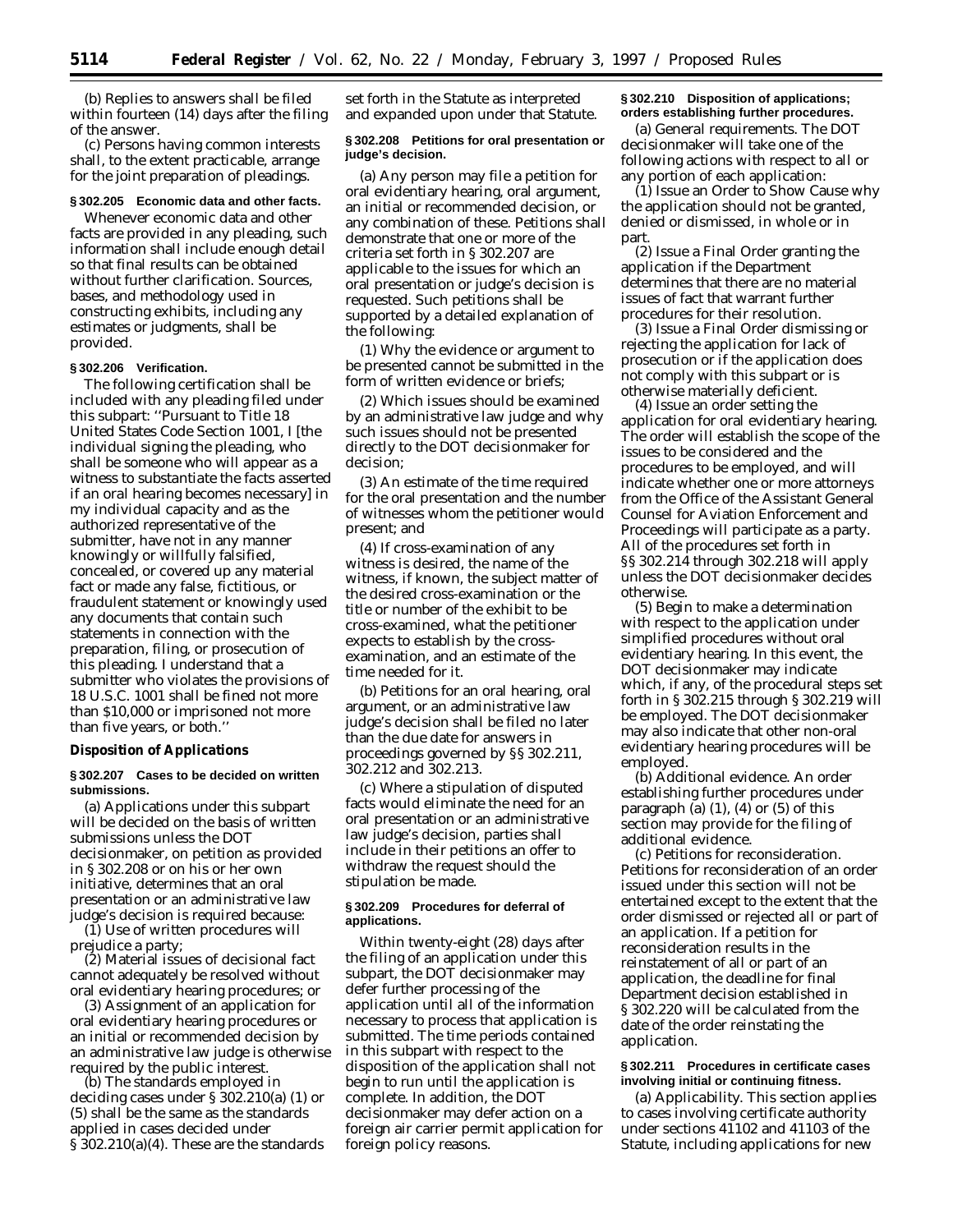authority, renewals, amendments, modifications, suspensions, and transfers of such certificates, where the issues involve a determination of the applicant's fitness to operate. Where such applications propose the operation of scheduled service in limited entry international markets, the provisions of § 302.212 also apply.

(b) *Order establishing further procedures.* Within 90 days after a complete application is filed, the DOT decisionmaker will take action as provided in § 302.210.

#### **§ 302.212 Procedures in certificate cases involving international routes.**

(a) *Applicability.* This section applies to cases involving certificates under section 41102 of the Statute that involve international routes, including applications to obtain, renew, amend, transfer, or remove restrictions in such certificates.

(b) *Answers to applications.* Answers shall be filed within twenty-one (21) days after the filing of the original application.

(c) *Conforming applications or motions to modify scope.* Any person may file an application for the same authority as sought in an application to obtain, renew, amend, or transfer a certificate filed under paragraph (a) of this section. Requests to modify the issues to be decided and to consolidate applications filed in other dockets shall be filed as a ''motion to modify scope.'' Motions and applications under this section shall include economic data, other facts, and any argument in support of the person's position and must be filed within twenty-one (21) days after the original application is filed. Laterfiled competing applications shall conform to the base and forecast years used by the original applicant and need not contain traffic and financial data for markets for which data have already been submitted by another person.

(d) *Answers to conforming applications or motions to modify scope.* Answers to conforming applications and motions to modify scope filed in accordance with paragraph (b) of this section shall be filed within fourteen (14) days after the filing of the conforming application or motion. Answers may argue that an application should be dismissed. Answers may also seek to consolidate an application filed in another docket if that application conforms to the scope of the proceeding proposed in the motion to modify scope and includes the information prescribed in § 302.202. Answers and applications shall not, however, propose the consideration of additional markets.

(e) *Order establishing further procedures.* Within 90 days after a complete application is filed, the DOT decisionmaker will issue an order as provided in § 302.210.

## **§ 302.213 Procedures in foreign air carrier permit cases.**

(a) *Applicability.* This section applies to cases involving foreign air carrier permits under section 41302, including applications for new authority, renewals, amendments, modifications, suspensions, and transfers of such permits.

(b) *Executive departments.* In addition to the standards set forth in § 302.207(b), the views of the Department of State and the Federal Aviation Administration's evaluation of the applicant's operational fitness shall be relied upon in determining the appropriate action on applications filed under this section.

(c) *Order establishing further procedures.* As soon as possible after the date that answers are due and all information needed to reach a decision is filed, the DOT decisionmaker will issue an order as provided in § 302.210.

#### **§ 302.214 Oral evidentiary hearing.**

If the Department determines under § 302.210(a)(4) that an oral evidentiary hearing should be held, the application or applications will be set for oral hearing before an administrative law judge. The issues will be those set forth in the order establishing further procedures. The procedures in §§ 302.17 through 302.38 governing the conduct of oral evidentiary hearings will apply.

#### **§ 302.215 Briefs to the administrative law judge.**

Briefs to the administrative law judge shall be filed within the following periods, as applicable:

(a) Fourteen (14) days after the close of the oral evidentiary hearing, unless the administrative law judge determines that, under the circumstances of the case, briefs are not necessary or that the parties will require more time to prepare briefs; or

(b) Fourteen (14) days after the filing of additional evidence called for in the order establishing further procedures if no oral evidentiary hearing is called for, unless the Department determines that some other period should be allowed.

## **§ 302.216 Administrative law judge's initial or recommended decision.**

(a) In a case that has been set for oral evidentiary hearing under § 302.210(a)(4), the administrative law judge shall adopt and serve an initial or recommended decision within one hundred thirty-six (136) days after the

issuance of the order establishing further procedures unless:

(1) The DOT decisionmaker, having found extraordinary circumstances, has by order delayed the initial or recommended decision by a period of not more than thirty (30) days; or

(2) An applicant has failed to meet the procedural schedule adopted by the judge or the DOT decisionmaker. In this case, the administrative law judge may, by notice, extend the due date for the issuance of an initial or recommended decision for a period not to exceed the period of delay caused by the applicant.

(b) In a case in which some of the issues have not been set for oral hearing under  $\S 302.210(a)(4)$ , the administrative law judge shall adopt and serve an initial or recommended decision within the time established by the DOT decisionmaker in the order establishing further procedures, except that that due date may be extended in accordance with paragraph (a)(2) of this section.

(c) The initial or recommended decision shall be issued by the administrative law judge fourteen (14) days after it is adopted and served. Unless exceptions are filed under § 302.217 or the DOT decisionmaker issues an order to review on his or her own initiative, an initial decision shall become effective as the final order of the Department the day it is issued. Where exceptions are timely filed or the DOT decisionmaker takes action to review on his or her own initiative, the effectiveness of the initial decision is stayed until further order of the DOT decisionmaker.

(d) In all other respects, the provisions of § 302.31 shall apply.

## **§ 302.217 Exceptions to administrative law judge's initial or recommended decision.**

(a) Within seven (7) days after service of any initial or recommended decision of an administrative law judge, any party may file exceptions to the decision with the Department.

(b) If timely and adequate exceptions are filed, review of the initial or recommended decision is automatic.

(c) In all other respects, the provisions of § 302.34 shall apply.

## **§ 302.218 Briefs to the DOT decisionmaker.**

(a) In a case in which an initial or recommended decision has been adopted and served and exceptions have been filed, any party may file a brief in support of or in opposition to any exceptions. Such briefs shall be filed within fourteen (14) days after service of the initial or recommended decision.

(b) In a case in which no exceptions have been filed, briefs shall not be filed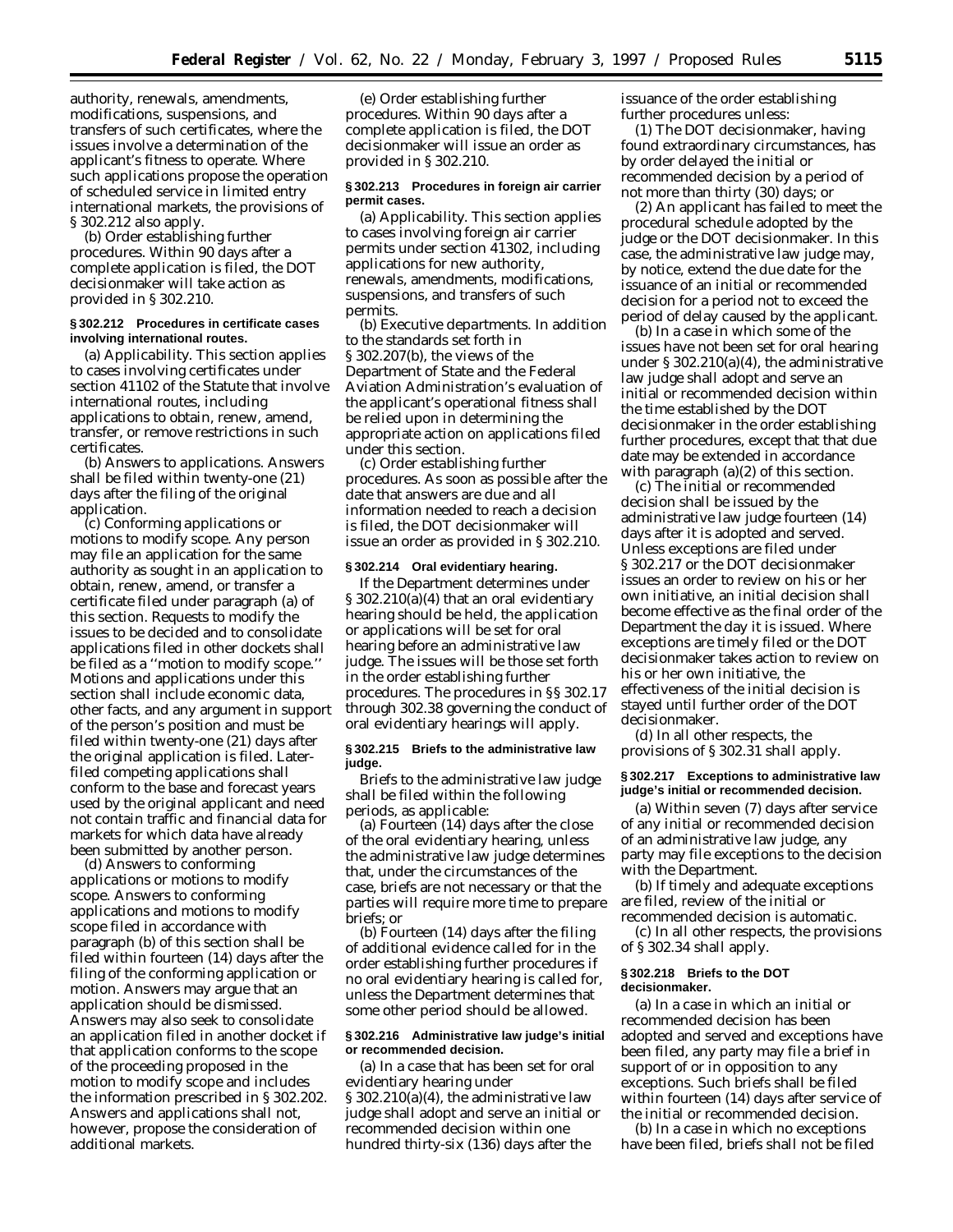unless the DOT decisionmaker has taken review of the initial or recommended decision on his or her own initiative and has specifically provided for the filing of such briefs.

(c) In all other respect, the provisions of § 302.35 shall apply.

## **§ 302.219 Oral argument before the DOT decisionmaker.**

If the order establishing further procedures provides for an oral argument, or if the DOT decisionmaker otherwise decides to hear oral argument, all parties will be advised of the date and hour set for that argument and the amount of time allowed each party. The provisions of § 302.36(b) shall also apply.

#### **§ 302.220 Final decision of the Department.**

In addition to the provisions of § 302.38, the following provisions shall apply:

(a) In the case of a certificate application that has been set for oral evidentiary hearing under § 302.210(a)(4), the Department will issue its final order within ninety (90) days after the initial or recommended decision is issued. If an application has failed to meet the procedural schedule established by the Department, the DOT decisionmaker may, by notice, extend the date for a final decision for a period equal to the period of delay caused by the applicant.

(b) If the DOT decisionmaker does not act in the time period established in paragraph (a) of this section:

(1) In the case of an application for a certificate to engage in foreign air transportation, the recommended decision shall be transmitted to the President of the United States under 49 U.S.C. 41307; or

(2) In the case of an application not subject to review by the President of the United States, the initial decision shall become effective as the final order of the Department.

(c) In the case of a certificate application that has been processed under § 302.210(a) (1) or (5), the Department will issue its final order within one hundred eighty (180) days after the order establishing further procedures. If an applicant has failed to meet the procedural schedule established by the Department, the DOT decisionmaker may, by notice, extend the due date for a final decision for a period equal to the period of delay caused by the applicant.

# **Subpart C—Rules Applicable to Exemption Proceedings**

#### **§ 302.301 Applicability.**

(a) This subpart sets forth the specific rules applicable to proceedings for exemptions under sections 40109 and 41714 of the Statute, including the granting of emergency exemptions. Except as modified by this subpart, the provisions of subpart A of this part apply.

(b) Proceedings for the issuance of exemptions by regulation are subject to the provisions governing rulemaking.

## **§ 302.302 Filing of applications.**

(a) Except as provided in paragraphs (b) and (c) of this section, applications for exemption shall conform to the requirements of §§ 302.3 and 302.4.

(b) Applications for exemption from section 41101 or 41301 of the Statute (including those that incorporate an exemption from section 41504) that involve ten (10) or fewer flights may be submitted to the U.S. Air Carrier Licensing Division or the Foreign Air Carrier Licensing Division (as appropriate), Office of International Aviation, on OST Form 4536. However, that form may not be used for:

(1) Applications filed under section 40109(g) of the Statute;

(2) Applications by persons who do not have either:

(i) An effective air carrier certificate or foreign air carrier permit from the Department, or

(ii) A properly completed application for such a certificate or permit, and an effective exemption from the Department for operations similar to those proposed;

(3) Successive applications for the same or similar authority that would total more than ten (10) flights; or

(4) Any other application for which the Department decides the requirements of §§ 302.3 and 302.4 are more appropriate. Upon a showing of good cause, an application may be filed by cablegram, telegram, facsimile, electronic mail (when available), or telephone; all such requests must be confirmed by written application within three (3) business days of the original request.

(c) Applications for exemption from Chapter 415 of the Statute, from tariffs (except for waivers filed under subpart Q of part 221 of this chapter), or from Department regulations concerning tariffs (part  $22\bar{1}$  of this chapter) may be submitted by letter. Three copies of such applications shall be sent to Department of Transportation Dockets. Upon a showing of good cause, the application may also be filed by

cablegram, telegram, facsimile, electronic mail (when available), or telephone; all such requests must be confirmed by written application within three (3) business days of the original request.

(d) Applications filed under paragraph (a) of this section shall be docketed and any additional documents filed shall be identified by the assigned docket number.

(e) Applications filed under paragraph (b) or (c) of this section will normally not be docketed. The Department may require such applications to be docketed if appropriate. The Department will publish a notice of such applications in its Weekly List of Applications Filed.

#### **§ 302.303 Contents of applications.**

(a) *Title.* An application filed under § 302.302(a) shall be entitled ''Application for Exemption,'' and shall state if the application involves renewal and/or amendment of existing exemption authority.

(b) *Factual statement.* Each application shall state:

(1) The section(s) of the Statute or the rule, regulation, term, condition, or limitation from which the exemption is requested;

(2) The proposed effective date and duration of the exemption;

(3) A description of how the applicant proposes to exercise the authority (for example, applications for exemption from section 41101 or 41301 of the Statute should include at least: places to be served; equipment types, capacity and source; type and frequency or service; and other operations that the proposed service will connect with or support); and

 $(4)$  Any other facts the applicant relies upon to establish that the proposed service will be consistent with the public interest.

(c) *Supporting evidence.* (1) Each application shall be accompanied by:

(i) A statement of economic data, or other matters or information that the applicant desires the Department to officially notice;

(ii) Affidavits, or statements under penalty of perjury, establishing any other facts the applicant wants the Department to rely upon; and

(iii) Information showing the applicant is qualified to perform the proposed services.

(2) In addition to the information required by paragraph  $(c)(1)$  of this section, an application for exemption from section 41101 or 41301 of the Statute (except exemptions under section  $4010\overline{9}$ (g)) shall state whether the authority sought is governed by a bilateral agreement or by principles of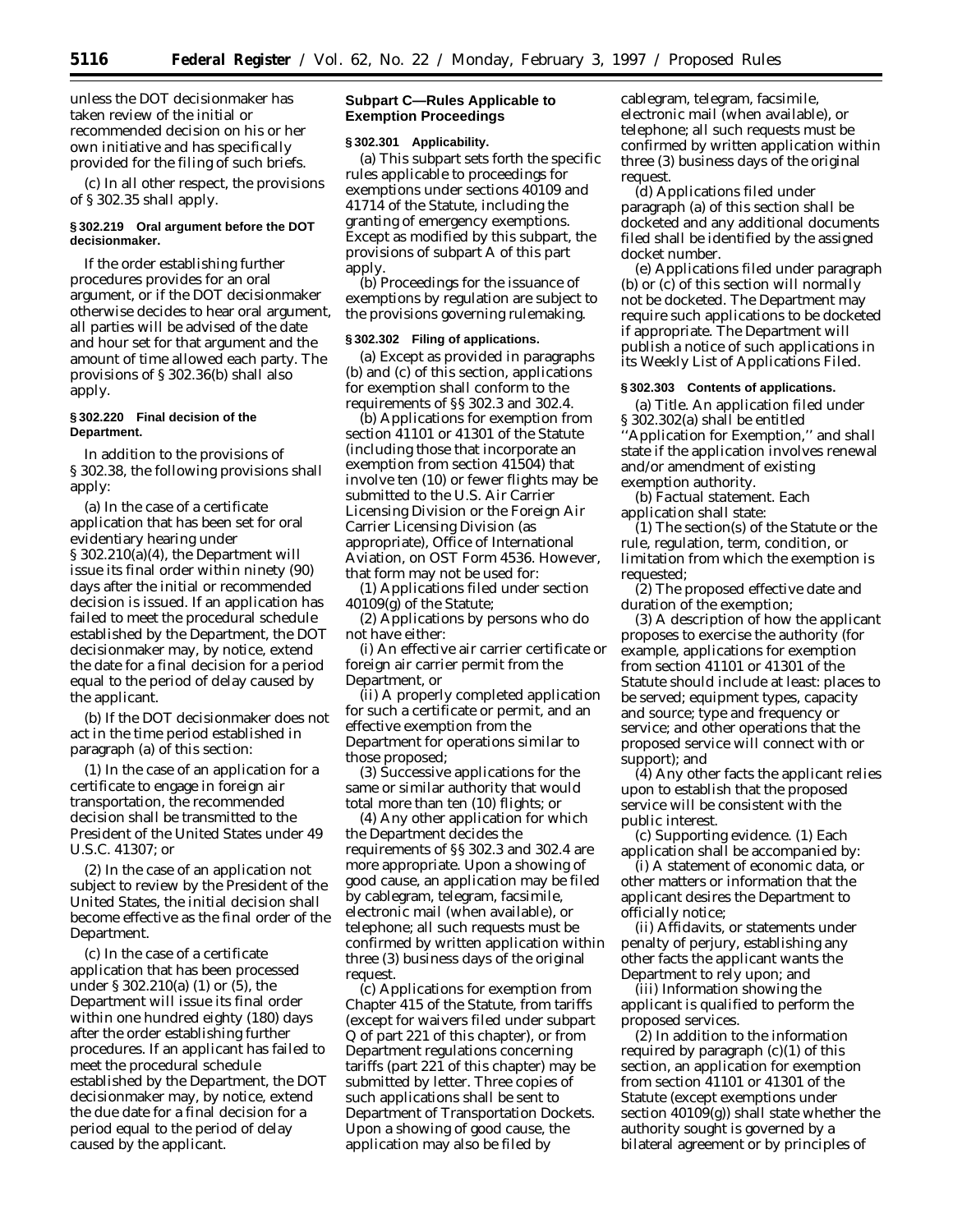comity and reciprocity. Applications by foreign carriers shall state whether the applicant's homeland government grants U.S. carriers authority similar to that requested. If so, the application shall state whether the fact of reciprocity has been established by the Department and cite the pertinent finding. If the fact of reciprocity has not been established by the Department, the application shall include documentation to establish such reciprocity.

(d) *Emergency cabotage.* Applications under section 40109(g) of the Statute shall, in addition to the information required in paragraphs (b) and (c) of this section, contain evidence showing that:

(1) Because of an emergency created by unusual circumstances not arising in the normal course of business, traffic in the markets requested cannot be accommodated by air carriers holding certificates under section 41102 of the Statute;

(2) All possible efforts have been made to accommodate the traffic by using the resources of such air carriers (including, for example, the use of foreign aircraft, or sections of foreign aircraft, under lease or charter to such air carriers, and the use of such air carriers' reservation systems to the extent practicable);

(3) The authority requested is necessary to avoid unreasonable hardship for the traffic in the market that cannot be accommodated by air carriers; and

(4) In any case where an inability to accommodate traffic in a market results from a labor dispute, the grant of the requested exemption will not result in an unreasonable advantage to any party in the dispute.

(e) *Renewal applications.* An application requesting renewal of an exemption that is intended to invoke the automatic extension provisions of 5 U.S.C. 558(c) shall comply with, and contain the statements and information required by part 377 of this chapter.

(f) *Record of service.* An application shall list the parties served as required by § 302.304.

## **§ 302.304 Service of documents.**

(a) *General requirements.* (1) An application for exemption and responsive pleadings shall be served as provided by § 302.7.

(2) Except for an application for exemption from chapter 415 of the Statute, an applicant shall serve on the persons listed in paragraph (b) of this section a notice that the application has been filed, and, upon request, shall promptly provide those persons with copies of the application and any

supporting documents. (Applicants filing OST Form 4536 may serve a copy of the form instead of a notice.) The notice must clearly state the authority sought, the due date for responsive pleadings, and that copies of the application will be supplied upon request. Responsive pleadings shall be filed in the same manner and served on the same persons as applications.

(b) *Persons to be served.* (1) Applicants for scheduled interstate air transportation authority shall serve

(i) All U.S. air carriers (including commuter air carriers) that publish schedules in the *Official Airline Guide* or the *Air Cargo Guide* for the city-pair market(s) specified in the application,

(ii) The airport authority of each U.S. airport that the applicant proposes to serve, and

(iii) Any other person who has filed a pleading in a related proceeding under section 41102, 41305 or 40109 of the Statute.

(2) Applicants for scheduled foreign air transportation authority shall serve

(i) All U.S. air carriers (including commuter air carriers) that publish schedules in the *Official Airline Guide* or in the *Air Cargo Guide* for the country-pair market(s) specified in the application,

(ii) The airport authority of each U.S. airport that the applicant proposes to serve, and

(iii) Any other person who has filed a pleading in a related proceeding under section 41102, 41302, or 40109 of the Statute.

(3) Applicants for charter-only or nonscheduled-only authority shall serve any person who has filed a pleading in a related proceeding under section 41102, 41302, or 40109 of the Statute. However, applicants that file fewer than sixteen (16) days prior to the proposed start of service must also serve

(i) Those U.S. carriers (including commuter carriers) that are known to be operating in the general market(s) at issue and

(ii) Those persons who may be presumed to have an interest in the subject matter of the application.

(4) Applicants for slot exemptions under section 41714 of the Statute shall serve the manager of the affected airport, the mayor of the city that it serves, and the Governor of the State in which it is located.

(5) *Additional service.* The Department may, in its discretion, order additional service upon any other person.

## **§ 302.305 Posting of applications.**

A copy of every docketed application for exemption shall be posted in

Department of Transportation Dockets and listed in the Department's Weekly List of Applications Filed. A copy of every undocketed application shall be posted in the Licensing Division's lobby of the Office of International Aviation.

## **§ 302.306 Dismissal or rejection of incomplete applications.**

(a) *Dismissal or rejection.* The Department may dismiss or reject any application for exemption that does not comply with the requirements of this part.

(b) *Additional data.* The Department may require the filing of additional data with respect to any application for exemption, answer, or reply.

## **§ 302.307 Answers to applications.**

Within fifteen (15) days after the filing of an application for exemption, any person may file an answer in support of or in opposition to the grant of a requested exemption. Such answer shall set forth in detail the reasons why the exemption should be granted or denied. An answer shall include a statement of economic data or other matters the Department is requested to officially notice, and shall be accompanied by affidavits establishing any other facts relied upon.

#### **§ 302.308 Replies to answers.**

Within seven (7) days after the last day for filing an answer, an applicant may file a reply to one or more answers.

#### **§ 302.309 Requests for hearing.**

The Department will not normally conduct oral evidentiary hearings concerning applications for exemption. However, the Department may, in its discretion, order such a hearing on an application. Any applicant, or any person opposing an application, may request an oral evidentiary hearing. Such a request shall set forth in detail the reasons why the filing of affidavits or other written evidence will not permit the fair and expeditious disposition of the application. A request relying on factual assertions shall be accompanied by affidavits establishing such facts. If the Department orders an oral evidentiary hearing, the procedures in subpart A of this part shall apply.

## **§ 302.310 Exemptions on the Department's initiative.**

The Department may grant exemptions on its own initiative when it finds that such exemptions are required by the circumstances and consistent with the public interest.

#### **§ 302.311 Emergency exemptions.**

(a) *Shortened procedures.* When required by the circumstances and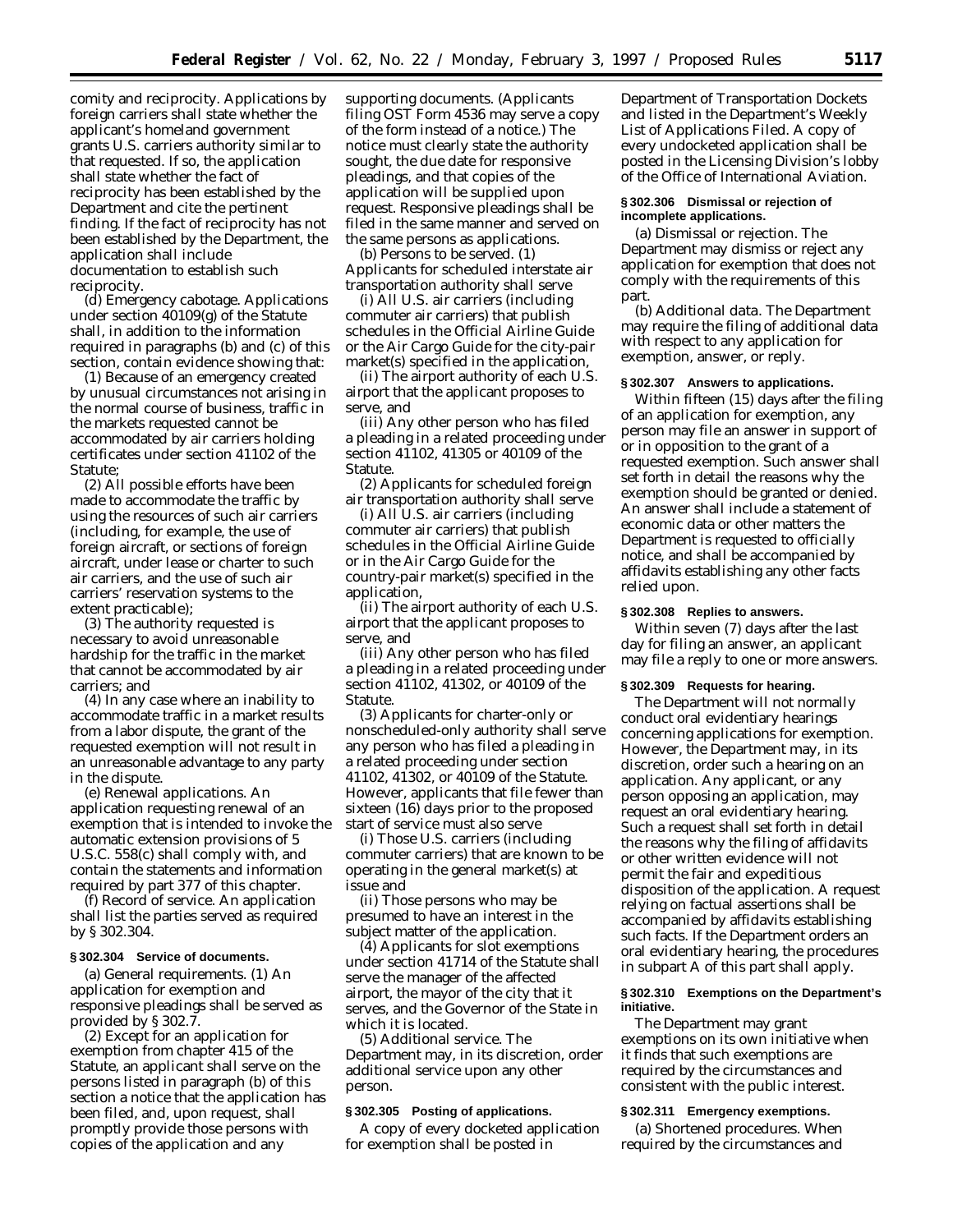consistent with the public interest, the Department may take action, without notice, on exemption applications prior to the expiration of the normal period for filing answers and replies. When required in a particular proceeding, the Department may specify a lesser time for the filing of answers and replies, and notify interested persons of this time period.

(b) *Applications.* (1) Applications for emergency exemption need not conform to the requirements of this subpart or of subpart A of this part (except as provided in this section and in § 302.303(d) concerning emergency cabotage requests). However, an application for emergency exemption must normally be in writing and must state in detail the facts and evidence that support the application, the grounds for the exemption, and the public interest basis for the authority sought. In addition, the application shall state specific reasons that justify departure from the normal exemption application procedures. The application shall also identify those persons notified as required by paragraph (c) of this section. The Department may require additional information from any applicant before acting on an application.

(2) *Oral requests.* The Department will consider oral requests, including telephone requests, for emergency exemption authority under this section in circumstances that do not permit the immediate filing of a written application. All oral requests must, however, provide the information required in paragraph (b)(1) of this section, except that actual evidence in support of the application need not be tendered when the request is made. All oral requests must be confirmed by written application, together with all supporting evidence, within three (3) business days of the original request.

(c) *Notice.* Except when the Department decides that no notice need be given, applicants for emergency exemption shall notify, as appropriate, those persons specified in § 302.304(b) of this subpart. Such notification shall be made in the same manner, contain the same information, and be dispatched at the same time, as the application made to the Department.

# **Subpart D—Rules Applicable to Enforcement Proceedings**

## **§ 302.401 Applicability.**

This subpart contains the specific rules that apply to Department proceedings to enforce the provisions of Subtitle VII of the Statute, and the rules, regulations, orders and other

requirements issued by the Department, as well as the filing of informal and formal complaints. Except as modified by this subpart, the provisions of subpart A of this part apply.

#### **§ 302.402 Definitions.**

*Assistant General Counsel,* when used in this subpart, refers to the Assistant General Counsel for Aviation Enforcement and Proceedings.

*Complainant* refers to the person filing a complaint.

*Parties,* when used in this subpart, include the Office of the Assistant General Counsel, the respondent, the complainant, and any other person permitted to intervene under § 302.20.

*Respondent* refers to the person against whom a complaint is filed.

#### **§ 302.403 Informal complaints.**

Any person may submit in writing to the Assistant General Counsel an informal complaint with respect to anything done or omitted to be done by any person in contravention of any provision of the Statute or any requirement established thereunder. Such informal complaints need not otherwise comply with the provisions of this part. Matters so presented may, if their nature warrants, be handled by correspondence or conference with the appropriate persons. Any matter not disposed of informally may be made the subject of an enforcement proceeding pursuant to this subpart. The filing of an informal complaint shall not bar the subsequent filing of a formal complaint.

#### **§ 302.404 Formal complaints.**

(a) *Filing.* Any person may make a formal complaint to the Assistant General Counsel about any violation of the economic regulatory provisions of the Statute or of the Department's rules, regulations, orders, or other requirements. Every formal complaint shall conform to the requirements of §§ 302.3 and 302.4, concerning the form and filing of documents. The filing of a complaint shall result in the institution of an enforcement proceeding only if the Assistant General Counsel issues a notice instituting such a proceeding as to all or part of the complaint under § 302.406(a) or the Deputy General Counsel does so under § 302.406(c).

(b) *Amendment.* A formal complaint may be amended at any time before service of an answer to the complaint. After service of an answer but before institution of an enforcement proceeding, the complaint may be amended with the permission of the Assistant General Counsel. After institution of an enforcement proceeding, the complaint may be

amended only on grant of a motion filed under § 302.12.

(c) *Insufficiency of formal complaint.* In any case where the Assistant General Counsel is of the opinion that a complaint does not sufficiently set forth matters required by any applicable rule, regulation or order of the Department, or is otherwise insufficient, he or she may advise the complainant of the deficiency and require that any additional information be supplied by amendment.

(d) *Joinder of complaints or complainants.* Two or more grounds of complaints involving substantially the same purposes, subject or state of facts may be included in one complaint even though they involve more than one respondent. Two or more complainants may join in one complaint if their respective causes of complaint are against the same party or parties and involve substantially the same purposes, subject or state of facts. The Assistant General Counsel may separate or split complaints if he or she finds that the joinder of complaints, complainants, or respondents will not be conducive to the proper dispatch of the Department's business or the ends of justice.

(e) *Service.* A formal complaint, and any amendments thereto, shall be served by the person filing such documents upon each party complained of, upon the Deputy General Counsel, and upon the Assistant General Counsel.

## **§ 302.405 Responsive documents.**

(a) *Answers.* Within fifteen (15) days after the date of service of a formal complaint, each respondent shall file an answer in conformance with and subject to the requirements of § 302.408(b). Extensions of time for filing an answer may be granted by the Assistant General Counsel for good cause shown.

(b) *Offers to satisfy.* A respondent in a formal complaint may offer to satisfy the complaint through submission of facts, offer of settlement or proposal of adjustment. Such offer shall be in writing and shall be served, within fifteen (15) days after service of the complaint, upon the same persons and in the same manner as an answer. The submittal of an offer to satisfy the complaint shall not excuse the filing of an answer.

(c) Motions to dismiss a formal complaint shall not be fileable prior to the filing of a notice instituting an enforcement proceeding with respect to such complaint or a portion thereof.

## **§ 302.406 Procedure for responding to formal complaints.**

(a) Within a reasonable time after an answer to a formal complaint is filed,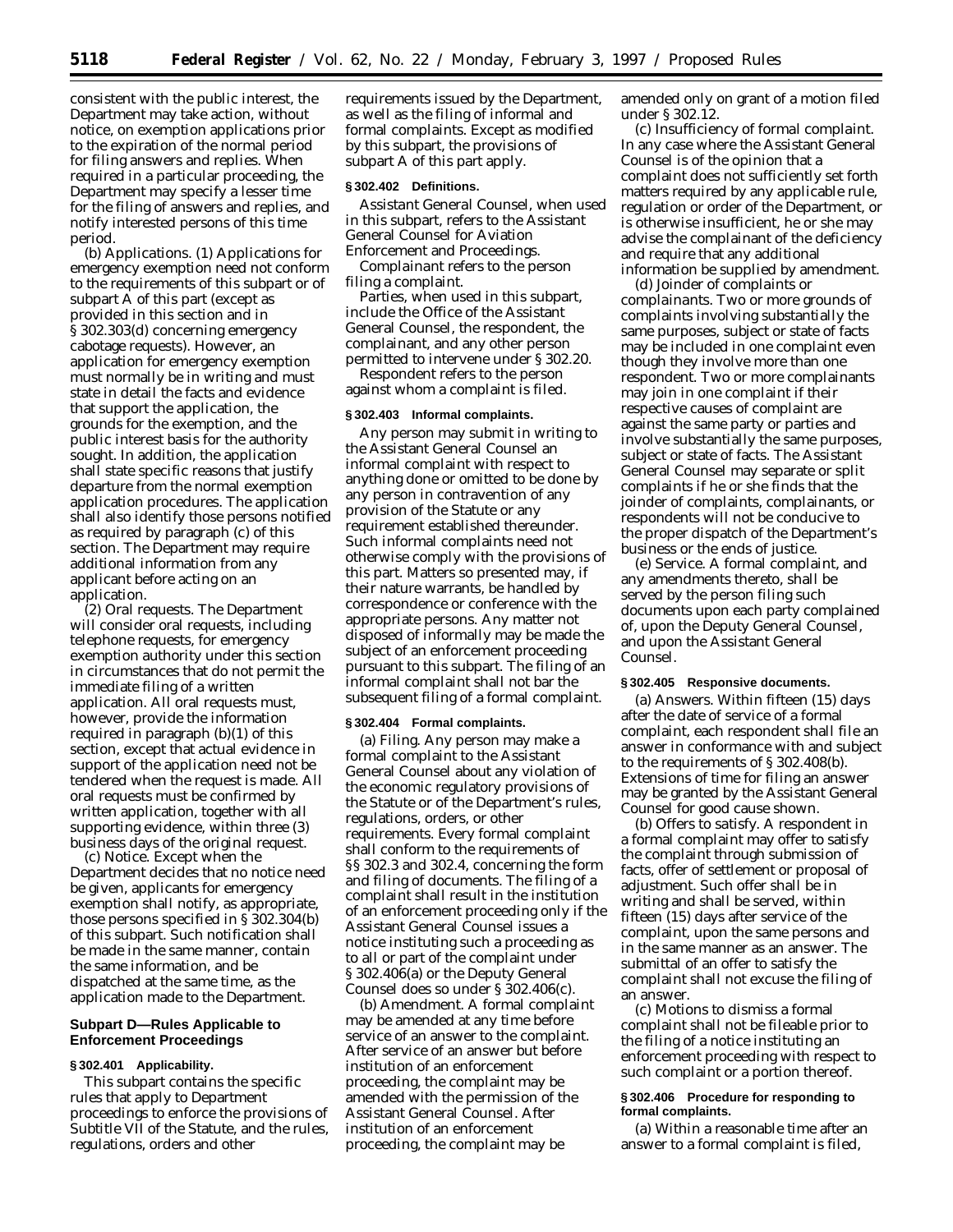the Assistant General Counsel shall either issue a notice instituting a formal enforcement proceeding in accordance with § 302.407, or issue an order dismissing the complaint in whole or in part, stating the reasons for such dismissal.

(b) An order dismissing a complaint issued pursuant to paragraph (a)(2) of this section shall become effective as a final order of the Department thirty (30) days after service thereof.

(c) Whenever the Assistant General Counsel has failed to act on a formal complaint within a reasonable time after an answer is due, the following motions may be addressed to the Deputy General Counsel:

(1) By the complainant to institute an enforcement proceeding by docketing the complaint upon a showing that it is in the public interest to do so; and

(2) By the respondent to dismiss the complaint upon a showing that it is in the public interest to do so.

(d) The Deputy General Counsel may grant, deny, or defer any of the motions, in whole or in part, and take appropriate action to carry out his or her decision.

## **§ 302.407 Commencement of enforcement proceeding.**

(a) Whenever in the opinion of the Assistant General Counsel there are reasonable grounds to believe that any economic regulatory provision of the Statute, or any rule, regulation, order, limitation, condition, or other requirement established pursuant thereto, has been or is being violated, that efforts to satisfy a complaint as provided by § 302.405 have failed, and that the investigation of any or all of the alleged violations is in the public interest, the Assistant General Counsel may issue a notice instituting an enforcement proceeding before an administrative law judge.

(b) The notice shall incorporate by reference the formal complaint submitted pursuant to § 302.404 or shall be accompanied by a complaint by an attorney from the Office of the Assistant General Counsel. The notice and accompanying complaint, if any, shall be formally served upon each respondent and each complainant.

(c) The proceedings thus instituted shall be processed in regular course in accordance with this part. However, nothing in this part shall be construed to limit the authority of the Department to institute or conduct any investigation or inquiry within its jurisdiction in any other manner or according to any other procedures that it may deem necessary or proper.

(d) Whenever the Assistant General Counsel seeks an assessment of civil

penalties in an enforcement proceeding, he or she shall serve on all parties to the proceeding a notice of the violations alleged and the amount of penalties for which the respondent may be liable. The notice may be included in the notice instituting a formal enforcement proceeding or in a separate document.

(e) In any proceeding in which civil penalties are sought, any decisions issued by the Department shall state the amount of any civil penalties assessed upon a finding of violation, and the time and manner in which payment shall be made to the United States.

# **§ 302.408 Answers and replies.**

(a) Within fifteen (15) days after the date of service of a notice issued pursuant to § 302.407, the respondent shall file an answer to the complaint attached thereto or incorporated therein unless an answer has already been filed in accordance with § 302.405. Any requests for extension of time for filing of an answer to such complaint shall be filed in accordance with § 302.11.

(b) All answers shall be served in accordance with § 302.7 and shall fully and completely advise the parties and the Department as to the nature of the defense and shall admit or deny specifically and in detail each allegation of the complaint unless the respondent is without knowledge, in which case, his or her answer shall so state and the statement shall operate as a denial. Allegations of fact not denied or controverted shall be deemed admitted. Matters alleged as affirmative defenses shall be separately stated and numbered and shall, in the absence of a reply, be deemed to be controverted. Any answer to a complaint, or response to a notice, proposing the assessment of civil penalties shall specifically present any matters that the respondent intends to rely upon in opposition to, or in mitigation of, such civil penalties.

(c) The DOT decisionmaker or the administrative law judge may, in his or her discretion, require or permit the filing of a reply in appropriate cases; otherwise, no reply may be filed.

#### **§ 302.409 Default.**

Failure of a respondent to file and serve an answer within the time and in the manner prescribed by § 302.408 shall be deemed to authorize the DOT decisionmaker or administrative law judge, as a matter of discretion, to find the facts alleged in the complaint incorporated in or accompanying the notice instituting a formal enforcement proceeding to be true and to enter such orders as may be appropriate without notice or hearing, or, as a matter of discretion, to proceed to take proof,

without notice, of the allegations or charges set forth in the complaint or order; *Provided,* that the DOT decisionmaker or administrative law judge may permit late filing of an answer for good cause shown.

# **§ 302.410 Consolidation of proceedings.**

The DOT decisionmaker or Chief Administrative Law Judge may, upon his or her own initiative, or upon motion of any party, consolidate for hearing or for other purposes, or may contemporaneously consider, two or more enforcement proceedings that involve substantially the same parties or issues that are the same or closely related, if he or she finds that such consolidation or contemporaneous hearing will be conducive to the dispatch of business and to the ends of justice and will not unduly delay the proceedings.

#### **§ 302.411 Motions to dismiss and for summary judgment.**

(a) At any time after an answer has been filed, any party may file with the DOT decisionmaker or the administrative law judge a motion to dismiss or a motion for summary judgment, including supporting affidavits. The procedure on such motions shall be in accordance with the Federal Rules of Civil Procedure (28 U.S.C.), particularly Rules 6(d), 7(b), 12, and 56, except that answers and supporting papers to a motion to dismiss or for summary judgment shall be filed within seven (7) days after service of the motion.

(b) Parties may petition the DOT decisionmaker to review any action by the administrative law judge granting summary judgment or dismissing an enforcement proceeding under the procedure established for review of an initial decision in § 302.32.

#### **§ 302.412 Admissions as to facts and documents.**

(a) At any time after an answer has been filed, any party may file with the DOT decisionmaker or administrative law judge and serve upon the opposing side a written request for the admission of the genuineness and authenticity of any relevant documents described in and exhibited with the request or for the admission of the truth of any relevant matters of fact stated in the request with respect to such documents.

(b) Each of the matters of which an admission is requested shall be deemed admitted unless within a period designated in the request, not less than ten (10) days after service thereof, or within such further time as the DOT decisionmaker or the administrative law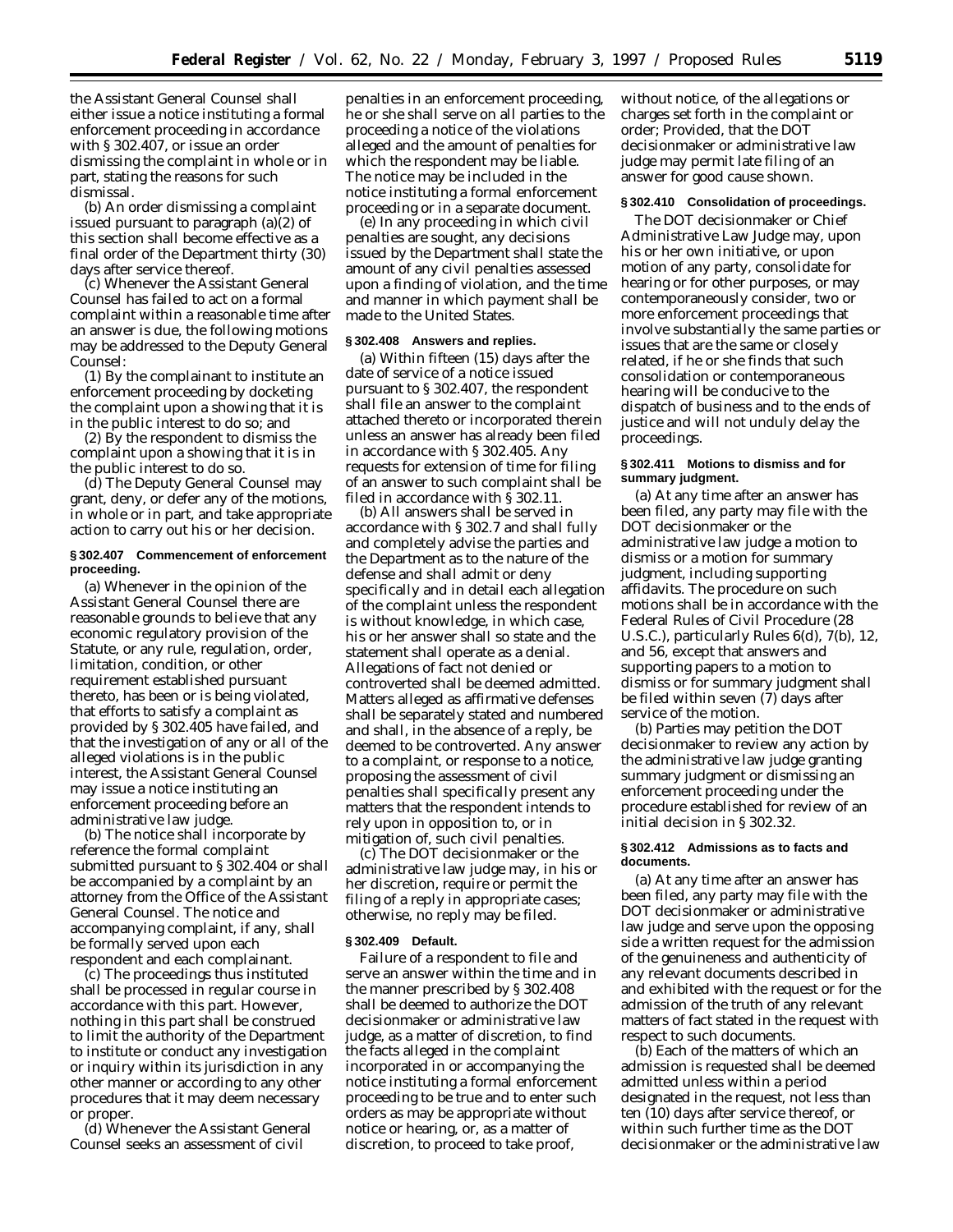judge may allow upon motion and notice, the party to whom the request is directed serves upon the requesting party a sworn statement either denying specifically the matters of which an admission is requested or setting forth in detail the reasons why he or she cannot truthfully either admit or deny such matters.

(c) Service of such request and answering statement shall be made as provided in § 302.7. Any admission made by a party pursuant to such request is only for the purposes of the pending proceeding, or any proceeding or action instituted for the enforcement of any order entered therein, and shall not constitute an admission by him or her for any other purpose or be used against him or her in any other proceeding or action.

# **§ 302.413 Evidence of previous violations.**

Evidence of previous violations by any person or of any provision of the Statute or any requirement thereunder found by the Department or a court in any other proceeding or criminal or civil action may, if relevant and material, be admitted in any enforcement proceeding involving such person.

#### **§ 302.414 Prehearing conference.**

A prehearing conference may be held in an enforcement proceeding whenever the administrative law judge believes that the fair and expeditious disposition of the proceeding requires one. If a prehearing conference is held, it shall be conducted in accordance with § 302.22.

## **§ 302.415 Hearing.**

After the issues have been formulated, whether by the pleadings or otherwise, the administrative law judge shall give the parties reasonable written notice of the time and place of the hearings. Except as may be modified by the provisions of this subpart, the procedures in §§ 302.17 through 302.38 governing the conduct of oral evidentiary hearings will apply.

#### **§ 302.416 Appearances by persons not parties.**

With consent of the administrative law judge, appearances may be entered without request for or grant of permission to intervene by interested persons who are not parties to the proceeding. Such persons may, with the consent of the administrative law judge, cross-examine a particular witness or suggest to any party or counsel therefor questions or interrogations to be asked witnesses called by any party, but may not otherwise examine witnesses and may not introduce evidence or otherwise participate in the proceeding. However, such persons may present to

both the administrative law judge and the DOT decisionmaker an oral or written statement of their position on the issues involved in the proceeding.

#### **§ 302.417 Settlement of proceedings.**

(a) The Deputy General Counsel and the respondent may agree to settle all or some of the issues in an enforcement proceeding at any time before a final decision is issued by the DOT decisionmaker. The Deputy General Counsel shall serve a copy of any proposed settlement on each party and shall submit the proposed settlement to the administrative law judge for approval. The submission of a proposed settlement shall not automatically delay the proceeding.

(b) Any party to the proceeding may submit written comments supporting or opposing the proposed settlement within ten (10) days from the date of service.

(c) The administrative law judge shall approve the proposed settlement, as submitted, if it appears to be in the public interest, or otherwise shall disapprove it.

(d) Information relating to settlement offers and negotiations will be withheld from public disclosure if the Deputy General Counsel determines that disclosure would interfere with the likelihood of settlement of an enforcement proceeding.

### **§ 302.418 Motions for immediate suspension of operating authority pendente lite.**

All motions for the suspension of the economic operating authority of an air carrier during the pendency of proceedings to revoke such authority shall be filed with, and decided by, the DOT decisionmaker. Proceedings on the motion shall be in accordance with § 302.11. In addition, the DOT decisionmaker shall afford the parties an opportunity for oral argument on such motion.

## **§ 302.419 Modification or dissolution of enforcement actions.**

Whenever any party to a proceeding, in which an order of the Department has been issued pursuant to section 46101 of the Statute or an injunction or other form of enforcement action has been issued by a court of competent jurisdiction pursuant to section 46106 of the Statute, believes that changed conditions of fact or law or the public interest require that said order or judicial action be modified or set aside, in whole or in part, such party may file with the Department a motion requesting that the Department take such administrative action or join in applying to the appropriate court for

such judicial action, as the case may be. The motion shall state the changes desired and the changed circumstances warranting such action, and shall include the materials and argument in support thereof. The motion shall be served on each party to the proceeding in which the enforcement action was taken. Within thirty (30) days after the service of such motion, any party so served may file an answer thereto. The Department shall dispose of the motion by such procedure as it deems appropriate.

### **§ 302.420 Saving clause.**

Repeal, revision or amendment of any of the economic regulatory provisions of the Statute or of the Department's rules, regulations, orders, or other requirements shall not affect any pending enforcement proceeding or any enforcement proceeding initiated thereafter with respect to causes arising or acts committed prior to said repeal, revision or amendment, unless the act of repeal, revision or amendment specifically so provides.

# **Subpart E—Rules Applicable to Proceedings With Respect to Rates, Fares and Charges for Foreign Air Transportation**

#### **§ 302.501 Applicability.**

This subpart sets forth the special rules applicable to proceedings with respect to rates, fares and charges in foreign air transportation under Chapter 415 of the Statute. Except as modified by this subpart, the provisions of subpart A apply.

# **§ 302.502 Institution of proceedings.**

A proceeding to determine the lawfulness of rates, fares, or charges for the foreign air transportation of persons or property by aircraft, or the lawfulness of any classification, rule, regulation, or practice affecting such rates, fares or charges, may be instituted by the filing of a petition or complaint by any person, or by the issuance of an order by the Department.

#### **§ 302.503 Contents and service of petition or complaint.**

(a) If a petition or complaint is filed it shall state the reasons why the rates, fares, or charges, or the classification, rule, regulation, or practice complained of are unlawful and shall support such reasons with a full factual analysis.

(b) A petition or complaint shall be served by the petitioner or complainant upon the air carrier against whose tariff provision the petition or complaint is filed.

(c) Answers to complaints, other than those filed under § 302.506, shall be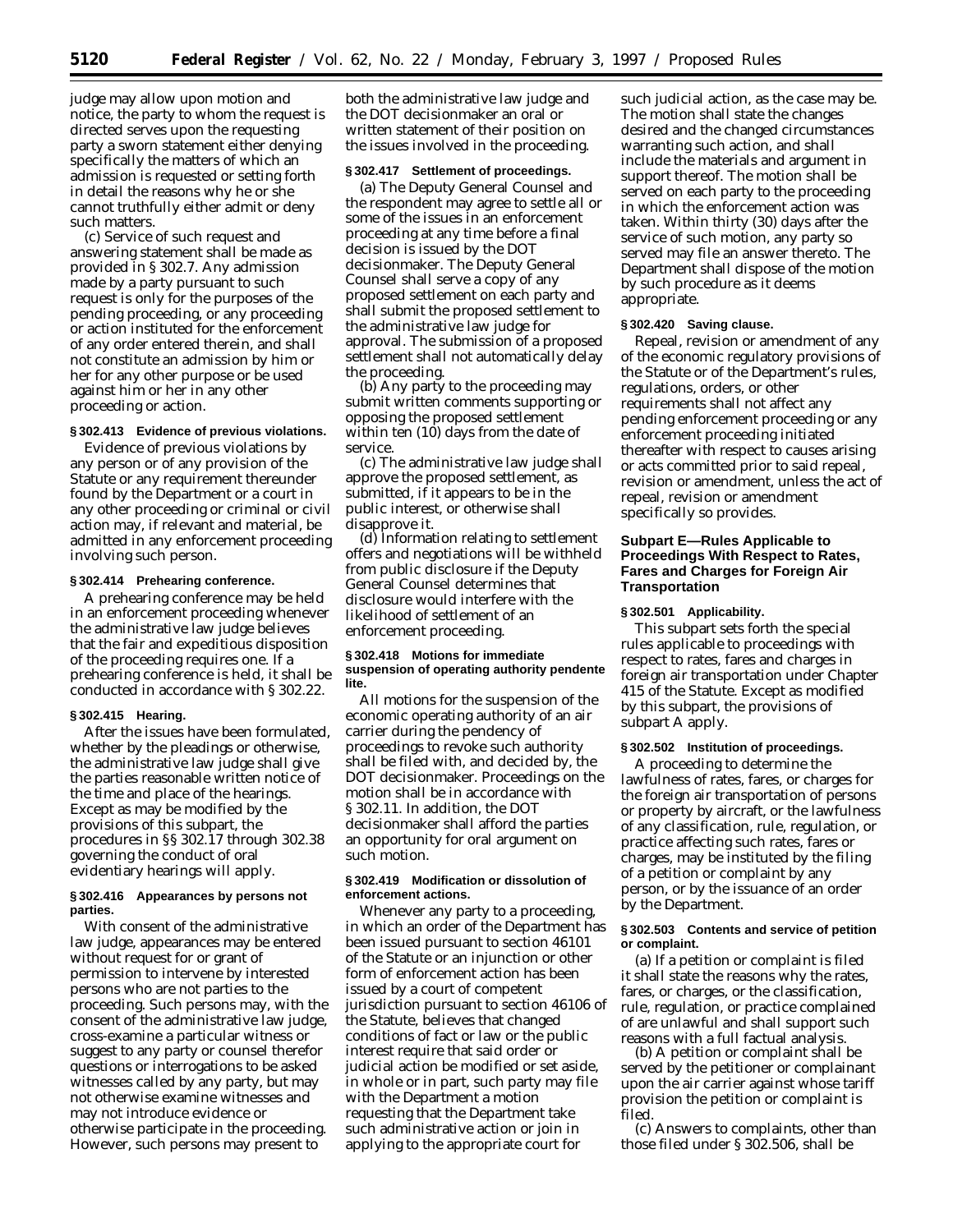filed within seven (7) working days after the complaint is filed.

#### **§ 302.504 Dismissal of petition or complaint.**

If the Department is of the opinion that a petition or complaint does not state facts that warrant an investigation or action on its part, it may dismiss such petition or complaint without hearing.

#### **§ 302.505 Order of investigation.**

The Department, on its own initiative, or if it is of the opinion that the facts stated in a petition or complaint warrant it, may issue an order instituting an investigation of the lawfulness of any present or proposed rates, fares, or charges for the foreign air transportation of persons or property by aircraft or the lawfulness of any classification, rule, regulation, or practice affecting such rates, fares, or charges, and may assign the proceeding for hearing before an administrative law judge. If a hearing is held, except as modified by this subpart, the provisions of § § 302.17 through 302.38 of this part shall apply.

#### **§ 302.506 Complaints requesting suspension of tariffs; answers to such complaints.**

(a) Formal complaints seeking suspension of tariffs pursuant to section 41509 of the Statute shall fully identify the tariff and include reference to the issued or posting date, to the effective date, to the name of the publishing carrier or agent, to the Department number, and to specific items or particular provisions protested or complained against. The complaint should indicate in what respect the tariff is considered to be unlawful, and state what complainant suggests by way of substitution.

(b) A complaint requesting suspension of a tariff ordinarily will not be considered unless made in conformity with this section and filed no more than ten (10) days after the issued date contained within such tariff.

(c) A complaint requesting suspension, pursuant to section 41509 of the Statute, of an existing tariff for foreign air transportation may be filed at any time. However, such a complaint must be accompanied by a statement setting forth compelling reasons for not having requested suspension within the time limitations provided in paragraph (b) of this section.

(d) In an emergency satisfactorily shown by the complainant, and within the time limits provided in this section, a complaint may be sent by facsimile, telegram, or electronic mail (when available) to the Department and to the carrier against whose tariff provision the complaint is made. Such complaint

shall state the grounds relied upon, and must be confirmed in writing within three (3) business days and filed and served in accordance with this part.

(e) Answers to complaints shall be filed within six (6) working days after the complaint is filed.

#### **§ 302.507 Computing time for filing complaints.**

In computing the time for filing formal complaints pursuant to § 302.506, with respect to tariffs that do not contain a posting date, the first day preceding the effective date of the tariff shall be the first day counted, and the last day so counted shall be the last day for filing unless such day is a Saturday, Sunday, or legal holiday for the Department, in which event the period for filing shall be extended to the next successive day that is not a Saturday, Sunday, or holiday. The computation of the time for filing complaints as to tariffs containing a posting date shall be governed by § 302.8.

# **Subpart F—Rules Applicable to Proceedings Concerning Airport Fees**

## **§ 302.601 Applicability.**

(a) This subpart contains the specific rules that apply to a complaint filed by one or more air carriers or foreign air carriers, pursuant to 49 U.S.C. 47129(a), for a determination of the reasonableness of a fee increase or a newly established fee for aeronautical uses that is imposed upon the air carrier or foreign air carrier by the owner or operator of an airport. This subpart also applies to requests by the owner or operator of an airport for such a determination. An airport owner or operator has imposed a fee on an air carrier or foreign air carrier when it has taken all steps necessary under its procedures to establish the fee, whether or not the fee is being collected or carriers are currently required to pay it.

(b) This subpart does not apply to: (1) A fee imposed pursuant to a written agreement with air carriers or foreign air carriers using the facilities of an airport;

(2) A fee imposed pursuant to a financing agreement or covenant entered into prior to August 23, 1994 or

(3) Any other existing fee not in dispute as of August 23, 1994.

#### **§ 302.603 Complaint by an air carrier or foreign air carrier; request for determination by an airport owner or operator.**

(a) Any air carrier or foreign air carrier may file a complaint with the Secretary for a determination as to the reasonableness of any fee imposed on the carrier by the owner or operator of an airport. Any airport owner or

operator may also request such a determination with respect to a fee it has imposed on one or more air carriers. The complaint or request for determination shall conform to the requirements of this subpart and §§ 302.3 and § 302.4 concerning the form and filing of documents.

(b) If an air carrier or foreign air carrier has previously filed a complaint with respect to the same airport fee or fees, any complaint by another carrier and any airport request for determination shall be filed no later than seven (7) calendar days following the initial complaint. In addition, all complaints or requests for determination must be filed on or before the sixtieth (60th) day after the carrier receives written notice of the imposition of the new fee or the imposition of the increase in the fee.

(c) To ensure an orderly disposition of the matter, all complaints and any request for determination filed with respect to the same airport fee or fees will be considered in a consolidated proceeding, as provided in §§ 302.611 and 302.613.

#### **§ 302.605 Contents of complaint or request for determination.**

(a) The complaint or request for determination shall set forth the entire grounds for requesting a determination of the reasonableness of the airport fee. The complaint or request shall include a copy of the airport owner or operator's written notice to the carrier of the imposition of the fee, a statement of position with a brief, and all supporting testimony and exhibits available to the carrier on which the filing party intends to rely. In lieu of submitting duplicative exhibits or testimony, the filing party may incorporate by reference testimony and exhibits already filed in the same proceeding.

(b) All exhibits and briefs prepared on electronic spreadsheet or word processing programs should be accompanied by standard-format computer diskettes containing those submissions. Word processing and spreadsheets files must be readable by current versions of one or more of the following programs, or in such other format as may be specified by notice in the **Federal Register**: Microsoft Word, Word Perfect, Ami Pro, Microsoft Excel, Lotus, Quattro Pro, or ASCII tabdelineated files. Parties should submit one copy of each diskette to the docket section, one copy to the office of the Chief Administrative Law Judge (M–50), and one copy to the Chief, Economic and Financial Analysis Division (X–55),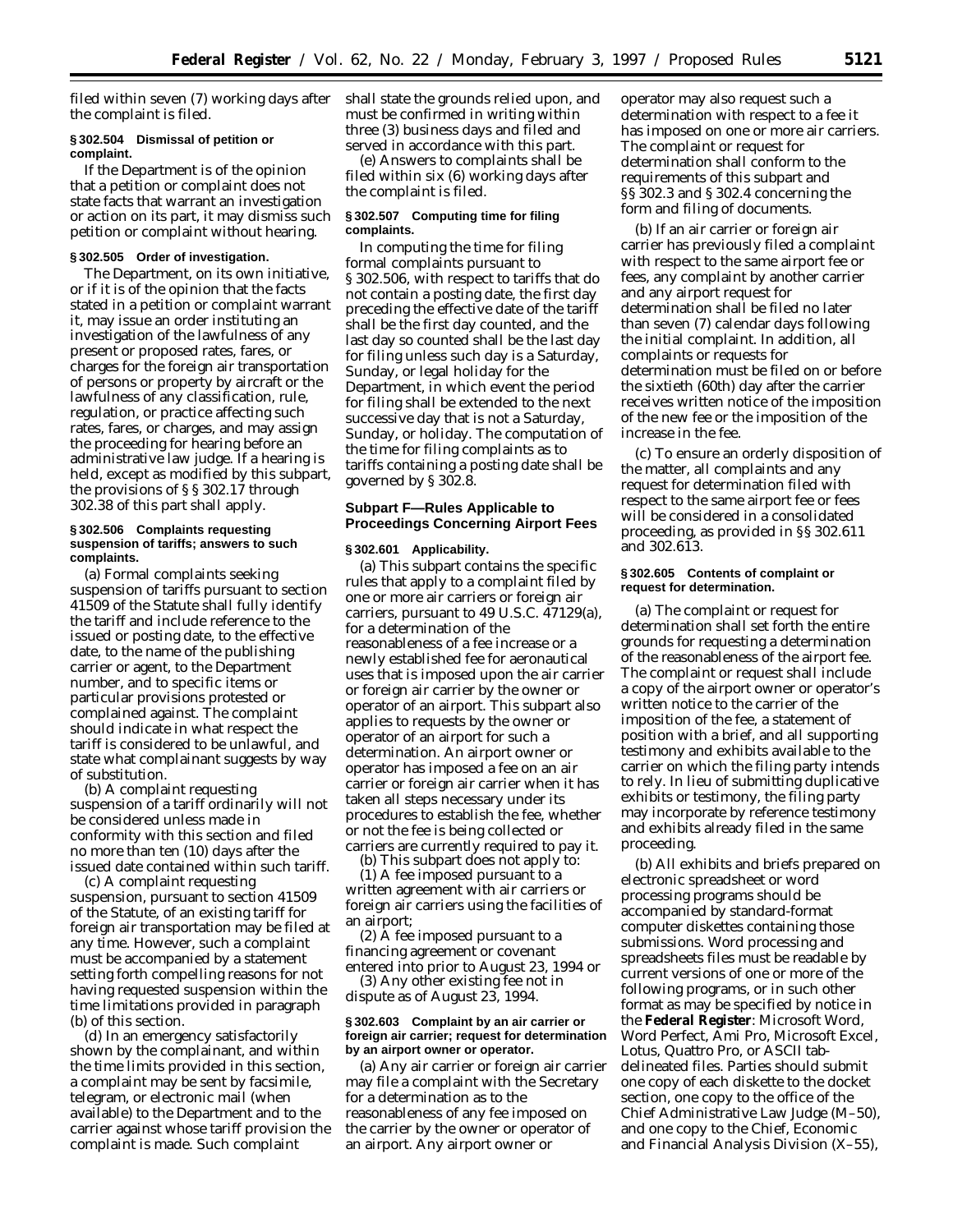of the Office of Aviation Analysis. Filers should ensure that files on the diskettes are unalterably locked.

(c) When a carrier files a complaint, it must also submit the following certifications:

(1) The carrier has served the complaint, brief, and all supporting testimony and exhibits on the airport owner or operator and all other air carriers and foreign air carriers serving the airport by hand, by electronic transmission, or by overnight express delivery. (Unless an air carrier or foreign air carrier has informed the complaining carrier that a different person should be served, service may be made on the person responsible for communicating with the airport on behalf of the carrier about airport fees.);

(2) The parties served have received the complaint, brief, and all supporting testimony and exhibits or will receive them no later than the date the complaint is filed;

(3) The carrier has previously attempted to resolve the dispute directly with the airport owner or operator;

(4) When there is information on which the carrier intends to rely that is not included with the brief, exhibits, or testimony, the information has been omitted because the airport owner or operator has not made that information available to the carrier. The certification shall specify the date and form of the carrier's request for information from the airport owner or operator; and

(5) Any submission on computer diskette is a true copy of the data file used to prepare the printed versions of the exhibits or briefs.

(d) When an airport owner or operator files a request for determination, it must also submit the following certifications:

(1) The airport owner or operator has served the request, brief, and all supporting testimony and exhibits on all air carriers and foreign air carriers serving the airport by hand, by electronic transmission, or by overnight express delivery. (Unless the air carrier or foreign air carrier has informed the airport owner or operator that a different person should be served, service may be made on the person responsible for communicating with the airport on behalf of the carrier about airport fees.);

(2) The carriers served have received the request, brief, and all supporting testimony and exhibits or will receive them no later than the date the request is filed;

(3) The airport owner or operator has previously attempted to resolve the dispute directly with the carriers; and

(4) Any submission on computer diskette is a true copy of the data file used to prepare the printed versions of the exhibits or briefs.

## **§ 302.607 Answers to a complaint or request for determination.**

(a)(1) When an air carrier or foreign air carrier files a complaint under this subpart, the owner or operator of an airport and any other air carrier or foreign air carrier serving the airport may file an answer to the complaint as provided in paragraphs (b) and (c) of this section.

(2) When the owner or operator of an airport files a request for determination of the reasonableness of a fee it has imposed, any air carrier or foreign air carrier serving the airport may file an answer to the request.

(b) The answer to a complaint or request for determination shall set forth the answering party's entire response. When one or more additional complaints or a request for determination has been filed pursuant to § 302.603(b) with respect to the same airport's fee or fees, the answer shall set forth the answering party's entire response to all complaints and any such request for determination. The answer shall include a statement of position with a brief and any supporting testimony and exhibits on which the answering party intends to rely. In lieu of submitting duplicative exhibits or testimony, the answering party may incorporate by reference testimony and exhibits already filed in the same proceeding.

(c) Answers to a complaint shall be filed no later than fourteen (14) calendar days after the filing date of the first complaint with respect to the fee or fees in dispute at a particular airport. Answers to a request for determination shall be filed no later than fourteen (14) calendar days after the filing date of the request.

(d) All exhibits and briefs prepared on electronic spreadsheet or word processing programs should be accompanied by standard-format computer diskettes containing those submissions. Word processing and spreadsheets files must be readable by current versions of one or more of the following programs, or in such other format as may be specified by notice in the **Federal Register**: Microsoft Word, Word Perfect, Ami Pro, Microsoft Excel, Lotus, Quattro Pro, or ASCII tabdelineated files. Parties should submit one copy of each diskette to the docket section, one copy to the office of the Chief Administrative Law Judge (M–50), and one copy to the Chief, Economic and Financial Analysis Division (X–55), of the Office of Aviation Analysis. Filers

should ensure that files on the diskettes are unalterably locked.

(e) The answering party must also submit the following certifications:

(1) The answering party has served the answer, brief, and all supporting testimony and exhibits by hand, by electronic transmission, or by overnight express delivery on the carrier filing the complaint or the airport owner or operator requesting the determination;

(2) The parties served have received the answer and exhibits or will receive them no later than the filing date of the answer; and

(3) Any submission on computer diskette is a true copy of the data file used to prepare the printed versions of the exhibits or briefs.

#### **§ 302.609 Replies.**

(a) The carrier submitting a complaint may file a reply to any or all of the answers to the complaint. The airport owner or operator submitting a request for determination may file a reply to any or all of the answers to the request for determination.

(b) The reply shall be limited to new matters raised in the answers. It shall constitute the replying party's entire response to the answers. It shall be in the form of a reply brief and may include supporting testimony and exhibits responsive to new matters raised in the answers. In lieu of submitting duplicative exhibits or testimony, the replying party may incorporate by reference testimony and exhibits already filed in the same proceeding.

(c) The reply shall be filed no later than two (2) calendar days after answers are filed.

(d) All exhibits and briefs prepared on electronic spreadsheet or word processing programs should be accompanied by standard-format computer diskettes containing those submissions. Word processing and spreadsheets files must be readable by current versions of one or more of the following programs, or in such other format as may be specified by notice in the **Federal Register**: Microsoft Word, Word Perfect, Ami Pro, Microsoft Excel, Lotus, Quattro Pro, or ASCII tabdelineated files. Parties should submit one copy of each diskette to the docket section, one copy to the office of the Chief Administrative Law Judge (M–50), and one copy to the Chief, Economic and Financial Analysis Division, (X–55) of the Office of Aviation Analysis. Filers should ensure that files on the diskettes are unalterably locked.

(e) The carrier or airport owner or operator submitting the reply must certify that it has served the reply and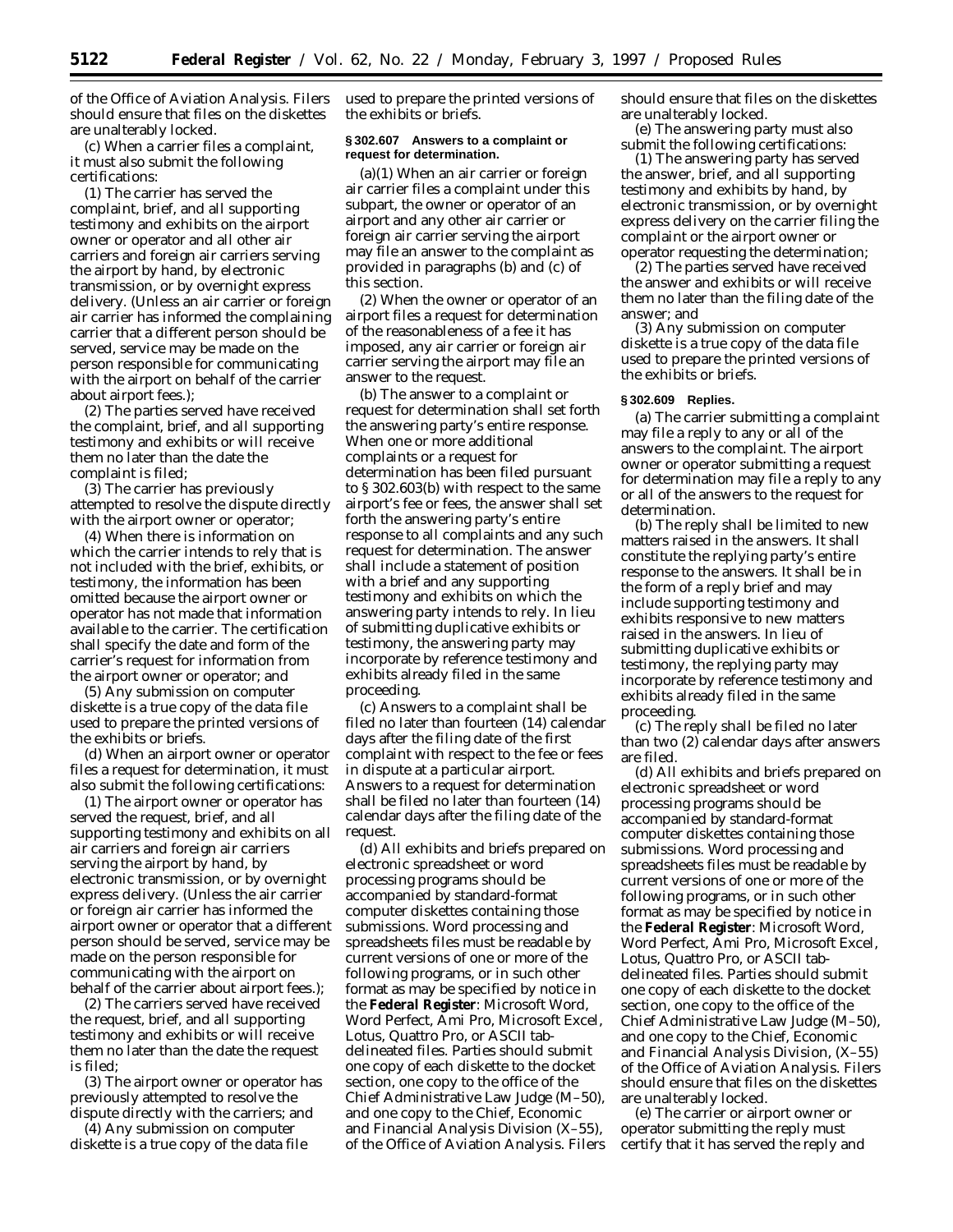all supporting testimony and exhibits on the party or parties submitting the answer to which the reply is directed and that any submission on computer diskette is a true copy of the data file used to prepare the printed versions of the exhibits or briefs.

## **§ 302.611 Review of complaints.**

(a) Within 30 days after a complaint is filed under this subpart, the Secretary will determine whether the complaint meets the procedural requirements of this subpart and whether a significant dispute exists, and take appropriate action pursuant to paragraph (b), (c), or (d) of this section.

(b) If the Secretary determines that a significant dispute exists, he or she will issue an instituting order assigning the complaint for hearing before an administrative law judge. The instituting order will—

(1) Establish the scope of the issues to be considered and the procedures to be employed;

(2) Indicate the parties to participate in the hearing;

(3) Consolidate into a single proceeding all complaints and any request for determination with respect to the fee or fees in dispute; and

(4) Include any special provisions for exchange or disclosure of information by the parties.

(c) The Secretary will dismiss any complaint if he or she finds that no significant dispute exists. The order dismissing the complaint will contain a concise explanation of the reasons for the determination that the dispute is not significant.

(d) If the Secretary determines that the complaint does not meet the procedural requirements of this subpart, the complaint will be dismissed without prejudice to filing a new complaint. The order of the Secretary will set forth the terms and conditions under which a revised complaint may be filed.

#### **§ 302.613 Review of requests for determination.**

(a) Except as provided in paragraph (e) of this section, within 30 days after an airport owner or operator files a request for determination of the reasonableness of a fee under this subpart, the Secretary will determine whether the request meets the procedural requirements of this subpart and whether a significant dispute exists.

(b) If the Secretary determines that a significant dispute exists, he or she will issue an instituting order assigning the request for hearing before an administrative law judge. The instituting order will establish the scope of the issues to be considered and the

procedures to be employed and will indicate the parties to participate in the hearing. The instituting order will consolidate into a single proceeding all complaints and any request for determination with respect to the fee or fees in dispute.

(c) If the Secretary finds that the request for determination presents no significant dispute, the Secretary will either issue a final order as provided in § 302.621 or set forth the schedule for any additional procedures required to complete the proceeding.

(d) If the Secretary determines that the request does not meet the procedural requirements of this subpart, the request for determination will be dismissed without prejudice to filing a new request. The order of the Secretary will set forth the terms and conditions under which a revised request may be filed.

(e) When both a complaint and a request for determination have been filed with respect to the same airport fee or fees, the Secretary will issue a determination as to whether the complaint, the request, or both meet the procedural requirements of this subpart and whether a significant dispute exists within 30 days after the complaint is filed.

## **§ 302.615 Decision by administrative law judge.**

The administrative law judge shall issue a decision recommending a disposition of a complaint or request for determination within 60 days after the date of the instituting order, unless a shorter period is specified by the Secretary.

## **§ 302.617 Petitions for discretionary review.**

(a) Within five (5) calendar days after service of a decision by an administrative law judge, any party may file with the Secretary a petition for discretionary review of the administrative law judge's decision.

(b) Petitions for discretionary review shall comply with § 302.32(a). The petitioner must also submit the following certifications:

(1) The petitioner has served the petition by hand, by electronic transmission, or by overnight express delivery on all parties to the proceeding; and

(2) The parties served have received the petition or will receive it no later than the date the petition is filed.

(c) Any party may file an answer in support of or in opposition to any petition for discretionary review. The answer shall be filed within four (4) calendar days after service of the petition for discretionary review. The answer shall comply with the page limits specified in § 302.32(b).

## **§ 302.619 Completion of proceedings.**

(a) When a complaint with respect to an airport fee or fees has been filed under this subpart and has not been dismissed, the Secretary will issue a determination as to whether the fee is reasonable within 120 days after the complaint is filed.

(b) When a request for determination has been filed under this subpart and has not been dismissed, the Secretary will issue a determination as to whether the fee is reasonable within 120 days after the date the request for determination is filed.

(c) When both a complaint and a request for determination have been filed with respect to the same airport fee or fees and have not been dismissed, the Secretary will issue a determination as to whether the fee is reasonable within 120 days after the complaint is filed.

#### **§ 302.621 Final order.**

(a) When a complaint or request for determination stands submitted to the Secretary for final decision on the merits, he or she may dispose of the issues presented by entering an appropriate order, which will include a statement of the reasons for his or her findings and conclusions. Such an order shall be deemed a final order of the **Secretary**.

(b) The final order of the Secretary shall include, where necessary, directions regarding an appropriate refund or credit of the fee increase or newly established fee which is the subject of the complaint or request for determination.

(c) If the Secretary has not issued a final order within 120 days after the filing of a complaint by an air carrier or foreign air carrier, the decision of the administrative law judge shall be deemed to be the final order of the Secretary.

## **Subpart G—Rules Applicable to Mail Rate Procedings and Contracts**

## **§ 302.701 Applicability.**

This subpart sets forth the special rules applicable to proceedings for the establishment of mail rates by the Department for foreign air transportation and air transportation between points in Alaska, and certain contractual arrangements between the U.S. Postal Service and certificated air carriers for the carriage of mail in foreign air transportation entered into pursuant to 39 U.S.C. 5402(a), 84 Stat. 772. Such contracts must be for the transportation of at least 750 pounds of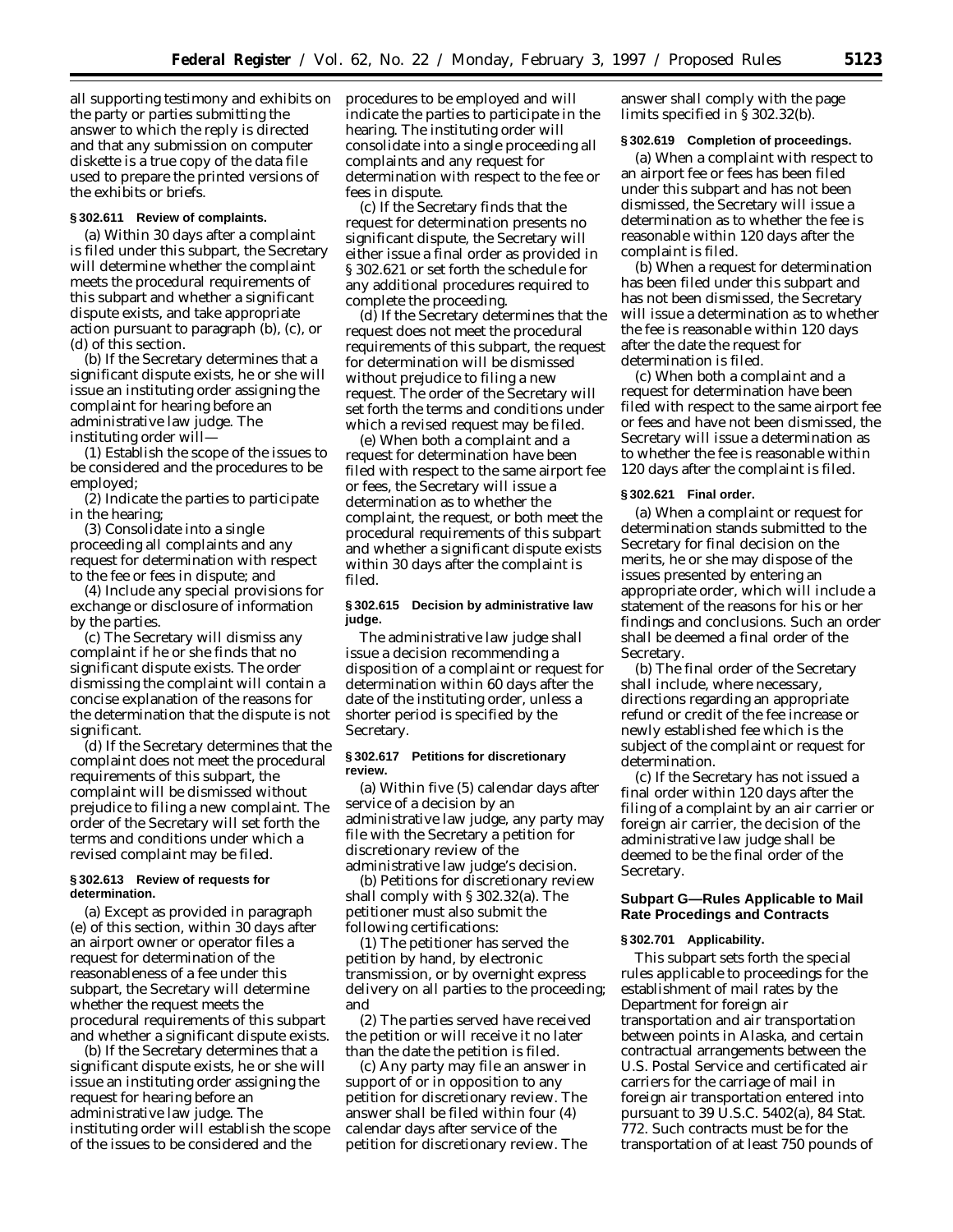mail per flight, and no more than five (5) percent, based on weight, of the international mail transported under any such contract may consist of letter mail.

#### **Final Mail Rate Proceedings**

# **§ 302.702 Institution of proceedings.**

(a) Proceedings for the determination of rates of compensation for the transportation of mail may be commenced by the filing of a petition by an air carrier whose rate is to be fixed, or the U.S. Postal Service, or upon the issuance of an order by the DOT decisionmaker.

(b) The petition shall set forth the rate or rates sought to be established, a statement that they are believed to be fair and reasonable, the reasons supporting the request for a change in rates, and a detailed economic justification sufficient to establish the reasonableness of the rate or rates proposed.

(c) In any case where an air carrier is operating under a final mail rate uniformly applicable to an entire ratemaking unit as established by the DOT decisionmaker, a petition must clearly and unequivocally challenge the rate for such entire rate-making unit and not only a part of such unit.

(d) All petitions, amended petitions, and documents relating thereto shall be served upon the U.S. Postal Service by sending a copy to the Assistant General Counsel, Transportation Division, Washington, DC 20260–1124, by registered or certified mail, postpaid, prior to the filing thereof with the Department. Proof of service on the U.S. Postal Service shall consist of a statement in the document that the person filing it has served a copy as required by this section.

(e) Answers to petitions shall be filed within twenty (20) days after service of the petition.

### **§ 302.703 Order to show cause or instituting a hearing.**

Whether the proceeding is commenced by the filing of a petition or upon the Department's own initiative, the DOT decisionmaker may issue an order directing the respondent to show cause why it should not adopt such findings and conclusions and such final rates as may be specified in the order to show cause, or may issue an order setting the matter for hearing before an administrative law judge.

#### **§ 302.704 Objections and answers to order to show cause.**

(a) Where an order to show cause is issued, any person having objections to the rates specified in such order shall

file with the DOT decisionmaker a notice of objection within ten (10) days after the date of service of such order or within such other period as the order may specify.

(b) If such notice is properly filed, written answers and any supporting documents shall be filed within thirty (30) days after the service of the order to show cause, or within such other period as the order may specify. An answer to an order to show cause shall contain specific objections, and shall set forth the findings and conclusions, the rates, and the supporting exhibits that would be substituted for the corresponding items in the findings and conclusions of the show cause order, if such objections were found valid.

(c) A notice or answer filed by a person who is neither a party nor a person ultimately permitted to intervene in an oral evidentiary hearing if such proceeding is established shall be treated as a memorandum filed under § 302.706.

#### **§ 302.705 Further procedures.**

(a) If no notice, or, if after notice, no answer is filed within the designated time, or if a timely filed answer raises no material issue of fact, the DOT decisionmaker may, upon the basis of all of the documents filed in the proceeding, enter a final order fixing the rate or rates.

(b) If an answer raising a material issue of fact is filed within the time designated in the Department's order, the DOT decisionmaker may then issue an order authorizing additional pleadings and/or establishing further procedural steps, including setting the matter for oral evidentiary hearing before an administrative law judge.

#### **§ 302.706 Hearing.**

(a) *Issues.* If a hearing is ordered under § 302.705, the issues at such hearing shall be formulated in accordance with the instituting order, except that at a prehearing conference, the administrative law judge may permit the parties to raise such additional issues as he or she deems necessary to make a full determination of a fair and reasonable rate.

(b) *Parties and persons other than parties.* (1) The parties to the proceeding shall be the air carrier or carriers for whom rates are to be fixed, the U.S. Postal Service, the Office of the Assistant General Counsel for Aviation Enforcement and Proceedings and any other person whom the DOT decisionmaker or administrative law judge permits to intervene in accordance with § 302.20.

(2) In addition to participation in hearings in accordance with § 302.19, persons other than parties may, within the time fixed for filing notice of objection to an order to show cause as provided in § 302.704, submit a memorandum of opposition to, or in support of, the position taken in the petition or order. Such memorandum shall not be received as evidence in the proceeding.

(c) *Evidence.* All direct evidence shall be in writing and shall be filed in exhibit form within the times specified by the DOT decisionmaker or by the administrative law judge.

(d) Except as modified by this subpart, the provisions of §§ 302.17 through 302.38 of this part shall apply.

**Provision for Temporary Rate**

## **§ 302.707 Procedure for fixing temporary mail rates.**

At any time during the pendency of a proceeding for the determination of final mail rates, the DOT decisionmaker, upon his or her own initiative, or on petition by the air carrier whose rates are in issue or by the U.S. Postal Service, may fix temporary rates of compensation for the transportation of mail subject to downward or upward adjustment upon the determination of final mail rates.

**Informal Mail Rate Conference Procedure**

#### **§ 302.708 Invocation of procedure.**

(a) Conferences between DOT employees, representatives of air carriers, the U.S. Postal Service and other interested persons may be called by DOT employees for the purpose of considering and clarifying issues and factual material in pending proceedings for the establishment of rates for the transportation of mail.

(b) At the commencement of an informal mail rate conference pursuant to this section, the authorized DOT employees conducting such conference shall issue to each person present at such conference a written statement to the effect that such conference is being conducted pursuant to this section and stating the time of commencement of such conference; and at the termination of such conference the DOT employees conducting such conference shall note in writing on such statement the time of termination of such conference.

### **§ 302.709 Scope of conferences.**

The mail rate conferences shall be limited to the discussion of, and possible agreement on, particular issues and related factual material in accordance with sound rate-making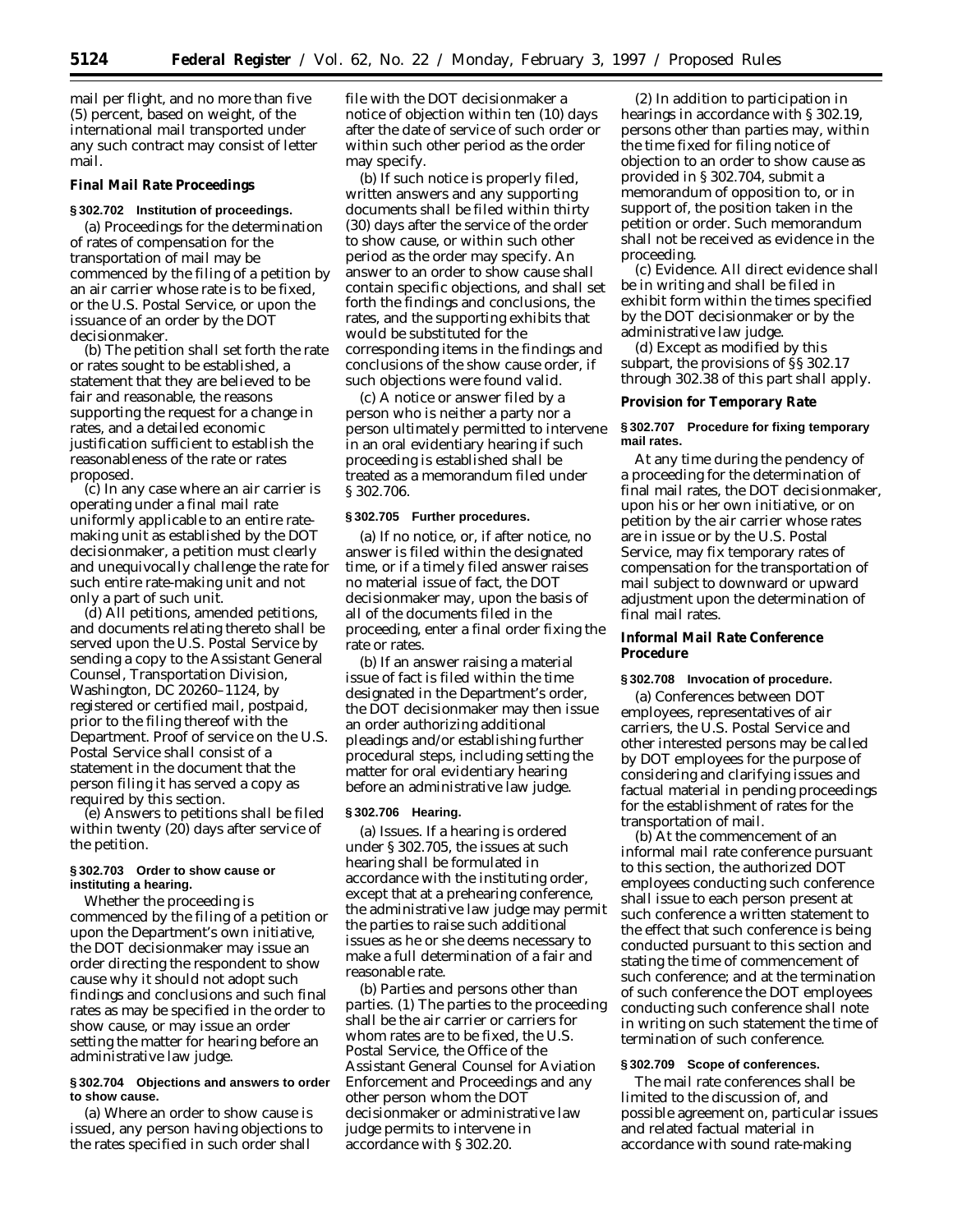principles. The duties and powers of DOT employees in rate conferences essentially will not be different, therefore, from the duties and powers they have in the processing of rate cases not involving a rate conference. The employees' function in both instances is to present clearly to the DOT decisionmaker the issues and the related material facts, together with recommendations. The DOT decisionmaker will make an independent determination of the soundness of the employees' analyses and recommendations.

# **§ 302.710 Participants in conferences.**

The persons entitled to be present in mail rate conferences will be the representatives of the carrier whose rates are in issue, the staff of the U.S. Postal Service, and the authorized DOT employees. No other person will attend unless the DOT employees deem his or her presence necessary in the interest of one or more purposes to be accomplished, and in such case his or her participation will be limited to such specific purposes. No person, however, shall have the duty to attend merely by reason of invitation by the authorized DOT employees.

#### **§ 302.711 Conditions upon participation.**

(a) *Nondisclosure of information.* As a condition to participation, every participant, during the period of the conference and for ninety (90) days after its termination, or until the Department takes public action with respect to the facts and issues covered in the conference, whichever is earlier:

(1) Shall, except for necessary disclosures in the course of employment in connection with conference business, hold the information obtained in conference regarding the future course of action or position of the Department or its employees with respect to the facts or issues discussed at the conference in absolute confidence and trust;

(2) Shall not deal, directly or indirectly, for the account of himself or herself, his or her immediate family, members of his or her firm or company, or as a trustee, in securities of the air carrier involved in the rate conference except that under exceptional circumstances special permission may be obtained in advance from the DOT decisionmaker; and

(3) Shall adopt effective controls for the confidential handling of such information and shall instruct personnel under his or her supervision, who by reason of their employment come into possession of information obtained at the conference, that such information is

confidential and must not be disclosed to anyone except to the extent absolutely necessary in the course of employment, and must not be misused.

(b) *Signed statement required.* Every representative of an air carrier actually present at any conference shall sign a statement that he or she has read this entire section and promises to abide by it and advise any other participant to whom he or she discloses any confidential information of the restrictions imposed in paragraph (a) of this section. Every representative of the U.S. Postal Service actually present at any conference shall, on his or her own behalf, sign a statement to the same effect.

(c) *Presumption of having conference information.* A director of any air carrier that has had a representative at the conference, who deals either directly or indirectly for himself or herself, his or her immediate family, members of his or her firm or company, or as a trustee, in securities of the air carrier involved in the conference, during the restricted period set forth in paragraph (a) of this section, shall be presumed to have come into possession of information obtained at the conference knowing that such information was subject to the restrictions imposed in paragraph (a) of this section; but such presumption can be rebutted.

(d) *Compliance report required.* Within ten (10) days after the expiration of the time specified for keeping conference matters confidential, every participant, as defined in paragraph (e) of this section, shall file a verified compliance report with Department of Transportation Dockets stating that he or she has complied in every respect with the conditions of this section, or if he or she has not so complied, stating in detail in what respects he or she has failed to comply.

(e)(1) *Persons subject to the provisions of this section.* For the purposes of this section, participants shall include

(i) Any representative of any air carrier and any representative of the U.S. Postal Service actually present at the conference;

(ii) The directors and the officers of any air carrier that had a representative at the conference;

(iii) The members of any firm of attorneys or consultants that had a representative at the conference; and

(iv) The members of the U.S. Postal Service staff who come into possession of information obtained at the conference, knowing that such information is subject to the restrictions imposed in this section.

(2) Restrictions on disclosure of confidential information and dealing in air carrier securities are imposed upon the DOT employees pursuant to applicable law.

#### **§ 302.712 Information to be requested from an air carrier.**

When an air carrier is requested to submit detailed estimates as to traffic, revenues and expenses by appropriate periods and the investment that will be required to perform the operations for a future period, full and adequate support shall be presented for all estimates, particularly where such estimates deviate materially from the air carrier's experience. With respect to the rate for a past period, essentially the same procedure shall be followed. Other information or data likewise may be requested by the DOT employees. All data submitted by the air carrier shall be certified by a responsible officer.

#### **§ 302.713 DOT analysis of data for submission of answers thereto.**

After a careful analysis of these data, the DOT employees will, in most cases, send the air carrier a statement of exceptions showing areas of differences. Where practicable, the air carrier may submit an answer to these exceptions. Conferences will then be scheduled to resolve the issues and facts in accordance with sound ratemaking principles.

### **§ 302.714 Availability of data to the U.S. Postal Service.**

The representatives of the U.S. Postal Service shall have access to all conference data and, insofar as practicable, shall be furnished copies of all pertinent data prepared by the DOT employees and the air carrier, and a reasonable time shall be allowed to review the facts and issues and to make any presentation deemed necessary; *Provided,* That in cases other than those involving an issue as to the service mail rates payable by the U.S. Postal Service pursuant to section 41901 of the Statute, representatives of the U.S. Postal Service shall be furnished with copies of data under this provision only upon their written request.

## **§ 302.715 Post-conference procedure.**

No briefs, argument, or any formal steps will be entertained by the DOT decisionmaker after the rate conferences. The form, content and time of the staff's presentation to the DOT decisionmaker are entirely matters of internal procedure. Any party to the mail rate proceeding may, through an authorized DOT employee, request the opportunity to submit a written or oral statement to the DOT decisionmaker on any unresolved issue. The DOT decisionmaker will grant such requests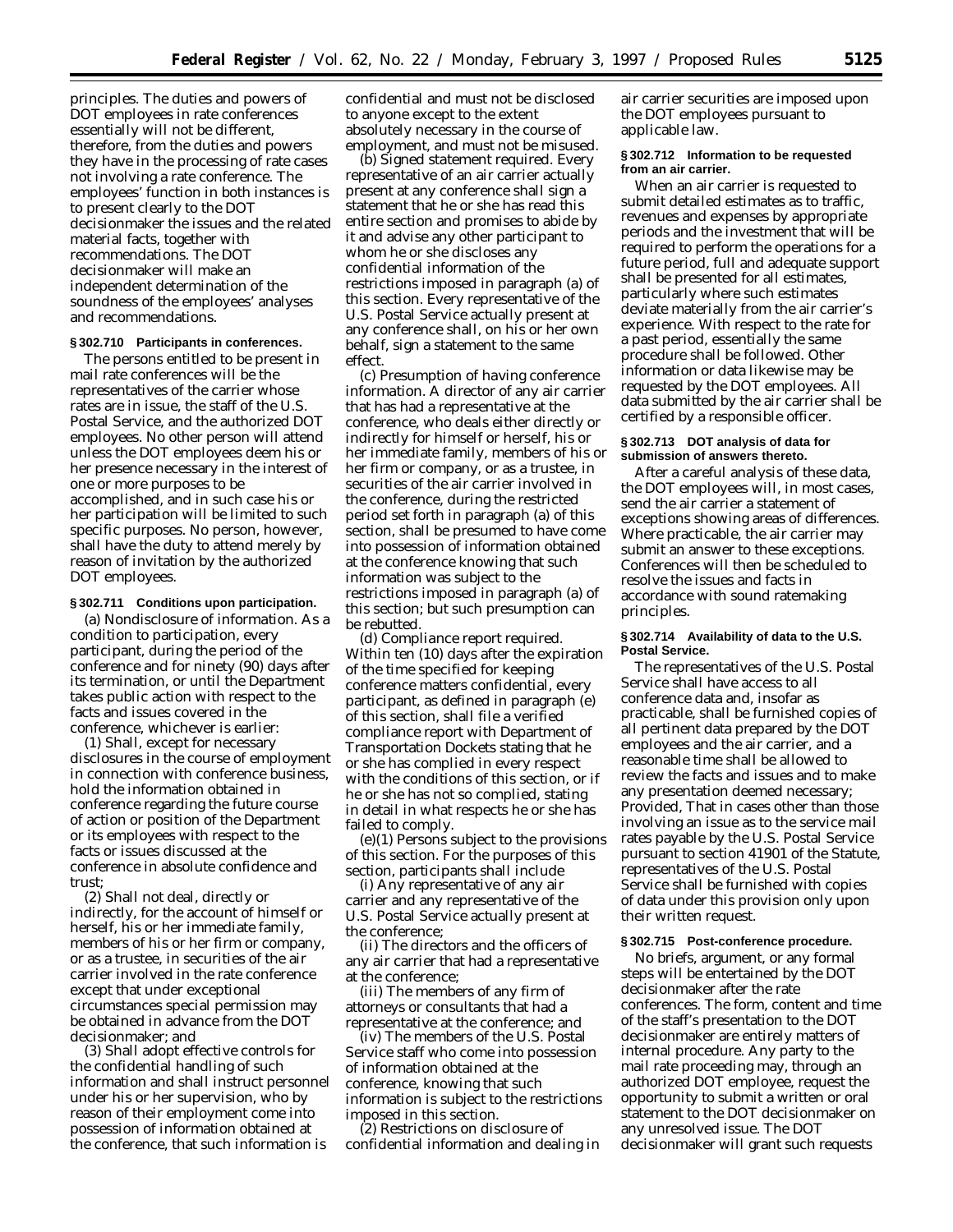whenever he or she deems such action desirable in the interest of further clarification and understanding of the issues. The granting of an opportunity for such further presentation shall not, however, impair the rights that any party might otherwise have under the Statute and this part.

# **§ 302.716 Effect of conference agreements.**

No agreements or understandings reached in rate conferences as to facts or issues shall in any respect be binding on the Department or any participant. Any party to mail rate proceedings will have the same rights to file an answer and take other procedural steps as though no rate conference had been held. The fact, however, that a rate conference was held and certain agreements or understandings may have been reached on certain facts and issues renders it proper to provide that, upon the filing of an answer by any party to the rate proceeding, all issues going to the establishment of a rate shall be open, except insofar as limited in prehearing conference in accordance with § 302.22.

# **§ 302.717 Waiver of participant conditions.**

After the termination of a mail rate conference conducted under the provisions of this subpart, the air carrier whose rates were in issue may petition the DOT decisionmaker for a release from the obligations imposed upon it and all other persons by § 302.711. The DOT decisionmaker will grant such petition only after a detailed and convincing showing is made in the petition and supporting exhibits and documents that there is no reasonable possibility that any of the abuses sought to be prevented will occur or that the Department's processes will in any way be prejudiced. There will be no hearing or oral argument on the petition and the DOT decisionmaker will grant or deny the request without being required to assign reasons therefor.

**Processing Contracts for the Carriage of Mail in Foreign Air Transportation**

#### **§ 302.718 Filing.**

Any air carrier that is a party to a contract to which this subpart is applicable shall file three (3) copies of the contract in the Office of Aviation Analysis, X–50, Department of Transportation, Washington, DC 20590, not later than ninety (90) days before the effective date of the contract. A copy of such contract shall be served upon the persons specified in § 302.720 and the certificate of service shall specify the persons upon whom service has been made. One copy of each contract filed shall bear the certification of the secretary or other duly authorized officer of the filing air carrier to the effect that such copy is a true and complete copy of the original written instrument executed by the parties.

## **§ 302.719 Explanation and data supporting the contract.**

Each contract filed pursuant to this subpart shall be accompanied by economic data and such other information in support of the contract upon which the filing air carrier intends that the Department rely, including, in cases where pertinent, estimates of the annual volume of contract mail (weight and ton-miles) under the proposed contract, the nature of such mail (letter mail, parcel post, third class, etc.), together with a statement as to the extent to which this traffic is new or diverted from existing classes of air and surface mail services and the priority assigned to this class of mail.

#### **§ 302.720 Service.**

A copy of each contract filed pursuant to § 302.718, and a copy of all material and data filed pursuant to § 302.719, shall be served upon each of the following persons:

(a) Each certificated and commuter (as defined in § 298.2 of this chapter) air carrier, other than the contracting carrier, that is actually providing scheduled mail services between any pair of points between which mail is to

be transported pursuant to the contract; and

(b) The Assistant General Counsel, Transportation Division, U.S. Postal Service, Washington, DC 20260–1124.

# **§ 302.721 Complaints.**

Within fifteen (15) days of the filing of a contract, any interested person may file with the Office of Aviation Analysis, X–50, Department of Transportation, Washington, DC 20590, a complaint with respect to the contract setting forth the basis for such complaint and all pertinent information in support of same. A copy of the complaint shall be served upon the air carrier filing the contract and upon each of the persons served with such contract pursuant to § 302.720.

## **§ 302.722 Answers to complaints.**

Answers to the complaint may be filed within ten (10) days of the filing of the complaint, with service being made as provided in § 302.720.

## **§ 302.723 Further procedures.**

(a) In any case where a complaint is filed, the DOT decisionmaker shall issue an order dismissing the complaint, disapproving the contract, or taking such other action as may be appropriate. Any such order shall be issued not later than ten (10) days prior to the effective date of the contract.

(b) In cases where no complaint is filed, the DOT decisionmaker may issue a letter of notification to all persons upon whom the contract was served indicating that the Department does not intend to disapprove the contract.

(c) Unless the DOT decisionmaker disapproves the contract not later than ten (10) days prior to its effective date, the contract automatically becomes effective.

## **§ 302.724 Petitions for reconsideration.**

Except in the case of a Department determination to disapprove a contract, no petitions for reconsideration of any Department determination pursuant to this subpart shall be entertained.

#### APPENDIX A TO PART 302.—INDEX TO RULES OF PRACTICE

| Subject                    | Current rule   | Proposed rule  |
|----------------------------|----------------|----------------|
| ADMINISTRATIVE LAW JUDGES: |                |                |
|                            | $\S 302.27(b)$ | \$302.31(a)    |
|                            | § 302.23(a)    | \$302.22(b)    |
|                            | \$302.25       | \$302.29       |
| <b>Briefs</b>              | § 302.26       | \$302.30       |
|                            | § 302.1752     | \$302.215      |
|                            | \$302.22(d)    | \$302.31(b)    |
|                            | § 302.22(a)    | S 302.2        |
|                            | §302.27(a)     | \$307.17(a)(3) |
|                            | §302.27(a`     | \$307.17(a)(3) |
|                            |                | \$307.17(a)(3) |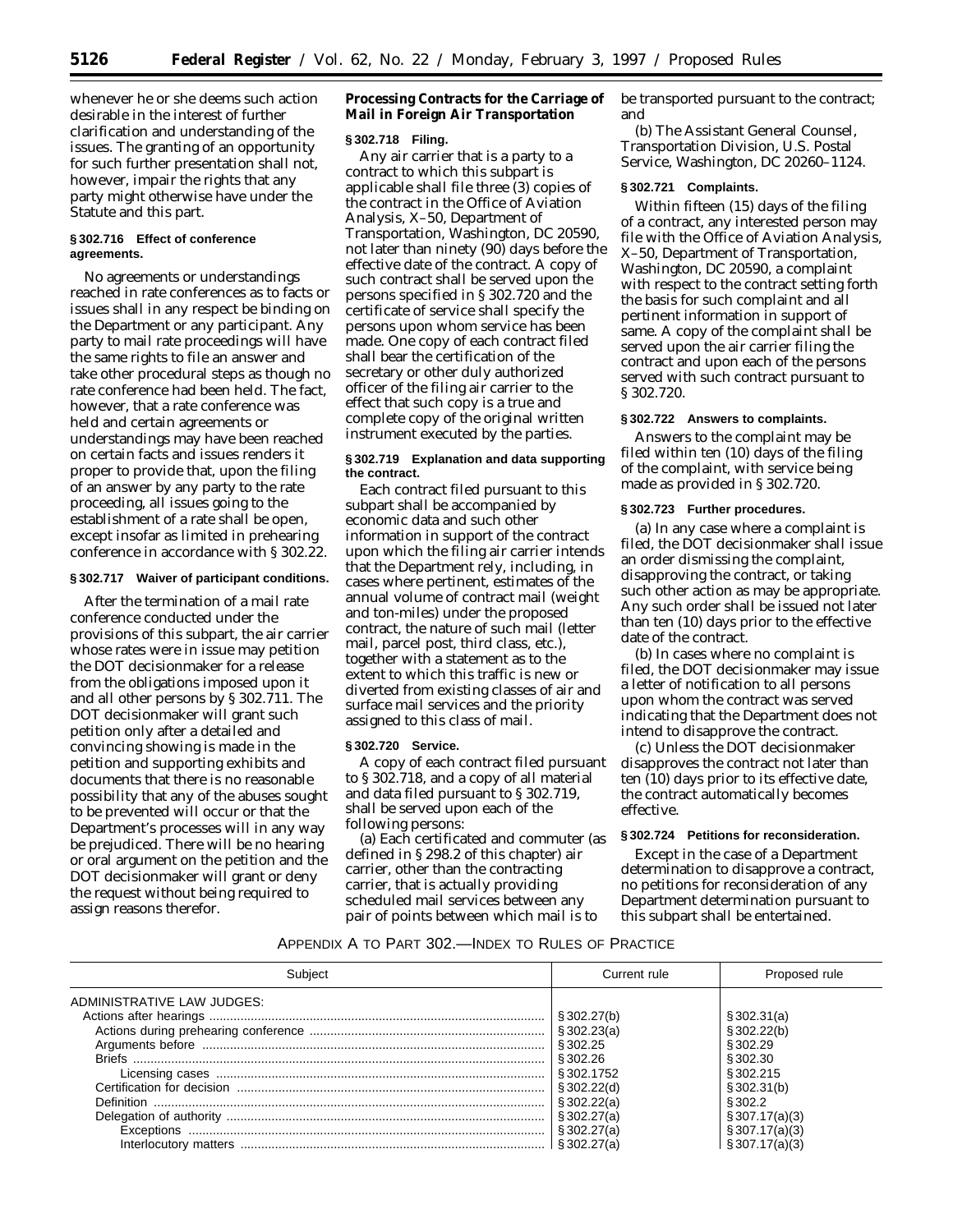$\equiv$ 

# APPENDIX A TO PART 302.-INDEX TO RULES OF PRACTICE-Continued

| Subject                                         | Current rule                             | Proposed rule                       |
|-------------------------------------------------|------------------------------------------|-------------------------------------|
|                                                 | $\S 302.22(b)$                           | § 302.17(b)                         |
|                                                 | \$302.24(e)                              | § 302.24(i)                         |
|                                                 | §302.1754                                | §302.217                            |
|                                                 | § 302.24                                 | §302.23                             |
| Initial decision (see Initial Decision)         |                                          |                                     |
|                                                 | $\S 302.22(c)$                           | \$302.17(a)                         |
|                                                 | § 302.23(b)                              | \$302.22(c)                         |
| Recommended decision (see Recommended Decision) |                                          |                                     |
|                                                 | \$302.22(c)                              | § 307.17(a)(4)                      |
| ADMISSIONS:                                     | §302.212                                 | §302.412                            |
|                                                 | §302.212                                 | \$302.412(c)                        |
| AIRPORT FEES:                                   |                                          |                                     |
|                                                 | §302.615                                 | § 302.615                           |
|                                                 | $\S 302.603(a)$                          | $\S 302.603(a)$                     |
|                                                 | §302.607                                 | § 302.607                           |
|                                                 | $\S 302.603(b)$                          | $\S 302.603(b)$                     |
|                                                 | §302.605                                 | §302.605                            |
|                                                 | \$302.605(b)                             | $\S 302.605(b)$                     |
|                                                 | $\S 302.605(c)(1)$                       | \$302.605(c)(1)                     |
|                                                 | § 302.609                                | §302.609                            |
|                                                 | $\S 302.603(c)$<br>$\S 302.611$ (c), (d) | \$302.603(c)<br>$$302.611$ (c), (d) |
|                                                 | § 302.621                                | §302.621                            |
|                                                 |                                          | §302.619                            |
|                                                 | $\S 302.611(b)$                          | \$302.611(b)                        |
|                                                 | § 302.617                                | §302.617                            |
|                                                 | \$302.617(c)                             | $\S 302.617(c)$                     |
|                                                 |                                          | $\S 302.603(a)$                     |
|                                                 | § 302.607                                | § 302.607                           |
|                                                 | § 302.605                                | § 302.605                           |
|                                                 | $\S 302.605(b)$                          | $\S 302.605(b)$                     |
|                                                 | $\S 302.605(d)(1)$<br>§ 302.609          | $\S 302.605(d)(1)$<br>§302.609      |
|                                                 | § 302.611                                | §302.611                            |
| AMENDMENTS OF DOCUMENTS (see Documents)         | \$302.611(b)                             | § 302.611(b)                        |
| ANSWERS (see also Replies):                     | §302.607                                 | § 302.607                           |
| Certificate applications:                       |                                          |                                     |
|                                                 | $\S 302.1730(c)$                         | §302.204                            |
| International route awards:                     |                                          |                                     |
|                                                 | §302.1720(d)                             | $\S 302.212(d)$                     |
|                                                 | §302.1720(e)                             | $\S 302.212(d)$                     |
|                                                 | § 302.1720(d)                            | § 302.212(b)                        |
| Complaints:                                     | §302.1506                                | §302.722                            |
| Airport fees                                    | §302.607                                 | §302.607                            |
|                                                 | $\S 302.204(b)$                          | §302.405                            |
|                                                 |                                          | § 302.506                           |
|                                                 |                                          | $\S 302.13(c)$                      |
|                                                 | § 302.207                                | § 302.408                           |
|                                                 | § 302.406                                | § 302.307                           |
|                                                 |                                          | §302.204                            |
|                                                 | § 302.6<br>§ 302.305                     | § 302.6<br>§302.704                 |
|                                                 | $\S 302.18(c)$                           | $\S 302.11(c)$                      |
|                                                 | $\S 302.12(c)$                           | $\S 302.13(c)$                      |
|                                                 | § 302.212                                | § 302.411                           |
|                                                 | § 302.218                                | §302.419                            |
|                                                 | $\S 302.28(b)$                           | § 302.32(b)                         |
|                                                 | § 302.303                                | $\S 302.702(e)$                     |
|                                                 | $\S 302.15(c)(3)$                        | $\S 302.20(c)(3)$                   |
|                                                 | § 302.37a                                | § 302.14                            |
| APPEALS:                                        | § 302.607                                | §302.607                            |
|                                                 | \$302.18(f)                              | § 302.11(h)                         |
|                                                 | $\S 302.206(b)$                          | $\S 302.406(c)$                     |
| APPEARANCES:                                    |                                          |                                     |
|                                                 | § 302.11                                 | § 302.21                            |
|                                                 | \$302.11(a)                              | \$302.21(b)                         |
|                                                 |                                          | $\S 302.27(b)$                      |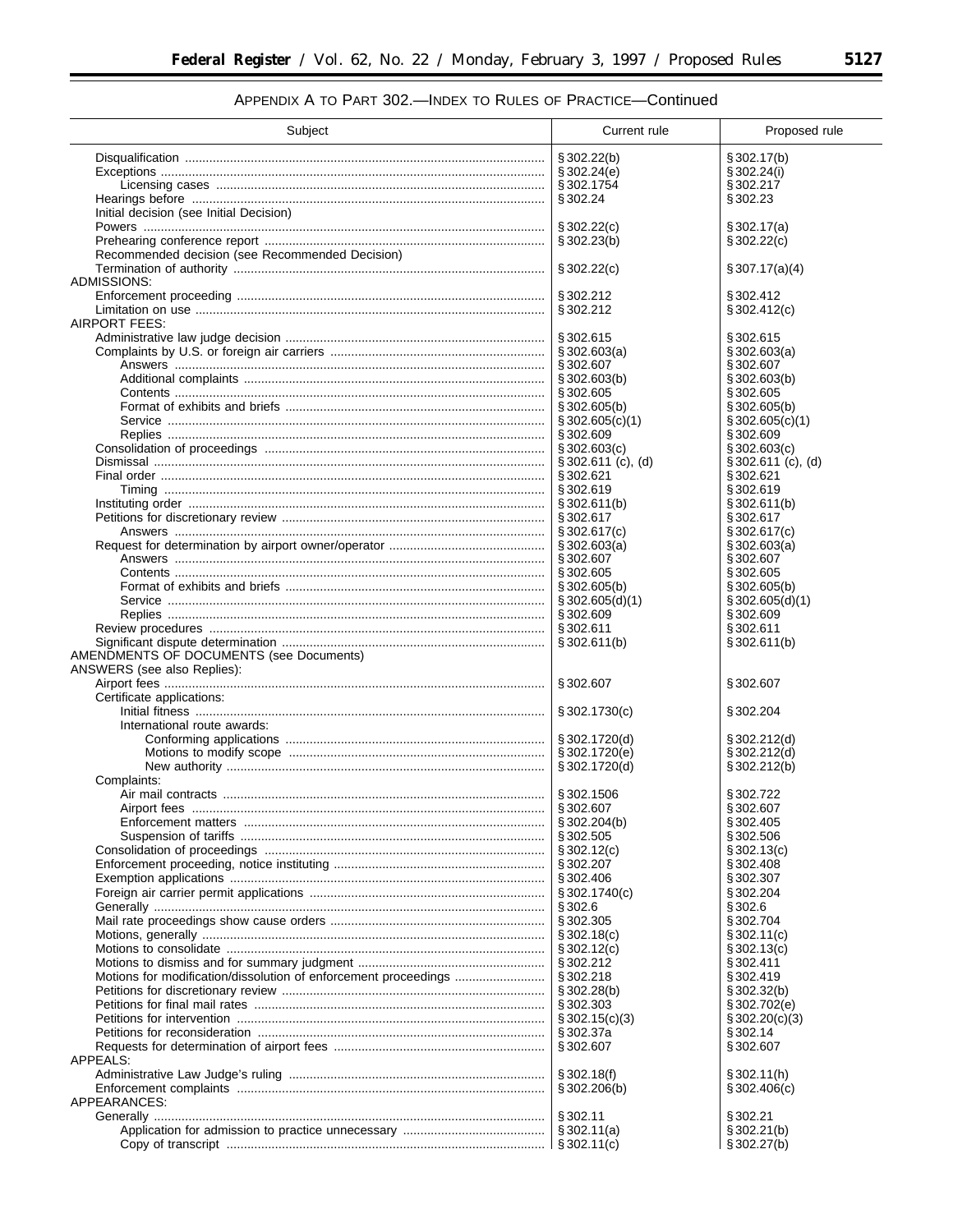$\equiv$ 

| Subject                                               | Current rule                               | Proposed rule                         |
|-------------------------------------------------------|--------------------------------------------|---------------------------------------|
|                                                       | $\S 302.11(b)$                             | § 302.27(a)                           |
|                                                       | §302.214                                   | §302.416                              |
| APPLICATIONS:                                         |                                            |                                       |
|                                                       | § 302.11(a)                                | \$302.21(b)                           |
|                                                       | \$302.11(a)                                | § 302.21(c)                           |
|                                                       | § 302.5                                    | § 302.5                               |
|                                                       | §§ 302.1701-1713, 1720<br>$\S 302.1720(c)$ | §§ 302.201-206<br>\$302.212(c)        |
|                                                       | §§ 302.1701-1713, 1730                     | §§ 302.201-206                        |
|                                                       | § 302.12                                   | §302.13                               |
|                                                       | §§302.401-405                              | §§ 302.302-304                        |
|                                                       | $\S 302.410$ (b), (c)                      | § 302.311                             |
|                                                       | §§302.1701-1713,1740                       | §§ 302.201-206                        |
|                                                       | §§ 302.1701-1790                           | §§ 302.201–206                        |
| ARGUMENT:                                             |                                            |                                       |
|                                                       | § 302.25                                   | §302.29                               |
| Oral (see Oral Arguments)                             | § 302.21                                   | $\S 302.27(c)$                        |
|                                                       | $\S 302.18(d)$                             | $\S 302.11(d)$                        |
|                                                       | § 302.31(b)                                | $\S 302.35(b)$                        |
|                                                       |                                            | § 302.35(a)                           |
|                                                       | \$302.31(c)                                | $\S 302.35(c)$                        |
|                                                       | $\frac{1}{3}302.31(b)$                     | $\S 302.35(c)(2)$                     |
|                                                       | §§302.1752, 1755                           | §§ 302.215, 218                       |
|                                                       |                                            | § 302.30                              |
|                                                       | § 302.1752                                 | §302.215                              |
|                                                       |                                            | §302.35                               |
| CERTIFICATE CASES FOR U.S. AIR CARRIERS:              | § 302.1755                                 | §302.218                              |
| Application:                                          |                                            |                                       |
|                                                       | $\S$ SS 302.1720(d), 1730(d)               | $\S 302.204(a)$                       |
|                                                       | § 302.1704                                 | §302.202                              |
|                                                       | § 302.1713                                 | §302.209                              |
|                                                       | $\S 302.204(b)$                            |                                       |
|                                                       | § 302.1705                                 | §302.203                              |
|                                                       | §302.1710                                  | §§ 302.202(a), 205                    |
|                                                       | § 302.1707                                 | §302.206                              |
|                                                       | §302.1730                                  | §302.211                              |
|                                                       | \$302.1712(a)<br>§§302.1701-1790           | §302.207<br>§§ 302.201-220            |
|                                                       | § 302.1730                                 | §302.211                              |
|                                                       | §302.1720                                  | §302.212                              |
|                                                       | §302.1751-1757                             | §§302.214-220                         |
|                                                       | §302.1712(b)                               | §302.208                              |
| CERTIFICATION:                                        |                                            |                                       |
|                                                       | $\S 302.4(b)$                              | $\S 302.3(d)$                         |
|                                                       | $\S$ SS 302.22(d), 27, 29                  | $\S 302.31(b)$                        |
| CHARGES (see Rates, Fares, and Charges; Airport Fees) |                                            |                                       |
|                                                       | § 302.2                                    | \$302.1(c)                            |
|                                                       | \$302.206(a)<br>§ 302.13                   | $\S 302.407$ (d), (e)<br>\$302.404(d) |
| COMPLAINTS:                                           |                                            |                                       |
|                                                       | §§ 302.603-605                             | §§ 302.603-605                        |
|                                                       | §§302.1505-1507                            | §302.721                              |
|                                                       | §§ 302.200-204                             | §§ 302.403-404                        |
|                                                       | § 302.13                                   | $\S 302.404(d)$                       |
|                                                       | §§ 302.501-508                             | §§ 302.501-507                        |
|                                                       | §§ 302.505-508                             | §302.506                              |
|                                                       | § 302.16                                   | § 302.8                               |
|                                                       | § 302.12                                   | §302.13                               |
|                                                       | $\S 302.603(c)$                            | \$302.603(c)                          |
|                                                       | $\S 302.12(c)$<br>\$302.210(a)             | $\S 302.13(c)$<br>§ 302.410           |
|                                                       | $\S 302.12(b)$                             | $\S 302.13(b)$                        |
|                                                       | $\S 302.12(a)$                             | $\S 302.13(a)$                        |
|                                                       | §§302.1701-1713                            | §302.212                              |
| <b>CONTRACTS</b> (see Mail Contracts)                 |                                            |                                       |
| DECISIONS:                                            |                                            |                                       |
|                                                       | § 302.36                                   | §§ 302.38, 220                        |
| Initial (see Administrative Law Judges)               |                                            |                                       |
| Recommended (see Administrative Law Judges)           |                                            |                                       |
|                                                       | § 302.29                                   | §302.33                               |

# APPENDIX A TO PART 302.-INDEX TO RULES OF PRACTICE-Continued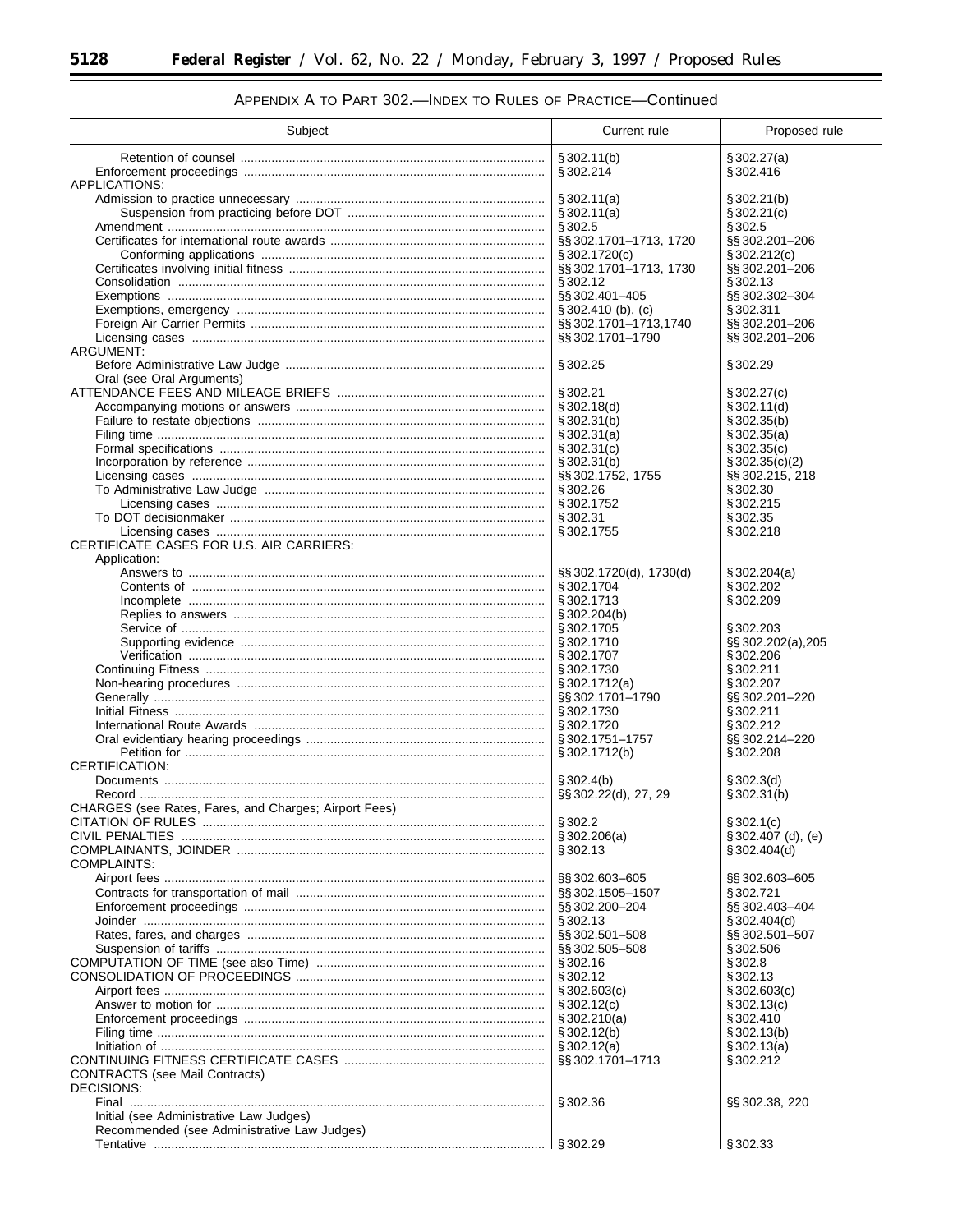$\equiv$ 

# APPENDIX A TO PART 302.-INDEX TO RULES OF PRACTICE-Continued

| Subject                         | Current rule                        | Proposed rule                       |
|---------------------------------|-------------------------------------|-------------------------------------|
|                                 | § 302.30                            | §302.34                             |
|                                 | NA.                                 | §§ 302.2, 402                       |
|                                 | § 302.27                            | $\S$ § 302.17(a), 18(a)             |
| DEPOSITIONS:                    |                                     |                                     |
|                                 | $\S 302.20(b)$<br>\$302.20(a)       | § 302.26(b)<br>\$302.26(a)          |
|                                 | § 302.20(h)                         | § 302.26(h)                         |
|                                 | \$302.2(d)                          | $\S 302.26(d)$                      |
|                                 | $\S 302.20(g)$                      | \$302.26(g)                         |
|                                 | \$302.20(e)                         | \$302.26(e)                         |
| DISCRETIONARY REVIEW:           | \$302.20(f)                         | § 302.26(f)                         |
|                                 | § 302.28                            | § 302.32                            |
|                                 | $\S 302.28(b)$                      | $\S 302.32(b)$                      |
|                                 | \$302.28(a)(3)                      | $\S 302.32(a)$ (3), (4)             |
|                                 | $\S 302.28(a)(2)$                   | $\S 302.32(a)(2)$                   |
|                                 | \$302.28(c)                         | $\S 302.32(c)$                      |
|                                 | $\S 302.28(a)(5)$<br>\$302.28(a)(1) | $\S 302.32(a)(5)$<br>\$302.32(a)(1) |
|                                 | \$302.28(d)                         | § 302.32(d)                         |
|                                 | § 302.218                           | §302.419                            |
| DOCUMENTS:                      |                                     |                                     |
|                                 | § 302.5                             | § 302.5                             |
|                                 | § 302.5<br>§ 302.5                  | \$302.5(a)<br>§ 302.5(b)            |
| Answers (see Answers)           |                                     |                                     |
| Briefs (see Briefs)             |                                     |                                     |
|                                 | § 302.5                             | $\S 302.3(d)$                       |
|                                 | NA.                                 | § 302.3(c)                          |
|                                 | $\S 302.24(g)$                      | \$302.24(q)                         |
|                                 | § 302.3                             | $\S 302.24(c)$<br>§ 302.3           |
|                                 | \$302.3(a)                          | § 302.3(a)                          |
|                                 | \$302.3(a)                          | § 302.3(a)                          |
|                                 | § 302.4e                            | § 302.3(d)                          |
|                                 | \$302.3(b)                          | \$302.3(b)                          |
|                                 | § 302.4<br>\$302.4(a)               | § 302.4                             |
|                                 | \$302.4(c)                          | $\S 302.4(a)(2)$<br>§ 302.4(a)      |
|                                 | \$302.4(b)                          | \$302.4(b)                          |
|                                 | $\S 302.6(c)$                       | \$302.706(b)(2)                     |
|                                 | \$302.3(c)                          | § 302.3(c)                          |
|                                 | $\S 302.39(b)$                      | § 302.12                            |
|                                 | $\S 302.24(n)$<br>\$302.24(l)       | $\S 302.24(g)$<br>$\S 302.24(e)$    |
|                                 | $\S 302.32(b)$                      | \$302.36(b)                         |
|                                 | $\S 302.24(k)$                      | $\S 302.24(h)$                      |
| Responsive                      | §302.6                              | § 302.6                             |
|                                 | \$302.7                             | \$302.3(q)                          |
| Service (see Service)           | \$302.3(d)                          | \$302.4(a)(3)                       |
|                                 | \$302.4(f)                          | § 302.3(e)                          |
| DOT DECISIONMAKER:              |                                     |                                     |
|                                 | §302.31                             | §302.35                             |
|                                 | § 302.1755                          | §302.218                            |
|                                 | \$302.22(d)                         | § 302.31(b)                         |
|                                 | § 302.22a<br>§ 302.36               | § 302.2, 18<br>§302.38              |
|                                 | § 302.1757                          | §302.220                            |
|                                 | § 302.32                            | §302.36                             |
|                                 | §302.1756                           | §302.219                            |
|                                 | $\S 302.37$                         | § 302.14                            |
|                                 | § 302.28                            | § 302.32                            |
|                                 | § 302.29<br>§ 302.30                | §302.33<br>§302.34                  |
| <b>ENFORCEMENT PROCEEDINGS:</b> |                                     |                                     |
|                                 | § 302.212                           | §302.412                            |
| Complaints:                     |                                     |                                     |
|                                 | § 302.201                           | §302.404                            |
|                                 | §302.200                            | §302.403                            |
|                                 | § 302.203                           | \$302.404(c)<br>§302.410            |
|                                 |                                     |                                     |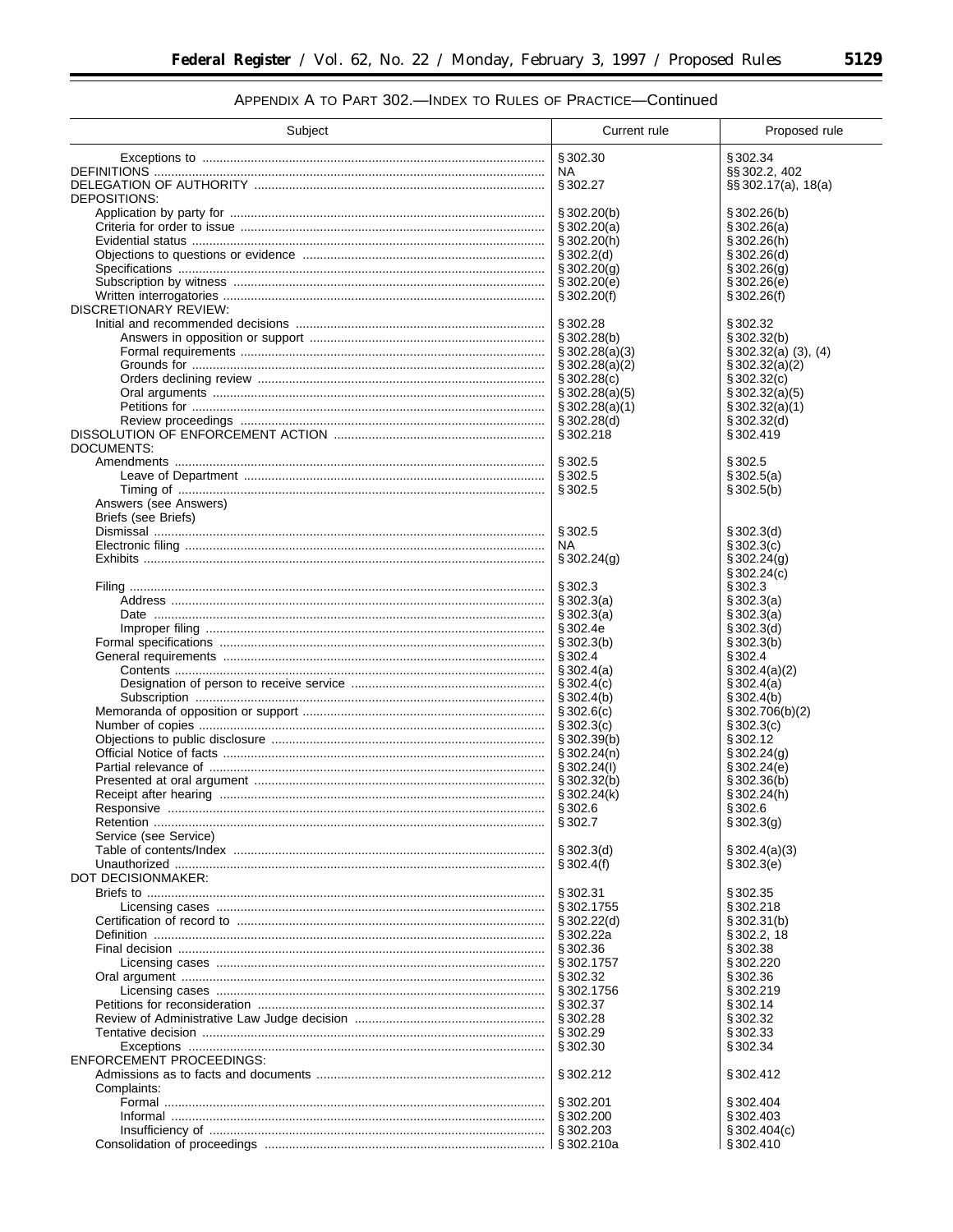$\equiv$ 

| Subject                                                  | Current rule                   | Proposed rule            |
|----------------------------------------------------------|--------------------------------|--------------------------|
|                                                          | § 302.216                      | §302.413                 |
|                                                          | §§302.200-217                  | §§ 302.401-420           |
|                                                          | § 302.213                      | §302.415                 |
|                                                          | § 302.218                      | §302.419                 |
|                                                          | § 302.212                      | §302.411                 |
|                                                          | §302.212                       | §302.402                 |
|                                                          | §302.215                       | §302.417                 |
| EVIDENCE:                                                |                                |                          |
|                                                          | $\S 302.24$ (g),(h)            | $\S 302.24$ (c), (d)     |
|                                                          | $\S 302.24(c+)$                | $\S 302.24(a)$           |
|                                                          | $\S 302.24(d)$                 | § 302.24(b)              |
|                                                          | \$302.24(f)                    | $\S 302.24(i)$           |
|                                                          | $\S 302.24(n)$                 | $\S 302.24(g)$           |
|                                                          | $\S 302.24(l)$                 | $\S 302.24(e)$           |
|                                                          | §302.216                       | §302.413                 |
| EXAMINERS (see Administrative Law Judges)<br>EXCEPTIONS: | \$302.24(i)                    | $\S 302.24(f)$           |
|                                                          | \$302.24(e)                    | $\S 302.24(i)$           |
|                                                          | § 302.30                       | $\S 302.31(c)$           |
|                                                          | §302.1754                      | §302.217                 |
|                                                          | § 302.30                       | $\S 302.31(c)$           |
|                                                          | §302.32                        | §302.36                  |
|                                                          | § 302.30                       | §302.34                  |
|                                                          | § 302.33                       | § 302.37                 |
| <b>EXEMPTION PROCEEDINGS:</b>                            |                                |                          |
| Application:                                             |                                |                          |
|                                                          | § 302.406                      | § 302.307                |
|                                                          | § 302.402                      | §302.303                 |
|                                                          | § 302.401                      | § 302.302                |
|                                                          | § 302.405                      | § 302.306                |
|                                                          | § 302.404                      | § 302.305                |
|                                                          | § 302.403                      | §302.304                 |
|                                                          | §302.407                       | §302.308                 |
|                                                          | $\S 302.402(c)$                | $\S 302.302(c)$          |
|                                                          | $\S 302.409$                   | §302.310                 |
|                                                          | § 302.410                      | §302.311                 |
|                                                          | §302.402(d)<br>§ 302.408       | \$302.303(d)<br>§302.309 |
| EXHIBITS (see also Evidence):                            |                                |                          |
|                                                          | $\S 302.24(g)$                 | \$302.24 (c), (d)        |
| FARES (see Rates, Fares, and Charges)                    |                                |                          |
| FEES (see Airport Fees)                                  |                                |                          |
| FINAL MAIL RATE PROCEEDINGS (see Mail Rate Proceedings)  |                                |                          |
| FINAL ORDERS (see Orders)                                |                                |                          |
| FITNESS CASES (see Certificate Cases)                    |                                |                          |
| FOREIGN AIR CARRIER PERMIT CASES:                        |                                |                          |
| Application:                                             |                                |                          |
|                                                          | $\S 302.1740(c)$               | \$302.204(a)             |
|                                                          | §302.1704                      | §302.202                 |
|                                                          | § 302.1713                     | § 302.209                |
|                                                          |                                | \$302.204(b)             |
|                                                          | § 302.1705                     | § 302.203                |
|                                                          | §302.1710                      | §302.202(a) 205,         |
|                                                          | § 302.1707                     | §302.206                 |
|                                                          | $\S 302.1712(a)$               | §302.207                 |
|                                                          | §§302.1701-1713, 1740-<br>1790 | §§ 302.201-220           |
|                                                          | §§302.1751-1757                | §§302.214–220            |
|                                                          | $\S 302.1712(b)$               | §302.208                 |
| <b>HEARINGS:</b>                                         | \$302.611(b)                   | § 302.611(b)             |
|                                                          |                                |                          |
|                                                          | § 302.25<br>§ 302.506          | § 302.29<br>§302.706     |
| Consolidated (see Consolidation of Proceedings)          |                                |                          |
|                                                          | $\S 302.24(i)$                 | \$302.24(e)              |
|                                                          | §302.213                       | §302.415                 |
| Evidence (see Evidence)                                  |                                |                          |
|                                                          | $\S 302.14(a)$                 | § 302.11(e)              |
|                                                          | § 302.24                       | §302.23                  |
|                                                          | § 302.15                       | §302.20                  |
|                                                          |                                | §302.214                 |
|                                                          |                                |                          |

# APPENDIX A TO PART 302.-INDEX TO RULES OF PRACTICE-Continued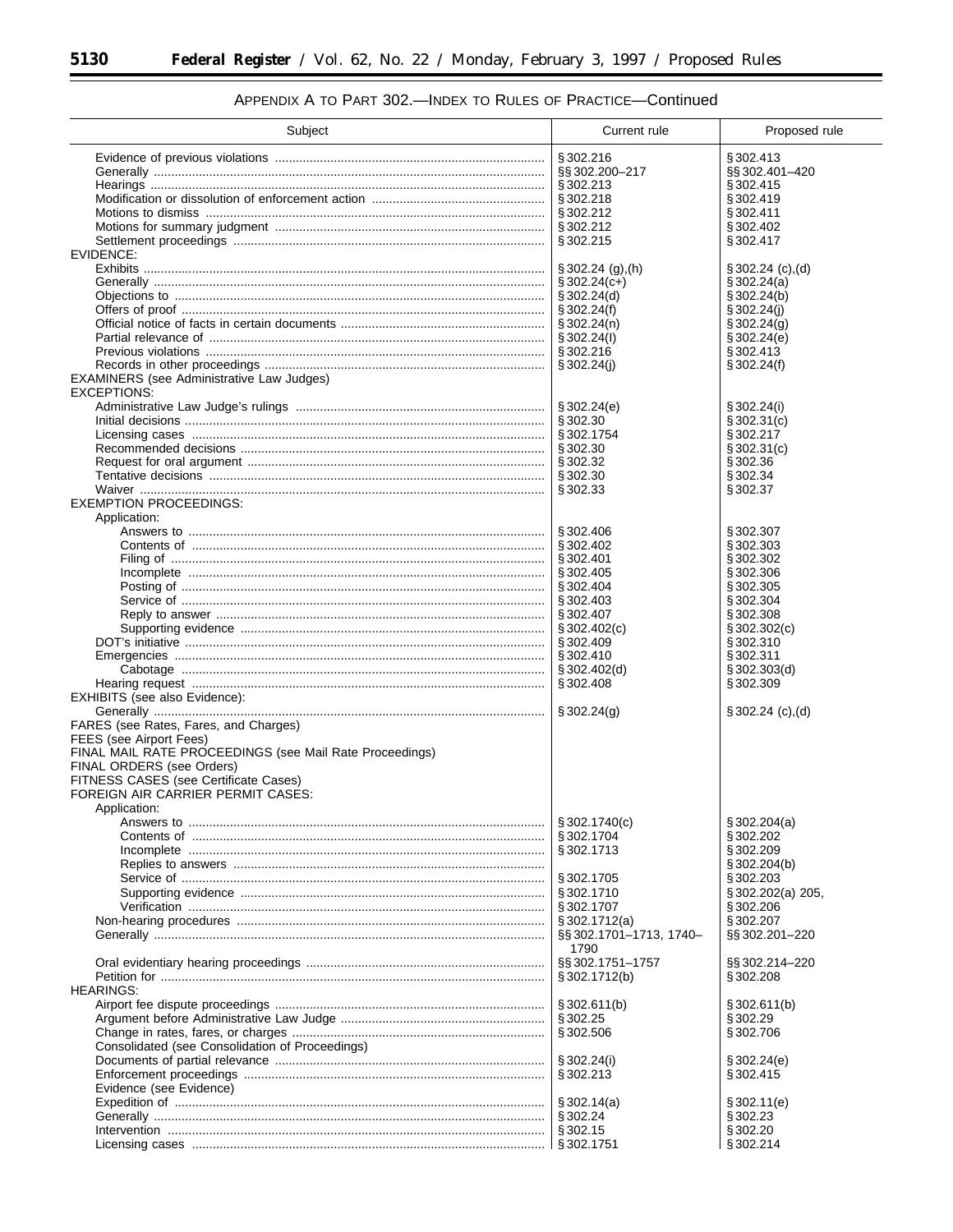# APPENDIX A TO PART 302.—INDEX TO RULES OF PRACTICE—Continued

| Subject                                                                                      | Current rule                    | Proposed rule               |
|----------------------------------------------------------------------------------------------|---------------------------------|-----------------------------|
|                                                                                              | \$302.24(b)                     | §302.23                     |
|                                                                                              | \$302.24(f)                     | \$302.24(j)                 |
|                                                                                              | $\S 302.24(n)$                  | \$302.24(g)                 |
|                                                                                              | $\S 302.14(b)$                  | § 302.19                    |
|                                                                                              | $\S 302.24(k)$                  | §302.24(h)                  |
|                                                                                              | $\S 302.24(j)$<br>§ 302.408     | $\S 302.24(f)$<br>§302.309  |
|                                                                                              | §302.35                         | §302.15                     |
|                                                                                              | $\S 302.24$ (I), (m)            | §302.28                     |
| INITIAL DECISION:                                                                            |                                 |                             |
|                                                                                              | \$302.28(b)                     | $\S 302.32(b)$              |
|                                                                                              | $\S 302.27(b)$                  | $\S 302.31(c)$              |
|                                                                                              | $\S 302.27(c)$                  | $\S 302.31(d)$              |
|                                                                                              | § 302.1753                      | §302.216                    |
|                                                                                              | §302.1754                       | §302.217                    |
|                                                                                              | $\S 302.28(a)(5)$               | $\S 302.32(a)(5)$           |
|                                                                                              | \$302.28(c)<br>§ 302.28         | \$302.32(c)<br>§302.32      |
|                                                                                              | \$302.27(b)                     | \$302.31(c)                 |
|                                                                                              | \$302.27(a)                     | $\S 302.31(a)(1)$           |
| INITIAL FITNESS CERTIFICATE CASES (see Certificate Cases)                                    |                                 |                             |
| <b>INSTITUTING ORDERS (see Orders)</b>                                                       |                                 |                             |
| <b>INTERROGATORIES</b> (see Depositions)                                                     |                                 |                             |
| INTERVENTION:                                                                                |                                 |                             |
|                                                                                              | § 302.15                        | §302.20                     |
|                                                                                              | § 302.13                        | \$302.404(d)                |
| JOINT PLEADINGS:                                                                             |                                 |                             |
|                                                                                              | §302.13                         | § 302.404(d)                |
|                                                                                              | §302.1708                       | $\S 302.204(c)$             |
| LAW JUDGE (see Administrative Law Judges)                                                    |                                 |                             |
| LICENSING CASES (see Certificate Cases; Foreign Air Carrier Permit Cases)<br>MAIL CONTRACTS: |                                 |                             |
|                                                                                              | §302.1505-1507                  | §302.721–723                |
|                                                                                              | §302.1503                       | §302.719                    |
|                                                                                              | §302.1503                       | §302.719                    |
|                                                                                              | §302.1502                       | § 302.718                   |
|                                                                                              | §302.1508                       | §302.724                    |
|                                                                                              | § 302.1504                      | §302.720                    |
| MAIL RATE CONFERENCES:                                                                       |                                 |                             |
|                                                                                              | $\S 302.317$                    | §302.714                    |
|                                                                                              | $\S 302.314$                    | §302.711                    |
|                                                                                              | § 302.314(d)                    | § 302.711(d)<br>§302.711(a) |
|                                                                                              | $\S 302.314(a)$<br>\$302.314(b) | $\S 302.711(b)$             |
|                                                                                              | § 302.316                       | §302.713                    |
|                                                                                              | §302.319                        | §302.716                    |
|                                                                                              | § 302.315                       | §302.712                    |
|                                                                                              | § 302.313                       | §302.710                    |
|                                                                                              | §302.318                        | §302.715                    |
|                                                                                              | §302.312                        | §302.709                    |
|                                                                                              | § 302.321                       | $\S 302.708(b)$             |
|                                                                                              | § 302.320                       | §302.717                    |
| MAIL RATE PROCEEDINGS:                                                                       |                                 |                             |
|                                                                                              | § 302.308                       | \$302.706(c)                |
|                                                                                              | §302.306, 307<br>§302.309       | §302.705<br>§302.706        |
|                                                                                              | § 302.302                       | §302.702                    |
|                                                                                              | § 302.305                       | §302.704                    |
|                                                                                              | §302.303                        | §302.703                    |
|                                                                                              | §302.301, 302                   | $\S 302.706(b)$             |
|                                                                                              | § 302.21                        | $\S 302.27(c)$              |
|                                                                                              | § 302.218                       | §302.419                    |
| MOTIONS (see also Petitions):                                                                |                                 |                             |
|                                                                                              | \$302.18(c)                     | $\S 302.11(c)$              |
|                                                                                              | $\S 302.18(f)$                  | $\S 302.11(h)$              |
|                                                                                              | $\S 302.18(d)$                  | $\S 302.11(d)$              |
|                                                                                              | § 302.12                        | §302.13                     |
|                                                                                              | § 302.210a                      | §302.410                    |
|                                                                                              | $\S 302.17$<br>\$302.18(e)      | § 302.9<br>$\S 302.11(g)$   |
|                                                                                              | $\S 302.18(g)$                  | $\S 302.11(f)$              |
|                                                                                              | $\S 302.14(a)$                  | § 302.11(e)                 |
|                                                                                              |                                 |                             |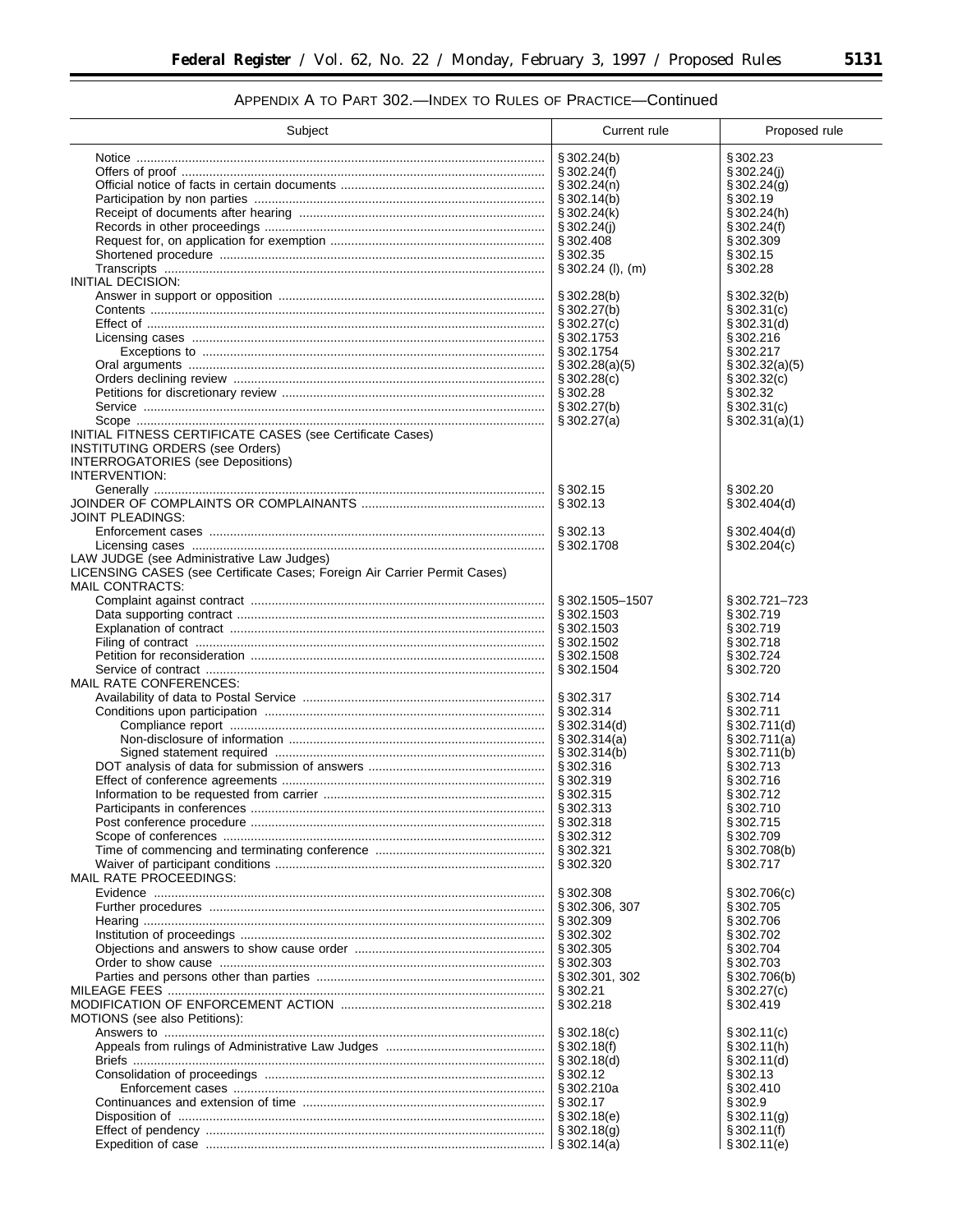| Subject                                             | Current rule                           | Proposed rule                         |
|-----------------------------------------------------|----------------------------------------|---------------------------------------|
|                                                     | §302.217                               | § 302.418                             |
|                                                     | §302.218                               | §302.419                              |
|                                                     | \$302.18(b)                            | § 302.11(b)                           |
|                                                     | § 302.18                               | $\S 302.11(a)$                        |
|                                                     | \$302.18(d)                            | $\S 302.11(d)$                        |
|                                                     | § 302.10                               | $\S 302.10(b)$<br>\$302.28(f)         |
|                                                     | $\S 302.24(m)$<br>§ 302.212            | §302.411                              |
|                                                     | §302.204                               | $\S 302.405(c)$                       |
|                                                     | $\S 302.4(f)$                          | § 302.3(e)                            |
|                                                     | \$302.1720(c)                          | \$302.212(b)                          |
|                                                     | $\S 302.19(f)$                         | \$302.25(f)                           |
|                                                     | $\S 302.18(a)$                         | $\S 302.11(a)$                        |
|                                                     | $\S 302.39(b)$ , (e), (f)              | $\S 302.12(d), (e)$                   |
|                                                     | § 302.35<br>$\S 302.1712(a)$           | § 302.15<br>§ 302.207                 |
| <b>OBJECTIONS</b> (see also Answers):               |                                        |                                       |
|                                                     | § 302.39                               | § 302.12                              |
|                                                     | \$302.24(f)                            | § 302.24(i)                           |
|                                                     | $\S 302.24(n)$                         | $\S 302.24(g)$                        |
| <b>ORAL ARGUMENTS:</b>                              |                                        |                                       |
|                                                     | § 302.32                               | §302.36                               |
|                                                     | \$302.32(a)<br>\$302.32(b)             | \$302.36(a)<br>§ 302.36(b)            |
|                                                     |                                        | §302.29                               |
|                                                     | \$302.28(a)(5)                         | $\S 302.32(a)(5)$                     |
|                                                     |                                        | §302.219                              |
|                                                     | § 302.33                               | § 302.37                              |
| ORAL EVIDENTIARY HEARINGS (see Hearings)<br>ORDERS: |                                        |                                       |
| Dismissal                                           | $\S 302.28(c)$                         | $\S 302.32(c)$                        |
|                                                     | $\S 302.611$ (c), (d)                  | $\S 302.611$ (c), (d)                 |
|                                                     | § 302.205                              | §302.406                              |
|                                                     | \$302.1750(a)(2)<br>§302.1750          | \$302.210(a)(3)                       |
|                                                     | § 302.36                               | §302.210<br>§302.38                   |
|                                                     | §302.621                               | §302.621                              |
|                                                     | § 302.1750                             | §302.210                              |
|                                                     | \$302.1507(a)                          | \$302.723(a)                          |
|                                                     | § 302.306                              | §302.705                              |
| Instituting oral evidentiary hearing:               |                                        |                                       |
|                                                     | §302.611(b)                            | $\S 302.611(b)$                       |
|                                                     | $\S 302.1750(a)(1)$<br>§§ 302.307, 309 | \$302.210(a)(4)<br>§§ 302.703, 705(b) |
|                                                     | § 302.504                              | § 302.505                             |
| Show cause:                                         |                                        |                                       |
|                                                     | §302.1730(d)                           | \$302.210(a)(1)                       |
|                                                     | § 302.304                              | §302.703                              |
| PARTIES:                                            |                                        |                                       |
|                                                     | § 302.11                               | § 302.21(a)                           |
|                                                     | § 302.9<br>§ 302.210                   | $\S 302.2, 10(a)$<br>§ 302.402        |
|                                                     | §302.1709                              | \$302.210(a)(4)                       |
|                                                     | § 302.301                              | \$302.706(b)                          |
|                                                     | $\S 302.10(a)$                         | $\S 302.10(c)$                        |
|                                                     | § 302.14                               | § 302.19                              |
|                                                     | § 302.10                               | \$302.10(b)                           |
| PETITIONS:                                          |                                        |                                       |
|                                                     | \$302.502(a)                           | §§302.502-503                         |
| Discretionary review (see Discretionary Review)     | \$302.37(a)                            |                                       |
|                                                     | § 302.303                              | $\S 302.14(a)$<br>§302.302            |
|                                                     | $\S 302.15(c)$                         | § 302.20                              |
|                                                     | $\S 302.37(a)$                         | $\S 302.14(a)$                        |
| Repetitive ……………………………………………………………………………………………      | $\S 302.37(c)$                         | $\S 302.14(c)$                        |
|                                                     | § 302.37                               | § 302.14                              |
|                                                     | § 302.38                               | § 302.16                              |
|                                                     | § 302.23                               | § 302.22                              |
|                                                     | $\S 302.23(a)$                         | $\S 302.22(b)$                        |
|                                                     | § 302.211                              | §302.414<br>\$302.22(a)               |
|                                                     |                                        |                                       |

# APPENDIX A TO PART 302.-INDEX TO RULES OF PRACTICE-Continued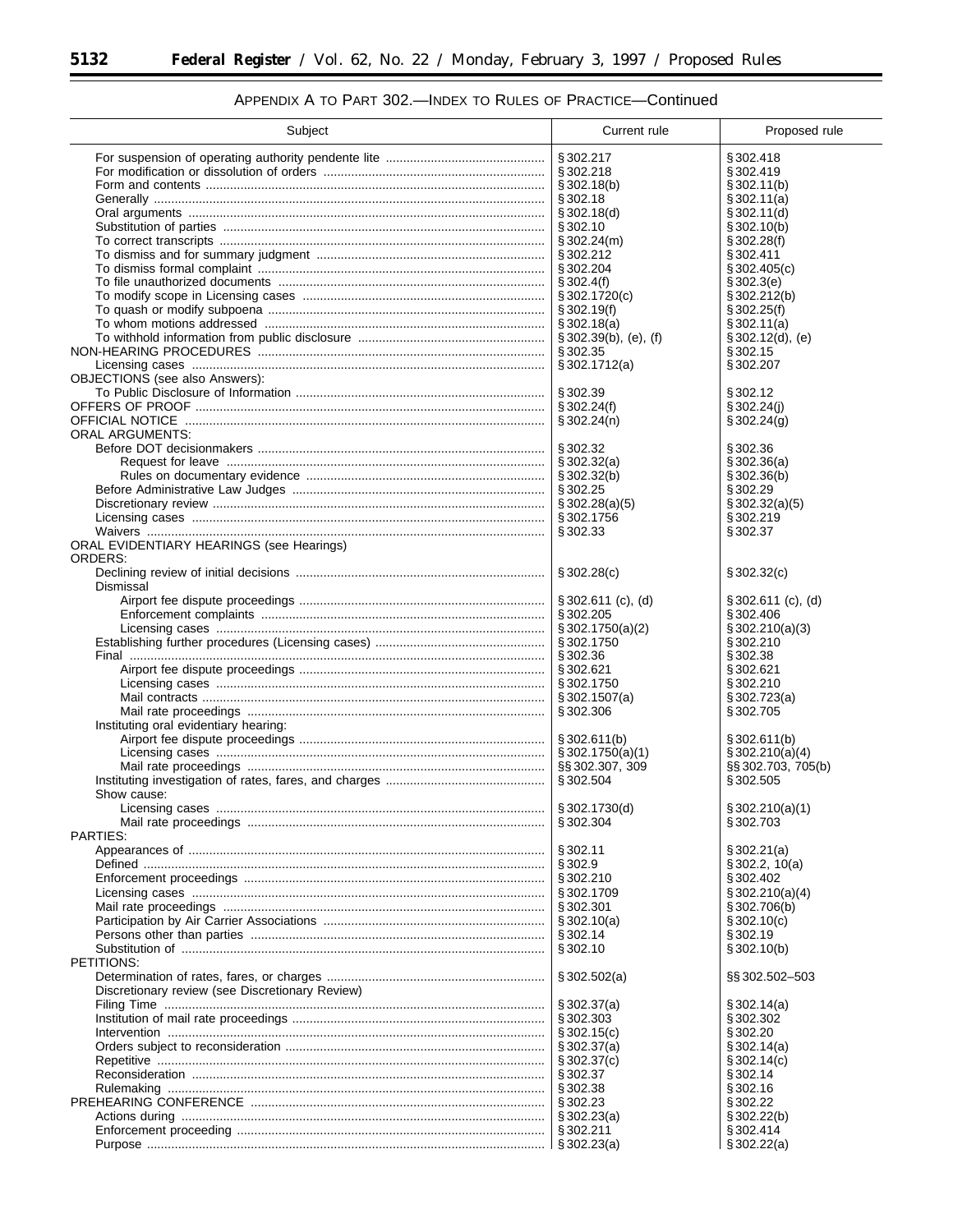# APPENDIX A TO PART 302.-INDEX TO RULES OF PRACTICE-Continued

| Subject                                                                                    | Current rule                                            | Proposed rule                                |
|--------------------------------------------------------------------------------------------|---------------------------------------------------------|----------------------------------------------|
|                                                                                            |                                                         |                                              |
|                                                                                            | \$302.23(b)<br>\$302.23(a)                              | $\S 302.22(c)$<br>§ 302.22(a)                |
| PROCEEDINGS:                                                                               |                                                         |                                              |
|                                                                                            | §§ 302.601-621                                          | §§ 302.601-621                               |
| Consolidation of (see Consolidation)<br>Contemporaneous consideration (see Consolidation)  |                                                         |                                              |
|                                                                                            | §§ 302.200-217                                          | §§ 302.401-420                               |
|                                                                                            | §§ 302.400-410                                          | §§302.301-311                                |
|                                                                                            | §§302.1701-1790<br>§§302.300-321                        | §§ 302.201-220<br>§§302.701-717              |
|                                                                                            | §§ 302.500-508                                          | §§ 302.501-507                               |
| PUBLIC DISCLOSURE OF INFORMATION:                                                          |                                                         |                                              |
|                                                                                            | $\S 302.39(b)$<br>$\S 302.39(a)$                        | § 302.12(b)<br>\$302.12(a)                   |
|                                                                                            | $\S 302.39(d)$                                          | § 302.12(f)                                  |
|                                                                                            | \$302.39(c)                                             | $\S 302.12(c)$                               |
| RATES, FARES, AND CHARGES—PROCEEDINGS (see also Mail Rate Proceed-<br>ings; Airport Fees): |                                                         |                                              |
|                                                                                            | § 302.501                                               | §302.502                                     |
|                                                                                            | §302.504                                                | §302.505                                     |
|                                                                                            | §302.501<br>$\S 302.502(a)$                             | §302.503<br>$\S 302.503(a)$                  |
|                                                                                            | § 302.503                                               | §302.504                                     |
|                                                                                            | $\S 302.502(b)$                                         | \$302.503(b)                                 |
|                                                                                            | § 302.505<br>§ 302.505                                  | § 302.506<br>§ 302.506(e)                    |
|                                                                                            | § 302.505                                               | §302.506                                     |
|                                                                                            | § 302.508                                               | $\S 302.507$                                 |
| RECOMMENDED DECISIONS (see Decisions):                                                     | \$302.28(b)                                             | $\S 302.32(b)$                               |
|                                                                                            | $\S 302.27(b)$                                          | $\S 302.31(c)$                               |
|                                                                                            | $\S 302.27(c)$                                          | $\S 302.31(d)$                               |
|                                                                                            | § 302.1753<br>§ 302.1754                                | §302.216<br>§302.217                         |
|                                                                                            | \$302.28(a)(5)                                          | $\S 302.32(a)(5)$                            |
|                                                                                            | $\S 302.28(c)$                                          | $\S 302.32(c)$                               |
|                                                                                            | § 302.28<br>$\S 302.27(b)$                              | §302.32<br>§ 302.31(c)                       |
|                                                                                            | \$302.27(a)                                             | $\S 302.31(a)(2)$                            |
| RECONSIDERATION, REHEARING, REARGUMENT (see Petitions for Reconsider-                      |                                                         |                                              |
| ation):<br>RECORD, CERTIFICATION                                                           | $\S$ § 302.22(d), 27(a), 29(a)                          | \$302.31(b)                                  |
| REPLIES:                                                                                   |                                                         |                                              |
|                                                                                            | §302.609<br>§ 302.407                                   | §302.609<br>§302.308                         |
|                                                                                            | $\frac{1}{3}302.6(b)$                                   | \$302.6(b)                                   |
|                                                                                            |                                                         | $\S 302.204(b)$                              |
|                                                                                            | \$302.18(c)<br>\$302.209                                | \$302.11(c)<br>§302.408                      |
| RESPONSIVE DOCUMENTS (see Answers; Replies)                                                |                                                         |                                              |
| <b>REVIEW</b> (see Discretionary Review)                                                   |                                                         |                                              |
| ROUTE PROCEEDINGS (see also Certificate Cases):                                            | §§ 302.1701-1790                                        | §§ 302.201-220                               |
|                                                                                            | § 302.38                                                | §302.16                                      |
| SERVICE:                                                                                   |                                                         |                                              |
|                                                                                            | $\S 302.605$ (c)(1), (d)(1)<br>$\frac{1}{3}302.8(a)(1)$ | $\S 302.605$ (c)(1), (d)(1)<br>\$302.7(a)(1) |
|                                                                                            | \$302.8(f)                                              | \$302.7(f)                                   |
|                                                                                            |                                                         | \$302.404(e)                                 |
|                                                                                            | § 302.403                                               | §302.304<br>§ 302.7                          |
|                                                                                            | §302.1705                                               | §302.203                                     |
|                                                                                            |                                                         | \$302.702(d)                                 |
|                                                                                            | \$302.8(c)                                              | $§ 302.7$ (c), (g), (h)<br>§ 302.7(b)        |
|                                                                                            | \$302.8(e)                                              | \$302.7(e)                                   |
|                                                                                            |                                                         | \$302.503(b)                                 |
| SETTLEMENT OFFERS:                                                                         | \$302.8(d)                                              | § 302.7(d)                                   |
|                                                                                            | § 302.215                                               | §302.417                                     |
|                                                                                            |                                                         | \$302.417(d)                                 |
|                                                                                            |                                                         | § 302.15                                     |